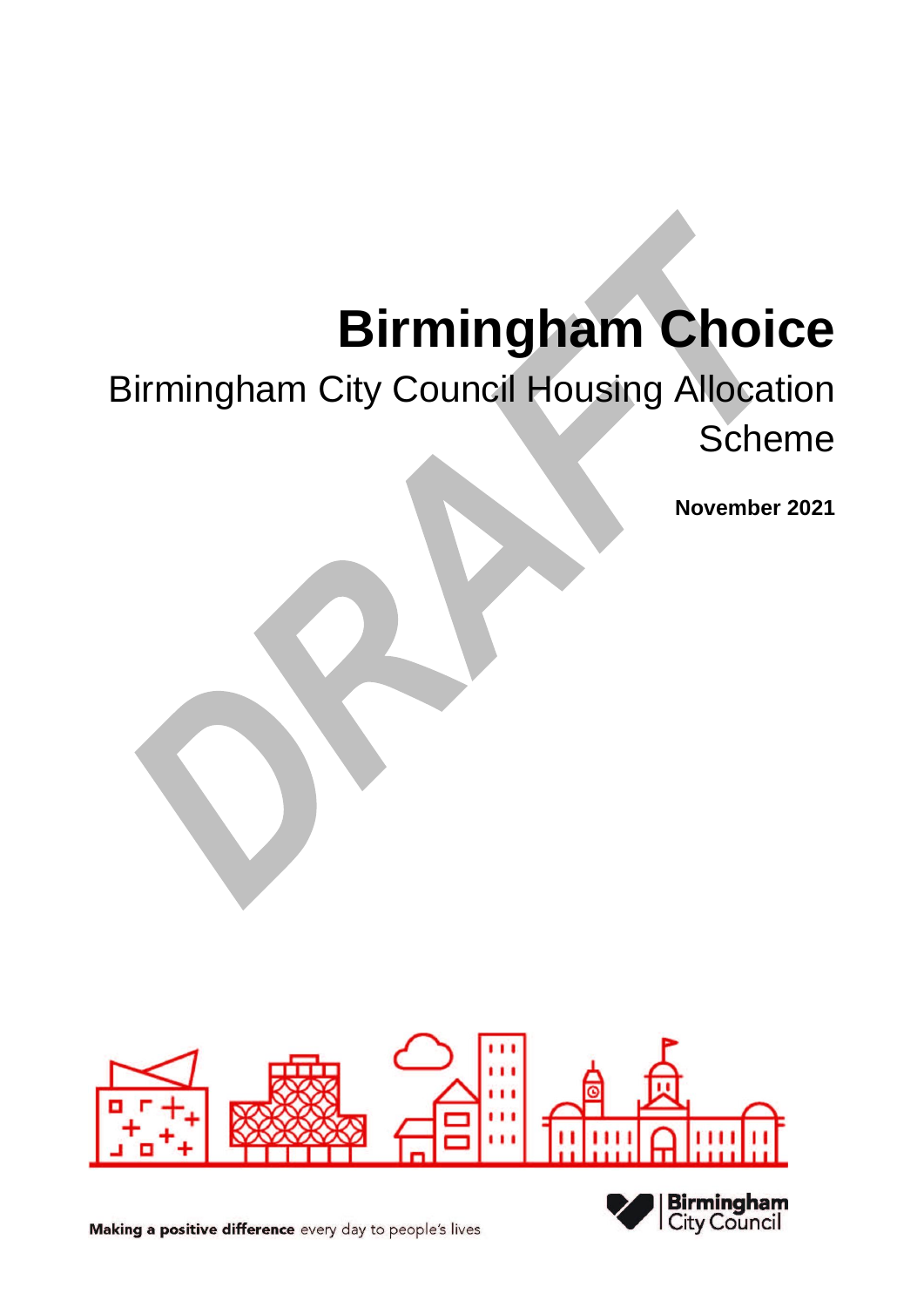# **Contents**

| 1.0                                                |                                                                                   |  |
|----------------------------------------------------|-----------------------------------------------------------------------------------|--|
| 1.1.0<br>1.2.0<br>1.3.0<br>1.4.0                   |                                                                                   |  |
| 2.0                                                |                                                                                   |  |
| 2.1.0<br>2.2.0<br>2.3.0<br>2.4.0                   |                                                                                   |  |
| 3.0                                                |                                                                                   |  |
| 3.1.0<br>3.2.0<br>3.3.0<br>3.4.0<br>3.5.0          |                                                                                   |  |
| 4.0                                                |                                                                                   |  |
| 4.1.0<br>4.2.0<br>4.3.0<br>4.4.0<br>4.5.0<br>4.6.0 |                                                                                   |  |
| 5.0                                                |                                                                                   |  |
| 5.1.0<br>6.0                                       |                                                                                   |  |
| 7.0                                                |                                                                                   |  |
| 7.1.0<br>7.2.0<br>7.3.0<br>7.4.0<br>7.5.0          |                                                                                   |  |
|                                                    | APPENDIX 1 - DETERMINING AN APPLICANTS' ABILITY TO AFFORD AN ALLOCATION OF SOCIAL |  |
|                                                    | APPENDIX 2 - DETERMINING AN APPLICANTS' ENTITLEMENT TO BEDROOMS, FOR ASSESSING    |  |

OVERCROWDING, UNDER-OCCUPANCY AND FOR AN ALLOCATION OF ACCOMMODATION ......... 53

69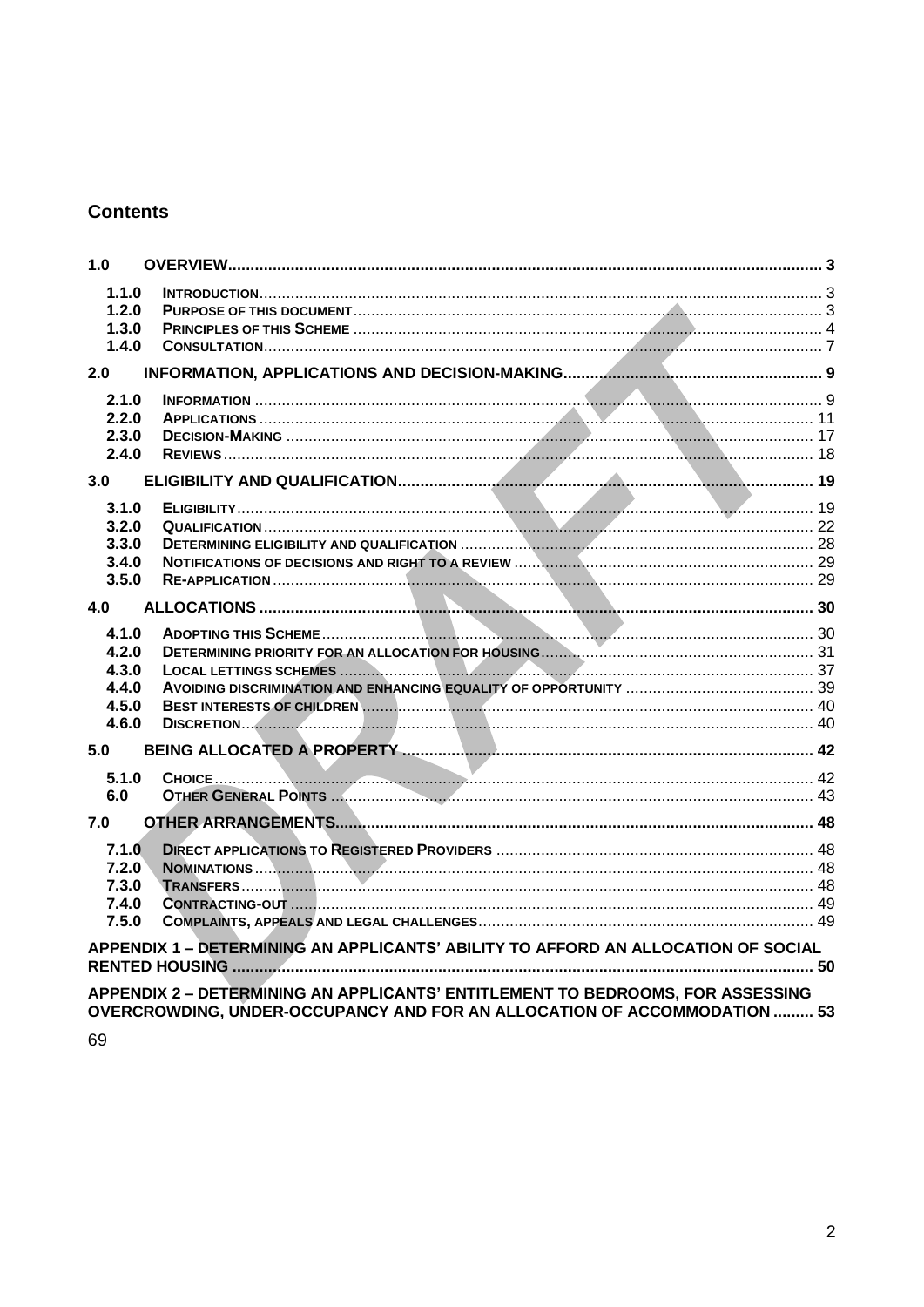# <span id="page-2-0"></span>**1.0 Overview**

# <span id="page-2-1"></span>**1.1.0 Introduction**

- 1.1.1 Birmingham City Council has chosen to operate a housing allocation scheme, under the name Birmingham Choice.
- 1.1.2 Throughout this document, a reference to the "**Local Authority**" means Birmingham City Council. A reference to "**Scheme**" means Birmingham Choice.
- 1.1.3 There is a legal requirement for all English local housing authorities to have a scheme for the allocation of social rented housing, regardless of whether they own or manage any social rented housing. There were 14,208 applicant households on the Local Authority's housing waiting list in 2020, 10% higher than the previous year and the highest number since 2016. The Local Authority owns and manages 60,576 units of social rented housing, of which:
	- 1. 53,844 (88.8%) are social rent general needs
	- 2. 4,797 (7.9%) are social rent supported housing
	- 3. 1,931 (3.1%) are affordable rent general needs
	- 4. 4 (0.2%) are affordable rent supported housing
- 1.1.4 The Local Authority's housing allocations functions are regulated by the Local Government and Social Care Ombudsman and for those local authorities that retain their stock, there is also oversight from the Housing Ombudsman and Regulator of Social Housing.
- 1.1.5 This document explains how people can apply for an allocation of social rented housing, how the Local Authority will allocate social rented housing and the extent of choice applicants will be offered.
- 1.1.6 The Local Authority is permitted to contract out the administration of specific public law housing allocation functions to a third party. Any such arrangements that might be in force are outside the scope of this document. Where such arrangements have been established, any reference made in this document to the Local Authority automatically extends to any third party appointed to undertake such administration.

# <span id="page-2-2"></span>**1.2.0 Purpose of this document**

1.2.1 The Housing and Regeneration Act 2008 defines social housing as low-cost homes for rent and sale to people whose housing needs cannot be met by the general housing market. This document will explain how the Local Authority will allocate social rented housing to:

a. persons applying to become social housing tenants; and

b. secure/assured tenants seeking to move to another dwelling house ("**Transfer Applicants**"), let under secure/assured tenancies.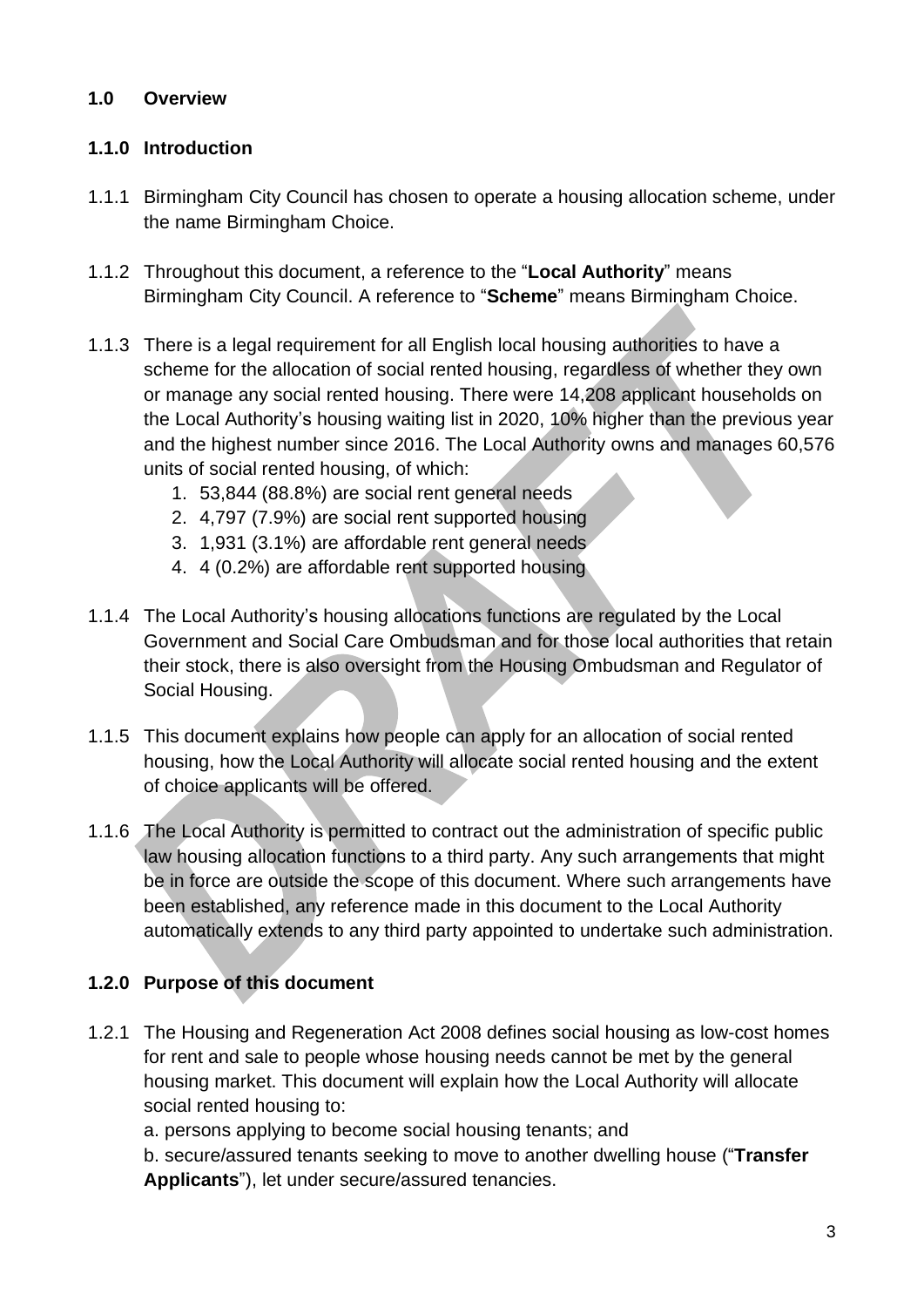The Local Authority intends to allocate homes in a fair, transparent and effective way, that prioritises applicants who are most in need, is lawful and makes best use of the homes available.

- 1.2.2 This document explains how priority between applicants will be determined and the arrangements for making an offer of home owned by the Local Authority and for nominating applicants to private registered providers of social housing ("**Registered Providers**"), who own and/or manage social rented housing in the Local Authority area.
- 1.2.3 A copy of this document will be made available to any person who requests one. A summary is also available. A copy has been sent to the Regulator of Social Housing, the Housing Ombudsman and the Local Government & Social Care Ombudsman.
- 1.2.4 This Scheme has been framed with consideration of the housing requirements of current and future potential tenants. Most applicants will be afforded choice in the dwellings offered to them; in that they will be able to express a preference in respect of the available properties that meet their housing needs.

# <span id="page-3-0"></span>**1.3.0 Principles of this Scheme**

- 1.3.1 This Scheme has been formulated with regard to the law and regulatory requirements, including:
	- 1. Housing Act 1985
	- 2. Housing Act 1996
	- 3. Homelessness Act 2002
	- 4. Housing and Regeneration Act 2008
	- 5. Localism Act 2011
	- 6. Armed Forces Act 2006
	- 7. Asylum and Immigration Act 1996
	- 8. Immigration and Asylum Act 1999
	- 9. Children Act 2004
	- 10.Equality Act 2010
	- 11.Data Protection Act 2018
	- 12.European Union (Withdrawal Agreement) Act 2020
	- 13.Statutory guidance:
		- a. Allocation of accommodation: guidance for local authorities, June 2012, updated, September 2021
		- b. Providing social housing for local people, December 2013
		- c. Right to Move and social housing allocations, March 2015
		- d. Improving access to social housing for victims of domestic abuse, November 2018
		- e. Improving access to social housing for members of the Armed Forces, June 2020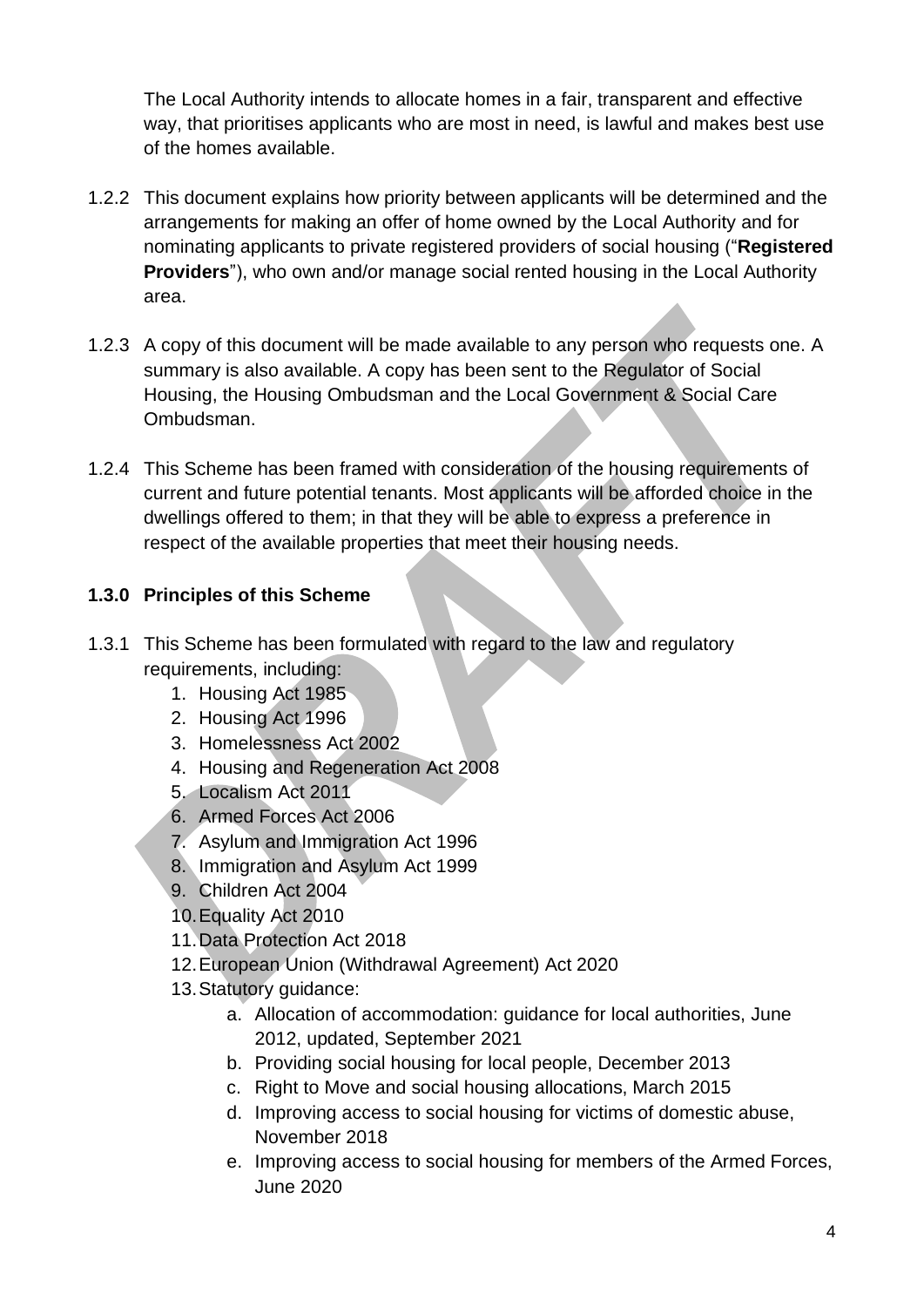- 14.The regulatory standards for registered providers of social housing in England:
	- a. Tenancy Standard, published April 2012
- 1.3.2 Case law from the English and Welsh Courts has also been taken into consideration.
- 1.3.3 This Scheme only relates to the allocation of social rented housing in the Local Authority area, which extends to:
	- 1. Affordable rent social housing.
	- 2. General needs social housing.
	- 3. Extra care social rented housing.
	- 4. Affordable rent supported housing.
	- 5. General needs supported housing (i.e. sheltered).
- 1.3.4 For the purpose of this Scheme, an "**allocation**" is defined as occurring when the Local Authority select an applicant to be a secure or introductory tenant of social rented housing held by the Local Authority, or nominates a person to be an assured tenant (encompassing fixed term and affordable tenancies) of social rented housing held by a Registered Provider, subject to certain exceptions that are set out in 1.3.6 below.
- 1.3.5 Actual entry by an applicant into a tenancy agreement for a particular property is beyond the scope of this Scheme which concerns the principles and procedures by which the selection of applicants for an allocation will be undertaken. The law requires Local Authorities and Registered Providers to publish rules and policies about how housing allocations will be made. Applicants should consult individual Registered Providers about their rules and policies concerning allocation of social rented housing. Copies of this allocation scheme are available from the Authority as described at the end of this document.
- 1.3.6 The main exceptions to the position set out above in 1.3.4 are as detailed below. An allocation of social rented housing will not occur in any of the following cases. The Local Authority and/or Registered Providers shall have their own rules and polices for these matters*,* which should be referenced for further details:
	- 1. The granting of a tenancy that is not of the type specified in the legal definition of allocation, such as one without security of tenure (e.g. a 'family intervention tenancy', temporary accommodation provided to homeless households that are owed a duty of assistance, etc).
	- 2. Granting a tenancy to a person who is currently and lawfully occupying a property held on a family intervention tenancy.
	- 3. The vesting (by succession) of a periodic secure or introductory tenancy on the death of the current tenant.
	- 4. The devolution of a fixed term secure tenancy on the death of a tenant.
	- 5. The assignment of a secure tenancy as part of a mutual exchange.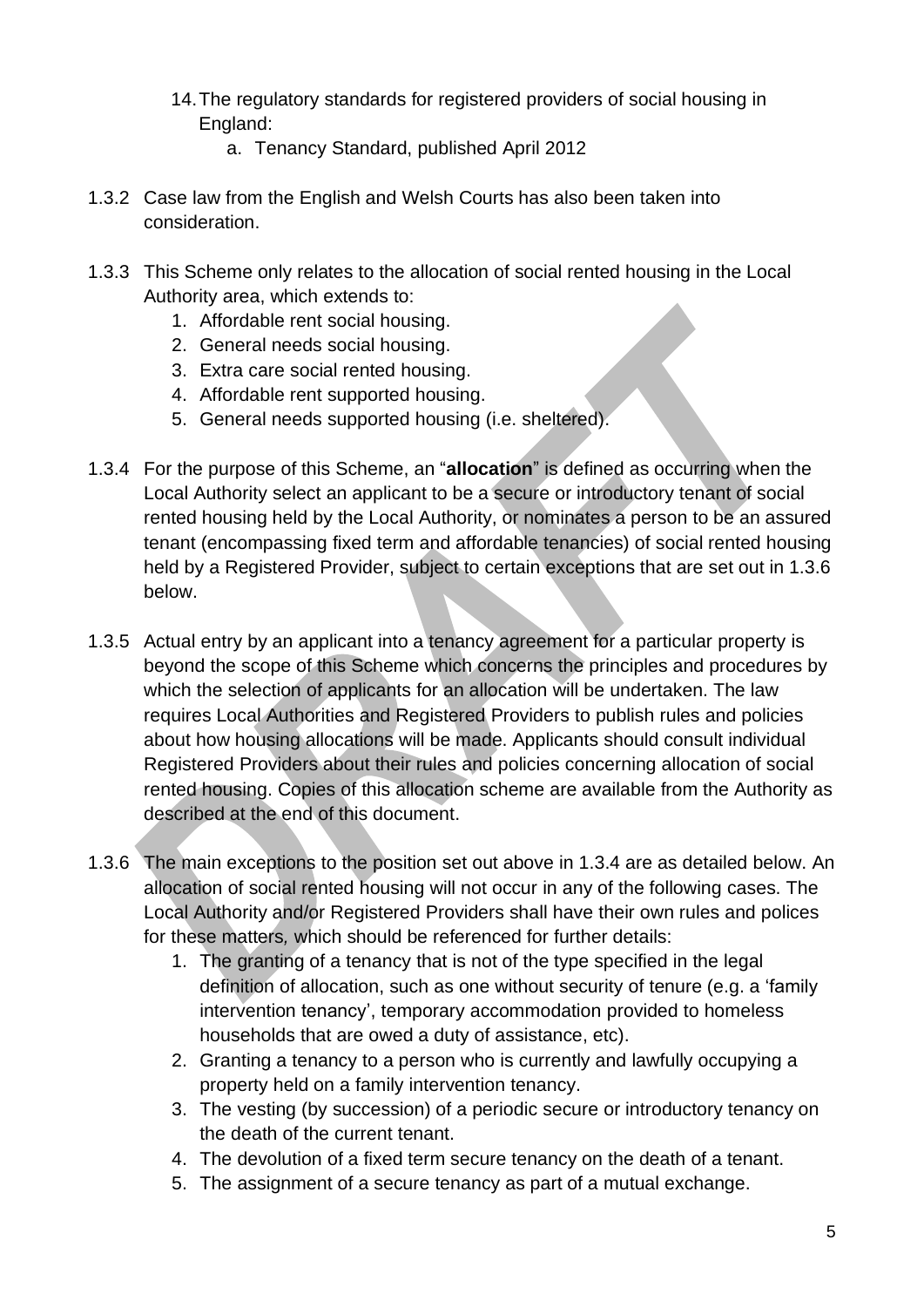- 6. The assignment of a secure or introductory tenancy to a person who would have been qualified to succeed to the tenancy on a tenant's death.
- 7. The vesting or disposal of a secure or introductory tenancy pursuant to a court order made under the following provisions of family law statutes:
	- a. section 24 of the Matrimonial Causes Act 1973 (property adjustment orders in connection with matrimonial proceedings);
	- b. section 71 of the Matrimonial and Family Proceedings Act 1984 (property adjustment orders after overseas divorce);
	- c. paragraph 1 of schedule 1 of the Children Act 1989 (orders for financial relief against parents); and
	- d. schedule 7, Part 2 of the Family Law Act 1996 (orders for moving a tenancy from an existing tenant to a new tenant).
- 8. The vesting or disposal of a secure or introductory tenancy pursuant to an order made under Part 2 of schedule 5, or paragraph 9(2) or (3) of schedule 7, to the Civil Partnership Act 2004 (property adjustment orders in connection with civil partnership proceedings or after overseas dissolution of civil partnership).
- 9. A transfer initiated by a private registered provider of social housing of a secure or introductory tenancy (i.e. not initiated by an application for a transfer by the tenant).
- 10.A tenancy being granted as part of a surrender and re-grant where two social housing tenants wish to exchange their homes and one tenant holds a flexible tenancy or an assured shorthold tenancy.
- 11.Where a tenant has been displaced from previous accommodation and has been provided with suitable alternative accommodation under the Land Compensation Act 1973.
- 12.The granting of a secure tenancy to a former owner-occupier or statutory tenant of a defective dwelling house acquired by the Local Authority.
- 13.The granting of a secure tenancy to a person who is already a secure tenant or an assured tenant of a private registered provider of social housing unless the person applies for a transfer and is entitled to a statutory reasonable preference.
- 1.3.7 When drawing up this Scheme, the Local Authority has consulted with the following bodies and persons; other local housing authorities within the West Midlands Combined Authority and county area, registered providers (who hold stock in the Birmingham local authority area), other public authorities, voluntary organisations, and other persons, plus previous, current and future potential tenants. Regard was had to:
	- 1. Birmingham Homelessness Strategy 2017 +
		- a. Rough Sleeping Action Plan 2020-23
	- 2. Birmingham Tenancy Strategy
- 1.3.8 The Local Authority will take such steps as it considers reasonable (e.g. by making contact via email, telephone, or letter, or by placing a notification on the Scheme or the Local Authority website, or via another suitable form of communication), within a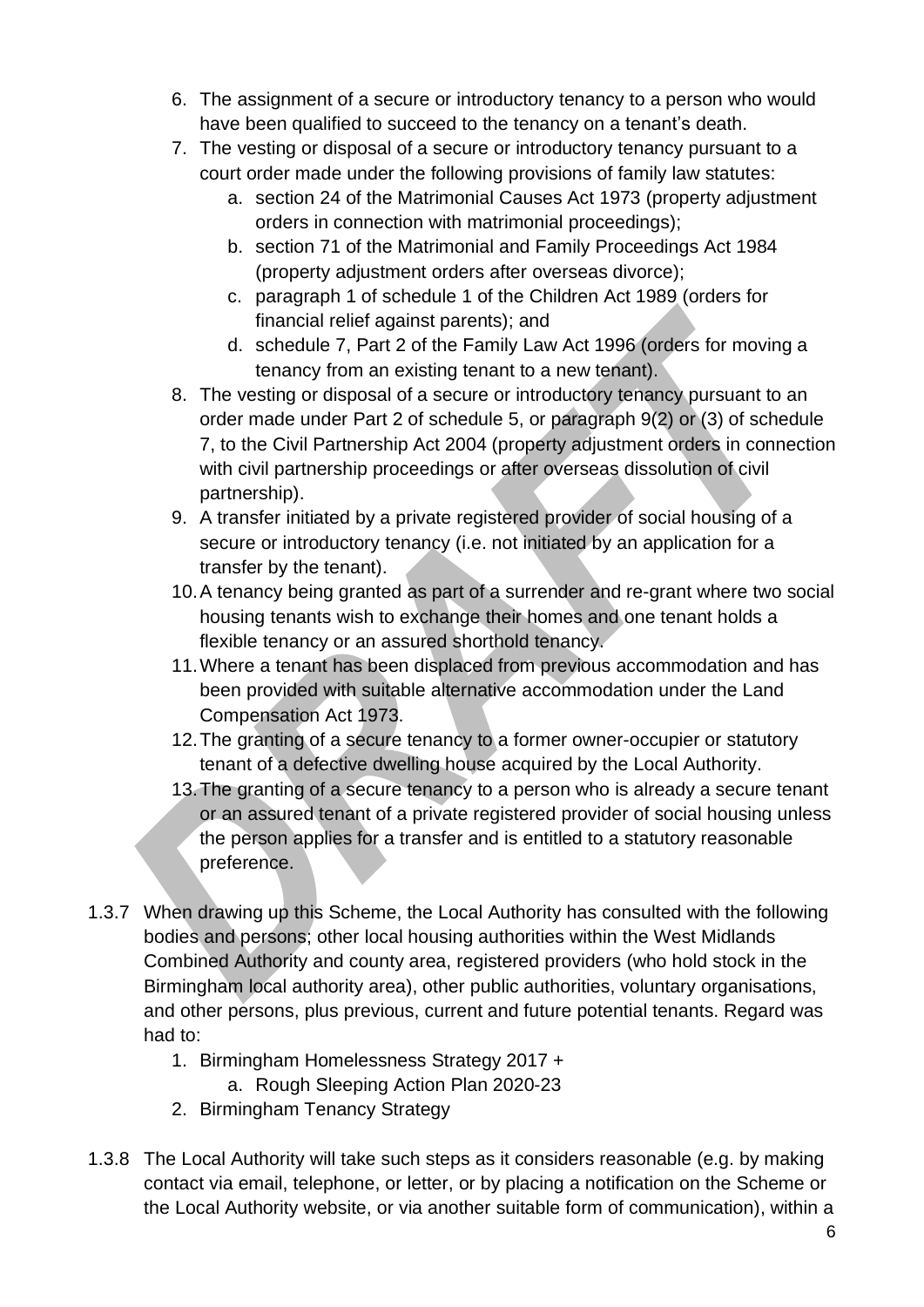reasonable period of time, to bring to the attention of those likely to be affected by it:

a. any alterations made to this Scheme;

b. any subsequent alteration to this Scheme that would affect the relative priority of a large number of applicants; and

c. any significant alteration to any associated procedures for administering this Scheme.

- 1.3.9 Elected Councillors of the Local Authority, are prohibited from making decisions about any individual allocation, pertaining to any accommodation situated in their electoral ward area, or any person who is resident in their electoral ward area. Elected Councillors may seek to obtain general information about the allocation of housing, can represent their constituents and discuss their cases with Local Authority Scheme administrators. Elected Councillors participate in making decisions about the overall content of this Scheme. Elected Councillors will consider whether the Local Authority's Code of Conduct requires them to declare an interest before participating in such deliberations. If in any doubt, the advice of the Local Authority's Monitoring Officer will be obtained. The Local Authority arranges for Elected Councillors to be provided with suitable training in these matters.
- 1.3.10 Copies of this document are made available by the Local Authority to any person who requests one. Electronic copies will be provided, copies in alternative formats will be considered on an individual basis. People will be informed about their rights to information, advice and assistance concerning this Scheme. For further information, see section 2 of this document.
- 1.3.11 People will not be able to join the Scheme if they are either not eligible for an allocation of social housing, and/or are of a class of person matching the disqualification criterion set out in this document. For further information, see section 3 of this document.
- 1.3.12 Applicants will be prioritised for an allocation by Band. Within bands, applicants will be prioritised by waiting time, from the date that their application was placed in the current band that they have been afforded, then by whether they are making a community contribution. For further information, see section 4 of this document.
- 1.3.13 Applicants will be allowed to express a preference for the homes available to let. This will be subject to certain limitations. Applicants will be penalised for refusing reasonable offers. For further information, see section 5 of this document.

# <span id="page-6-0"></span>**1.4.0 Consultation**

1.4.1 The Local Authority carried out consultation on how it intended to prioritise the allocation of social rented housing. Applicants who were members of this Scheme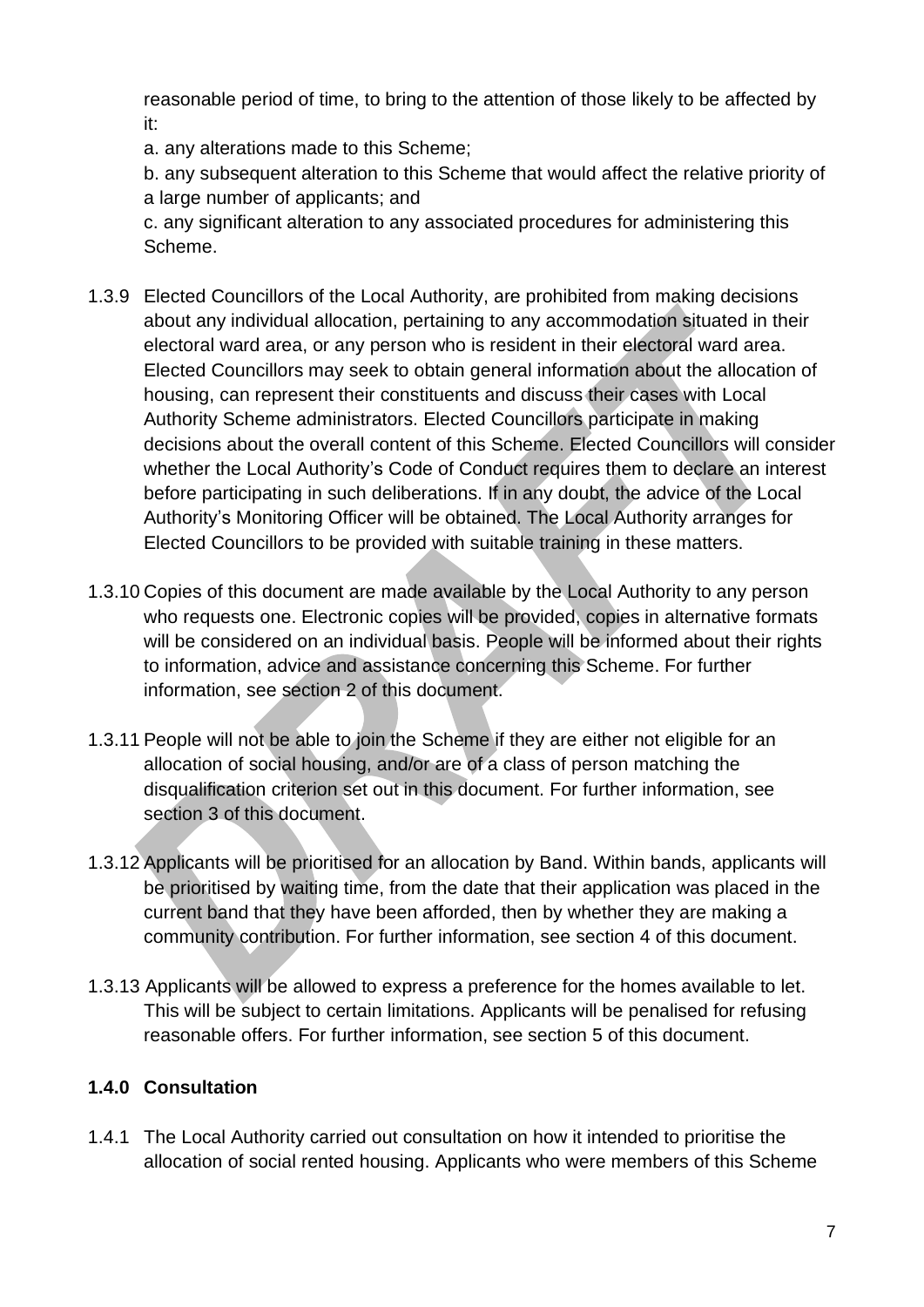and other people, such as advocates for people from protected characteristics groups and Registered Providers, etc, were consulted before finalising this Scheme.

- 1.4.2 The Local Authority has published a report on the consultation of this Scheme, on the outcomes of the consultation and any changes that have been made to the scheme.
- 1.4.3 A variety of consultation methods, such as focus groups and online surveys, were used to solicit opinions. The Local Authority has taken account of the needs of specific groups, such as persons with a disability, or learning and support need. An Equality Impact Assessment has been completed in conjunction with adopting this Scheme.
- 1.4.4 This Scheme will be reviewed by the Local Authority at least every two years (and more often if required, for example due to legislative or regulatory changes) in conjunction with applicants and other appropriate persons or organisations.
- 1.4.5 Any major changes to this Scheme that will affect the relative priority of a large number of people have been communicated in writing (using email, letter or notification via the Scheme or Local Authority website) to potential applicants that might be affected.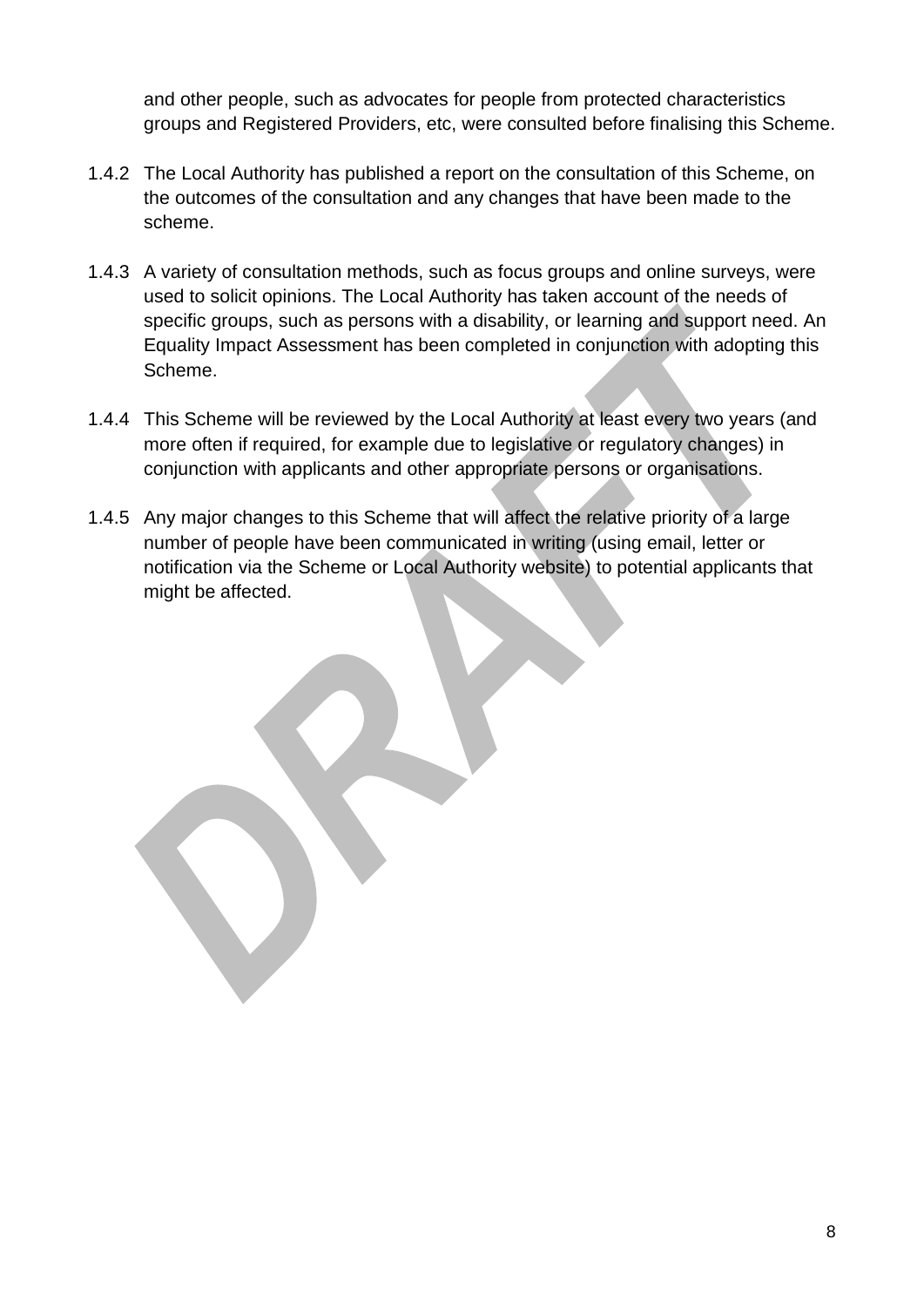#### <span id="page-8-0"></span>**2.0 Information, Applications and Decision-Making**

#### <span id="page-8-1"></span>**2.1.0 Information**

- 2.1.1 The Local Authority will provide a summary of this document free to any person who asks for one. Electronic copies will be provided, copies in alternative formats will be considered on an individual basis. The whole of this document will be kept available for inspection by any person at the principal offices of the Local Authority. The Local Authority will provide a copy to anyone who asks for one. Electronic copies will be provided, copies in alternative formats will be considered on an individual basis. The Local Authority will also publish this document on its websites, including the Scheme website. The Local Authority will provide, information via the Scheme website, about:
	- 1. The rules associated with initial consideration of an applicant's application.
	- 2. Potential stock availability.
	- 3. Eligibility, qualification and prioritisation criterion for joining the Scheme and being offered or being nominated social rented housing.
- 2.1.2 The Local Authority will provide general information via the Scheme website about the social housing stock in its area, including that owned the Local Authority and that of Registered Providers.
- 2.1.3 The Local Authority will provide the following information via the Scheme website for any given dwelling, wherever it is made available by the Local Authority or Registered Providers:
	- 1. Type (e.g. house, flat, bungalow, etc), size (e.g. number of bedrooms, bathrooms, etc) and location (e.g. by electoral ward).
	- 2. Whether it is already accessible for people with disabilities or could be adapted to be so; dependent upon the needs of the applicant.
	- 3. Whether there is access to a shared or private garden.
	- 4. Heating type
	- 5. An indication of the cost of running it (e.g. energy rating).
- 2.1.4 The Local Authority will consider requests for information in translated and alternative formats (e.g. Braille, large print, audio etc) and provide materials as relevant. The special needs of specific groups of prospective applicants (e.g. the housebound, prisoners, gypsies and travellers, etc), will be taken account of when making any arrangement to access and provide information and advice. Information and advice will be made available via the Scheme website and/or the website of the Local Authority and via other formats (e.g. other electronic formats, print or orally), as relevant.
- 2.1.5 The Local Authority will provide any person who requests it with information and advice about their rights to make an application for an allocation of social rented housing. Furthermore, the Local Authority will freely help any person who is likely to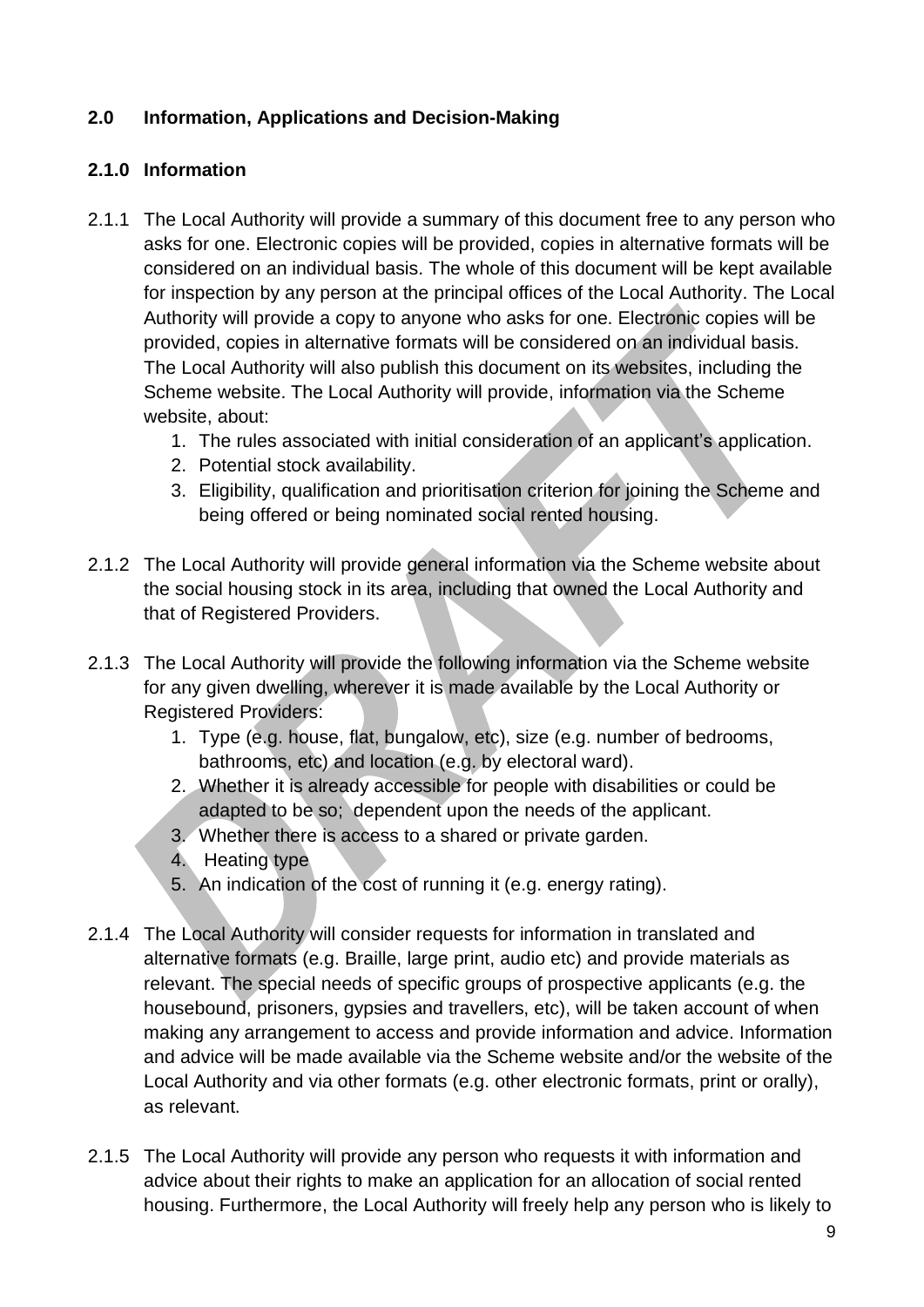have difficulty in making an application to join the Scheme. This assistance will include (this list is not intended to be exhaustive):

- 1. Help to complete any form that might exist
- 2. Explaining what evidence might be required for the Local Authority determine any eligibility and qualification criterion that might be in force and help with collecting this evidence for assessment
- 3. Explaining what evidence might be required to determine the degree of priority to be given to an application and help with collecting this evidence for assessment
- 4. Explaining what evidence might be required to help determine the type of property that should be allocated and help with collecting this evidence for assessment
- 2.1.6 The Local Authority will provide every applicant with the following general information, accompanied by a free summary of this document:
	- 1. How their application is likely to be treated.
	- 2. Whether or not they have been accepted as being eligible for an allocation or any reasons for being determined as ineligible.
	- 3. Whether or not they qualify to join the Scheme and the reasons for being disqualified.
	- 4. The type of property they are likely to be allocated and the number of bedrooms they might be entitled to have.
	- 5. The method that will be used in assessing their needs.
	- 6. The number of other applicants with equal or greater priority.
	- 7. An assessment of the likely time that they will have to wait to receive an offer by reference to average waiting time or the number of allocations of similar properties, based on data available for the most recent 12-month period.
	- 8. Any facts about the applicant's case which have been or will be taken account of when making decisions.
	- 9. The right to request a review of any decision that they are not eligible and/or do not qualify to join the Scheme or concerning an allocation of or nomination to social rented housing (see section 2.4.1 for further details).
	- 10.A written review decision, where a review has been requested along with the reasons for that decision.
- 2.1.7 The Local Authority will advise all persons that equalities information will be collected, to enable a better understanding of people's housing needs and to ensure that no one is discriminated against as a result of the way this Scheme has been framed, or during the administration of it. People will be informed either orally or in writing as to how such data will be used, handled, and stored.
- 2.1.8 The Local Authority is subject to the information disclosure requirements of the Data Protection Act 2018. The administration of this Scheme will ensure compliance with this legislation. For further information please reference the Local Authority's *Data Protection Policy*.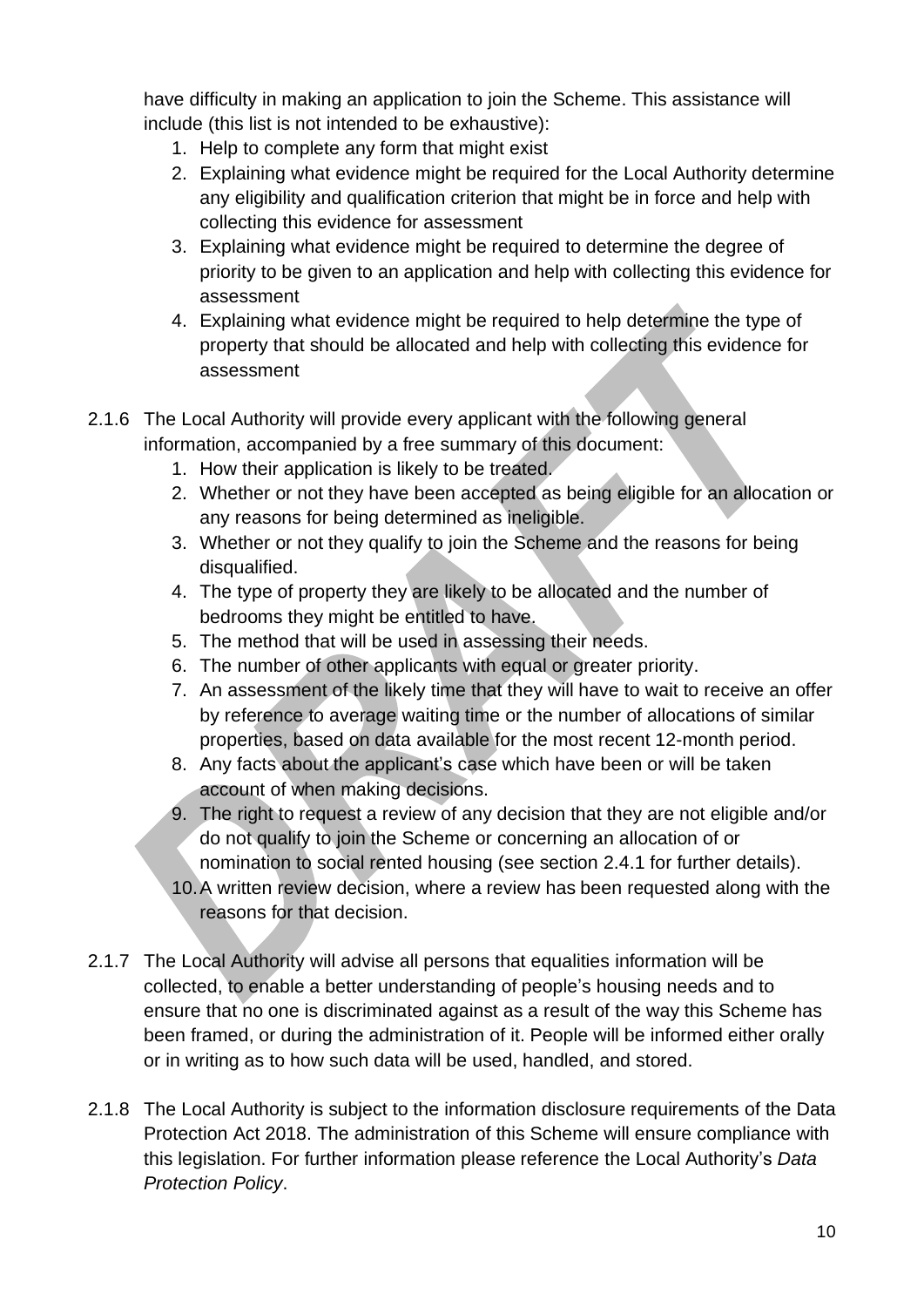2.1.9 All persons making an application to join the Scheme, have the right to confidentiality. An application will not be divulged to any other party without an applicant's consent, unless it gives rise to a safeguarding concern. An applicant will be asked to give consent to share relevant details of their application, with relevant third-party organisations, such as public authorities, registered providers, voluntary organisations and others. Where consent is given, this only extends to those who can provide evidence that can help to determine an application and/or who need to know to process an allocation (e.g. employees of health, social care, criminal justice, social housing organisations, etc). For further information, please refer to the Local Authority's *Information Sharing Protocol*. Where consent is not given, this may affect the ability of the local authority to process an application. The authority may not be able to process an application if it is unable to make the necessary enquiries due to a failure to of refusal of consent.

#### <span id="page-10-0"></span>**2.2.0 Applications**

- 2.2.1 Each applicant will be provided with a user account that they will be able to securely log into via the Scheme website. The Local Authority will primarily communicate with applicants via their user account, to provide them with information and advice, give assistance, issue warnings about fraud, seek further evidence or clarify matters relating to evidence already submitted, make notifications as whether someone is eligible and qualifies to join the Scheme, make an offer of an allocation, confirm whether an applicant wish to accept an offer of an allocation and other matters relating to their application. Whenever necessary, the Local Authority will also communicate with applicants via other means, such as email, telephone/videotelephone, letter/leaflet or in-person, etc, such as when they are having difficulty using their Scheme user account, this includes where a person with a protected characteristic, needs or asks for an alternative.
- 2.2.2 All applications must be made using the prescribed online form published by the Local Authority. Whenever necessary, the Local Authority will also arrange for applications to be completed by other means, such as when an applicant is having difficulty completing the prescribed online form, this includes where a person with a protected characteristic, needs or asks for an alternative.. Applications can only be made by a sole individual, all other persons who might presently live with an applicant can feature as usual household members. Applications are welcomed from persons who live at two separate addresses, but who wish to live together at one single address, one person will have to feature as the applicantwith the other person(s) featuring as usual a household member. Anyone who might usually reside with an applicant, or who might reasonably be expected to reside with an applicant, can feature as part of the application. A usual household member is a person who normally lives with an applicant. . People who usually live with the applicant but are temporarily absent due to circumstances beyond their control (e.g. they are in prison, care of a local authority, staying in hospital, away serving in the armed forces, etc), are also considered a usual household member. People who do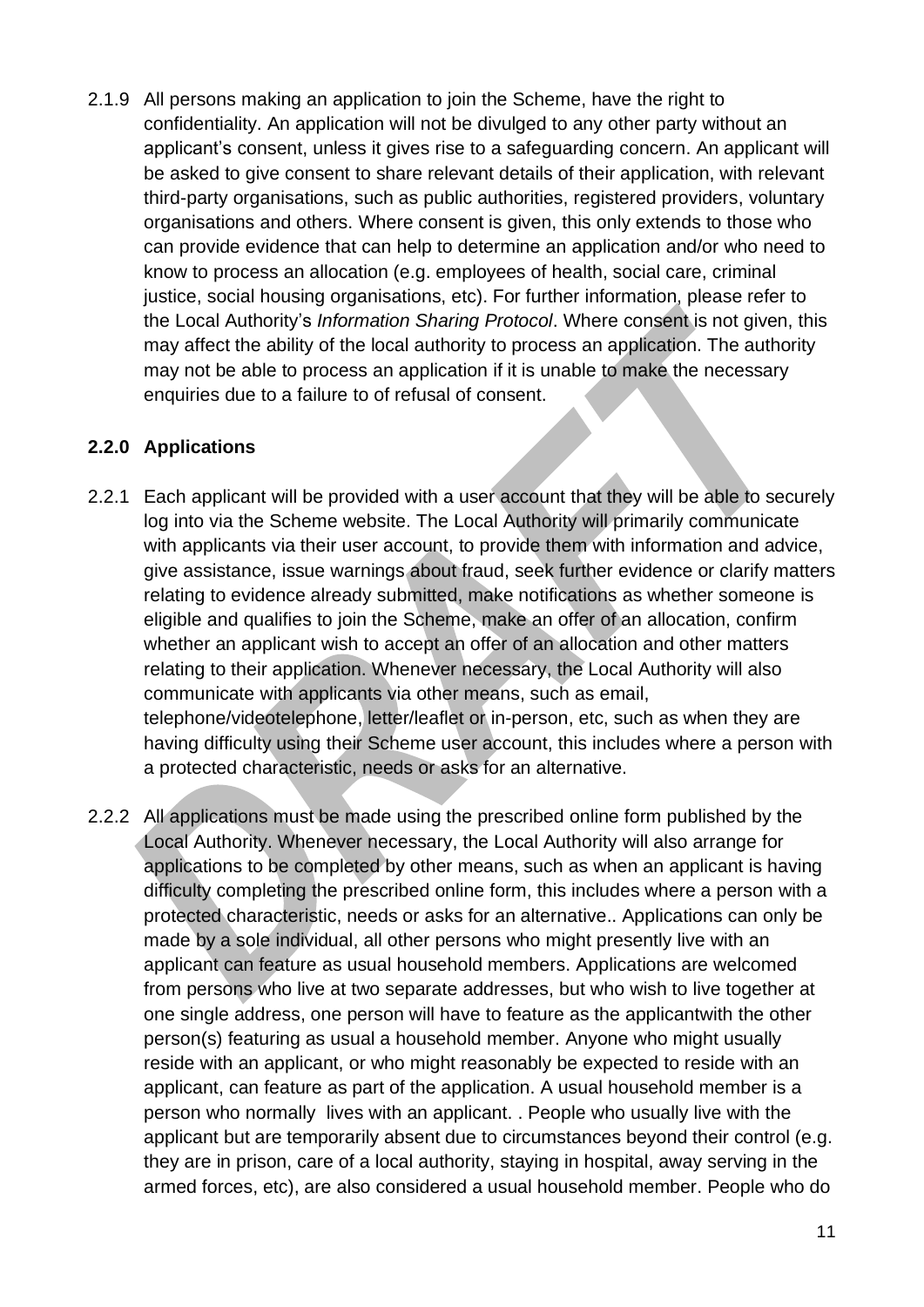not currently live with the applicant may only be included if the applicant satisfies the authority that they might reasonably be expected to do so. Separate guidance exists to aid the completion of an application, for further information please refer to *Guidance for Making an Application to join Birmingham Choice.*

- 2.2.3 In addition to the application, the following documents (where available) must be submitted as evidence, via the Scheme website to verify the information provided by the main applicant, plus any other person who might reside with the applicant who might wish to become a joint tenant:
	- 1. Passport, to help determine eligibility to rent social housing in England.
	- 2. A utility or Council Tax bill from the past three months, to help determine eligibility to rent social housing in England.
	- 3. Birth certificate, to help determine qualification to join the Scheme.
	- 4. Details of any relevant unspent convictions (see section 3.2.4), to help determine qualification to join the Scheme.
	- 5. All financial records from the past three months relating to income and savings, to help determine qualification to join the Scheme.
	- 6. All legal records relating to property ownership to help determine qualification to join the Scheme.
	- 7. Any other information that helps to determine eligibility to rent social housing in England (see section 3.1.0 for further details), qualification to join the Scheme see section 3.2.0 for further details) or making a community contribution (see sections 4.2.7 – 4.28).
- 2.2.4 All applicants will be required to renew their application annually, from the anniversary of being accepted to join the Scheme. Failure to renew an application will result in an application being closed and membership of the Scheme being discontinued. Applicants will be reminded of the requirements to renew their application and will have 28 days from receipt of a notification information to comply with the renewal request. If an applicant fails to comply with the renewal request within the allotted timeframe, further contact, will be made and they will be afforded a further 28 days to renew their application, Failure to comply during the second 28 day period will result in an applicant being removed from the Scheme. If an applicant then wishes to re-join the Scheme, they will need to make a fresh application and will start at the back of queue.
- 2.2.5 Every applicant will be provided with advice about offences in relation to applications, prior to making an application. Applicants will be disqualified, and might be prosecuted, if they deliberately withhold information, provide misleading information, or do not notify the Local Authority of any change in circumstances (e.g. change in income, change in household formation). A warning will include the following facts: a person guilty of such an offence could be liable to pay a fine and may also face prosecution for fraud which can result in imprisonment.
- 2.2.6 The Local Authority will provide every applicant with information and advice about their rights to make an application for an allocation of social rented housing.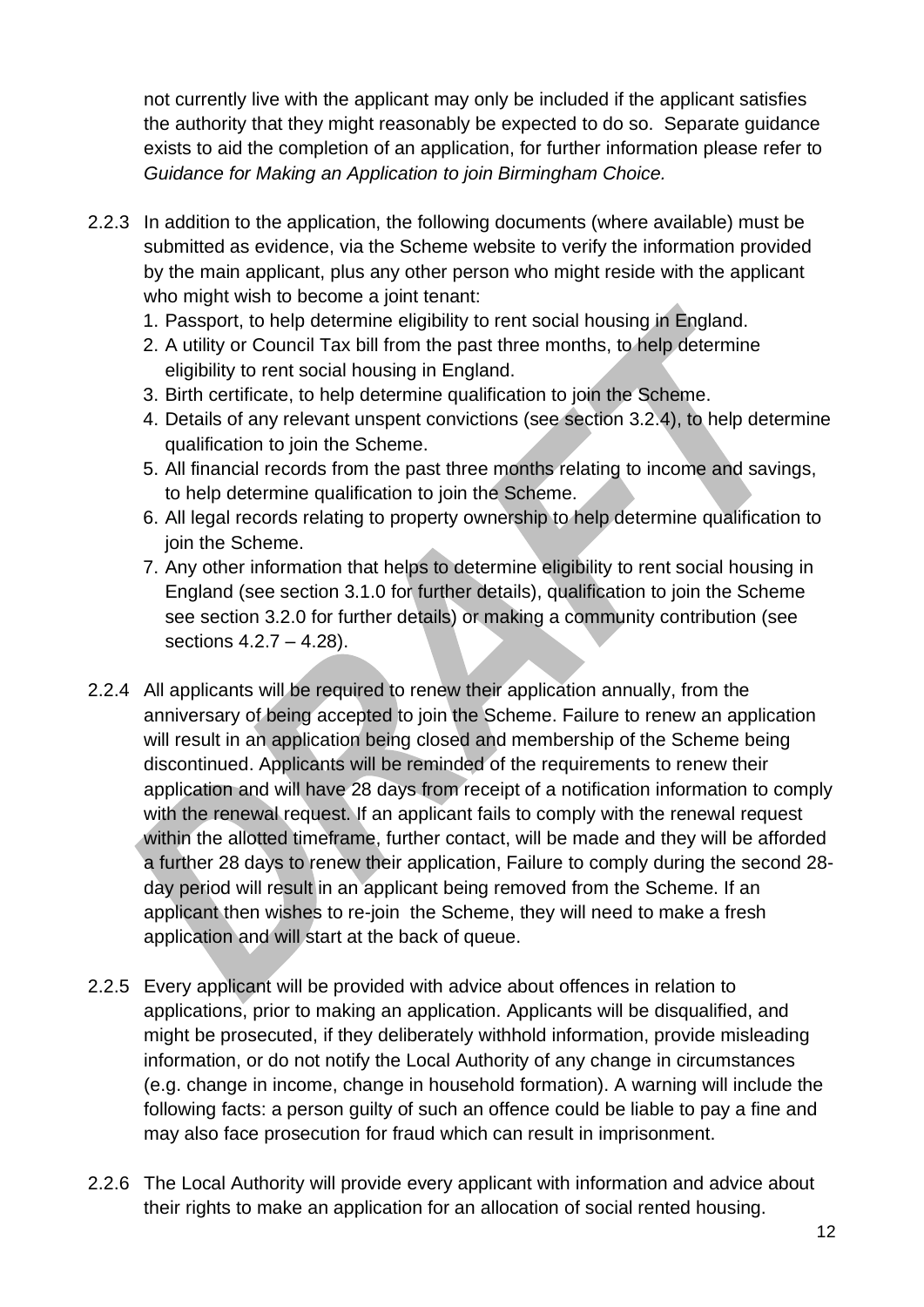Furthermore, assistance (such as (i) explanation of the steps for making and determining an application, (ii) collecting evidence to determine eligibility and qualification for an allocation, (iii) the degree of choice they are entitled to and (iv) how applicants are prioritised for an allocation) will be provided free of charge to any person who is likely to have difficulty in making an application (e.g. due to mental or physical impairment, or because of any other special characteristic) to join the Scheme. This assistance will be extended to those who might require help to express a preference for an available property to let. The Local Authority is subject to the Equality Act 2010, which has been duly considered when formulating this Scheme (and any associated rules, procedures, policies and processes). A separate *Equality Impact Assessment* has been completed and copies can be requested from the Local Authority or downloaded from the Scheme website. The *Equality Impact Assessment* has identified any potential impact on people with a protected characteristic, showing these as positive, negative or negligible, plus includes actions to mitigate any such negative impacts. This Scheme aligns with the Local Authority's *Strategic Equalities Plan*. To ensure compliance with Equality Act duties, reasonable alternative arrangements will be made by the Local Authority and/or Registered Providers for each individual applicant and property, including:

- 1. A mechanism (e.g. assistance provided via the Scheme website, phone, or in person, or by any other necessary means) for providing support in making applications.
- 2. A mechanism (e.g. a specific question on the online application) to identify the requirements of disabled applicants.
- 3. Informing an applicant of a property's accessible features (e.g. via the Scheme website, or by email or letter, on the phone or in person, or by any other necessary means). Whenever properties with accessible features are advertised via the Scheme website, they will be marked as such.
- 4. A mechanism (e.g. at the stage of offer or nomination) to allow extra time, (of a duration relevant to the circumstances of any given case) for disabled applicants
- 5. A mechanism (e.g. at the stage of offer or nomination) to allow extra time, (of a duration relevant to the circumstances of any given case) for disabled applicants if they need it to accept an offer.
- 2.2.7 The Local Authority will process applications; this will involve a preliminary assessment. Firstly, consideration will be given to whether the applicant is eligible for social rented housing in accordance with the law. It will then be determined if an applicant qualifies to join the Scheme under the terms set out in this document. For further information on eligibility and qualification, please see section 3 of this document. Detailed scrutiny will take place when an applicant is due to be allocated or nominated for a particular property, to determine whether the applicant:
	- 1. Is still eligible.
	- 2. Is still a qualifying person.
	- 3. Meets any specific lettings criteria for the particular property (e.g. due to a Local Lettings Scheme being in force (see section 4.3.0 for further details), or the having accessible features suitable for persons with a disability).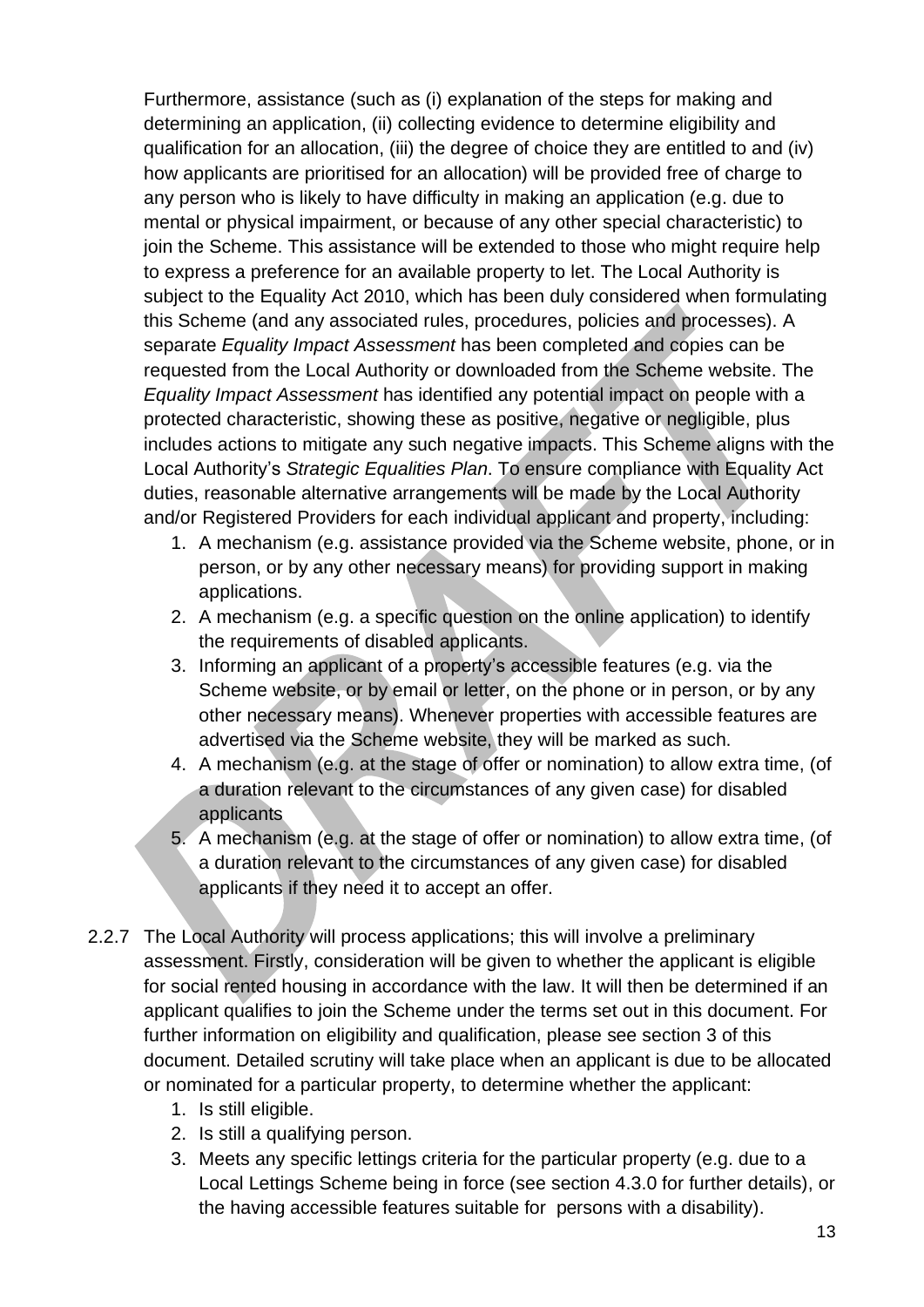- 4. Has a household size that matches any size criteria for the property (see section 5.3.4 for further details).
- 2.2.8 The Local Authority will process applications within a reasonable period of time (relative to the particulars of any given application) after all documentation has been received from an applicant. Upon receipt of an application, the Local Authority will inform the applicant of its complaints procedure and how they may seek the help of the Local Government & Social Care Ombudsman.
- 2.2.9 The Local Authority will accept applications from current tenants of Birmingham City Council (including tenants of Registered Providers), for transfers ("**Transfer Applicants**") to alternative social rented housing available in Birmingham. Such applicants have the right to:
	- 1. Make applications.
	- 2. Have their applications considered.
	- 3. Be notified as to their rights to information and review.
	- 4. Confidentiality of the fact of their application.
- 2.2.10 The Local Authority will initially treat Transfer Applicants in the same way as all other applicants, except that there will no inquiries made about eligibility. This is because the law dictates that all current tenants of social housing are eligible for a further allocation of social housing accommodation regardless of their immigration or habitual residence status. Transfer Applicants will be prioritised in the same way as new applicants (e.g. by housing need and then date of banding, then community contribution). Transfer Applicants will not be offered an allocation that would result in them under-occupying the dwelling against the Bedroom Standard, being overcrowded by the Bedroom Standard or being unable to afford rental or service charges at the date an allocation or nomination is made. As a general rule, allocations will be made so that a property is fully occupied. If this is not possible, under-occupation will be considered, subject to an affordability assessment completed at the same time an offer is made, but prior to a letting being agreed. Transfer Applicants will be required to satisfy the qualification criterion for this Scheme set out in section 3.
- 2.2.11 The Local Authority will handle applications as per the provisions set out in this document. Any application which gives the Local Authority a reason to believe a person may be homeless or threatened with homelessness, will trigger inquiries as to what duty of assistance, if any, is owed under Housing Act 1996, Part 7 (as amended). Such inquiries and any subsequent assistance a person might be entitled, to are outside the scope of this Scheme. The Local Authority has separate arrangements in force to administer public law homelessness duties. Contact details for which are as follows:

Housing Solutions and Support Service New Aston House, Newtown Shopping Centre, Newtown, Birmingham, B19 2SW Telephone 0121 303 7410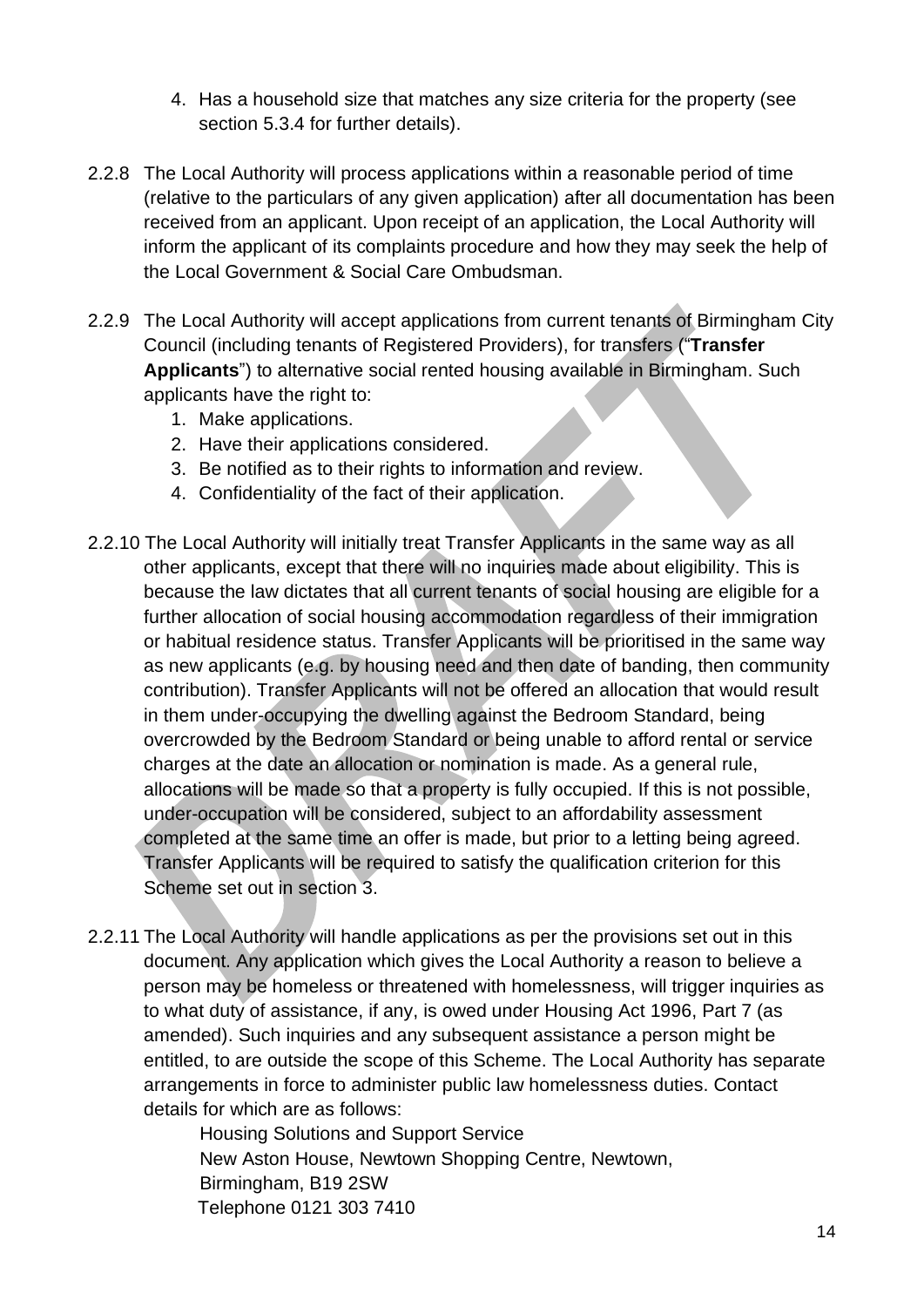Website address [https://www.birmingham.gov.uk/info/50094/housing\\_options/1191/newtown\\_](https://www.birmingham.gov.uk/info/50094/housing_options/1191/newtown_housing_options_centre) housing options centre

- 2.2.12 Decisions about whether an applicant is eligible for an allocation of social rented housing and qualifies to join the Scheme will be made in strict accordance with the rules established in this document. Reviews will be carried out in strict accordance with the rules established in this document. The discretionary power (which is set out below) to allow an applicant to be treated as qualified to join the Scheme outside the criteria set out below, and/or prioritise them for a nomination of social rented housing, is limited to a designated senior officer with responsibility for administering housing allocation functions for the Local Authority, Strategic Lead and/or Team Manager, Applications and Allocations. In all cases the Council reserves the right for a more senior officer than detailed above to make decisions on applications. References to officer titles include equivalent officers following any changes to organisational structures. The aforementioned senior employee(s) will be responsible for minimising the risk of employee fraud and errors, including the vetting of junior employees and randomly checking and validating decisions on applications. Consideration of an application will be based on the information provided on the application form, plus any evidence supplied by an applicant (e.g. proofs of identify, etc), or information gained from public bodies (e.g. prisons, young offender institutes, secure training centres, secure colleges, youth offending teams, probation services, DWP/Jobcentre Plus, social services authorities (adult social services and child social care), NHS Trusts and NHS Foundation Trusts, Ministry of Defence, general medical practitioners, schools, police, etc) Registered Providers, voluntary organisations and any other persons or organisation that might be able to provide or verify evidence relevant to a person's application.
- 2.2.13 Unsuccessful applicants, who have been declared not eligible for an allocation of social rented housing or fail to satisfy the qualification criteria, will be informed that they can make a further application, whenever they believe there has been a material change to their circumstances. They will also be informed of their right to a review (see below).
- 2.2.14 Upon initially receiving an application, the Local Authority will:
	- 1. Confirm accuracy of all information provided by an Applicant. Where information is inaccurate or missing, the Local Authority will contact the applicant notifying them of this and requesting that they provide further relevant information. Where information requires verification by a third party (e.g. housing, health, social care or other professional), the local authority will contact the relevant party and seek their opinion about the applicant's circumstances at the date of their application and how this affects their housing needs.
	- 2. Confirm whether an applicant is eligible for an allocation of social rented housing, in accordance with the criteria set-out in section 3.1.0.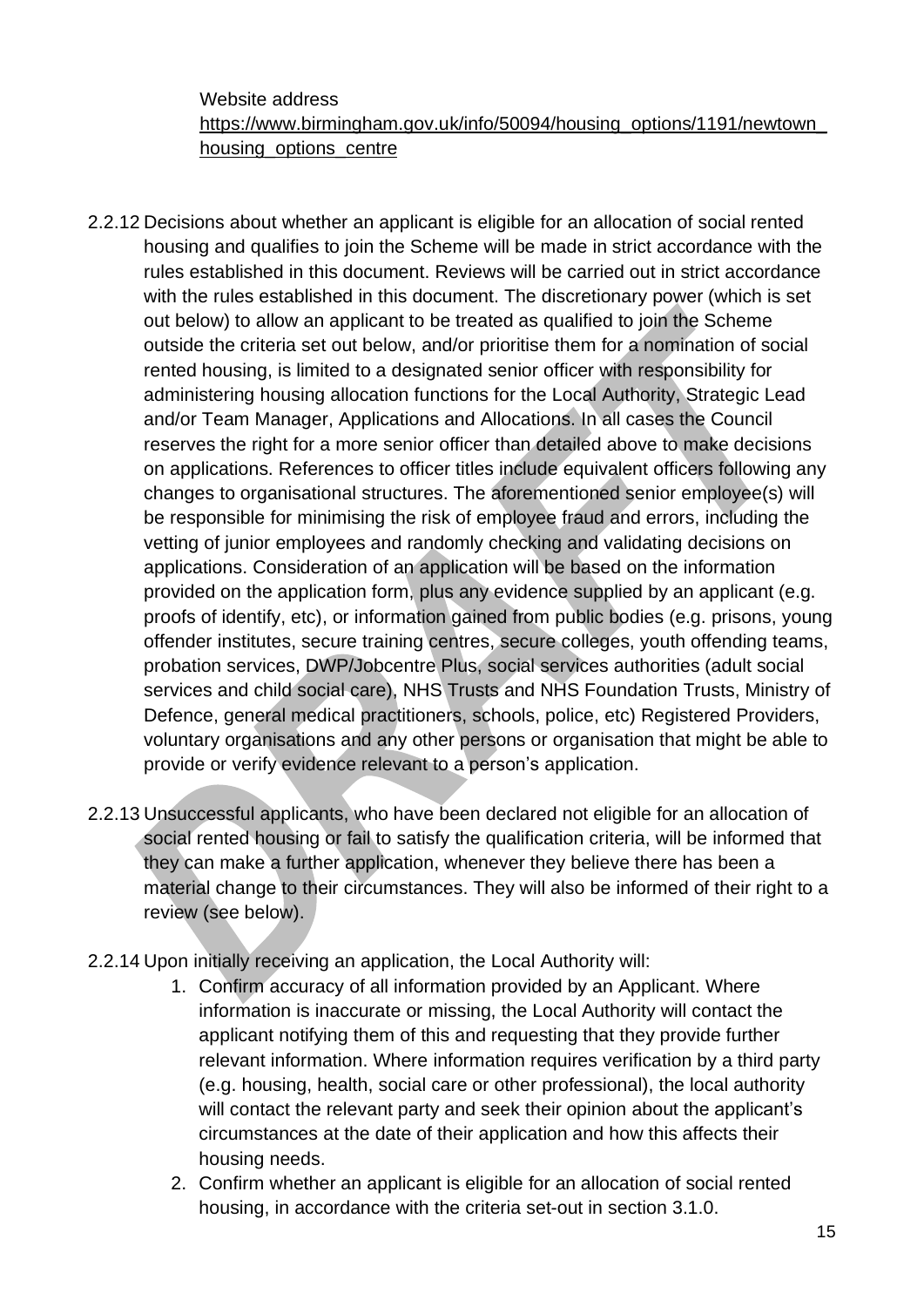- 3. Confirm whether an applicant is qualifying or is disqualified for an allocation of social rented housing, in accordance with the criteria set-out in section  $3.2.0$ :
	- i. If the applicant has applied on the grounds of being homeless or owed a homelessness duty, ascertain whether the applicant has already made an application for homelessness assistance.
	- ii. If yes, access the Local Authority's homelessness database for information relevant to the applicant's application for an allocation of social rented housing.
	- iii. If no, subject to the applicant's acquiescence, arrange for the applicant to make an application for homelessness assistance and share any information from the applicant's application for an allocation of social rented housing that might be relevant to their application for homelessness assistance.
	- iv. If an applicant has applied on the grounds that their existing accommodation is overcrowded, follow the steps set-out in Appendix 2, section 2.1.0.
- 4. Confirm an applicant's priority for an allocation of social rented housing, in accordance with the criteria set-out in section 4.2.0.
- 5. Confirm the best interests of any children that might need to be taken into account, promoted and/or safeguarded, in accordance with the arrangements set-out in section 4.5.0.
- 6. Confirm whether an applicant's; circumstances warrant the exercise of any discretion, in accordance with the arrangements set-out in section 4.6.0.
- 7. Confirm the degree of choice an applicant is entitled to express, in accordance with the arrangements set-out in section 5.1.0.
- 8. Confirm what would constitute a reasonable offer of accommodation, in accordance with the criteria set-out in section 5.16.
	- i. Affordability will be determined in accordance with the criteria set-out in Appendix 1.
	- ii. Bedroom entitlement will be determined in accordance with the criteria set-out in Appendix 2, section 2.2.0.
- 2.2.15 Subsequent to completing the steps set-out in section 2.2.14, the Local Authority will inform an applicant:
	- 1. Whether they are or are not eligible for an allocation of social rented housing and of their right to request a review of this decision, in accordance with section 2.4.0.

2. Whether they are qualifying or disqualified from joining the Scheme and of their right to request a review of this decision, in accordance with section 2.4.0. 3. The priority they have been afforded (e.g. the Band they have been placed in) for an allocation of social rented housing and of their right to request a review of this decision, in accordance with section 2.4.0.

4.The account that has been taken of the need to safeguard and/or promote the best interests of any children.

5.Whether or not their circumstances warrants the exercise of any discretion.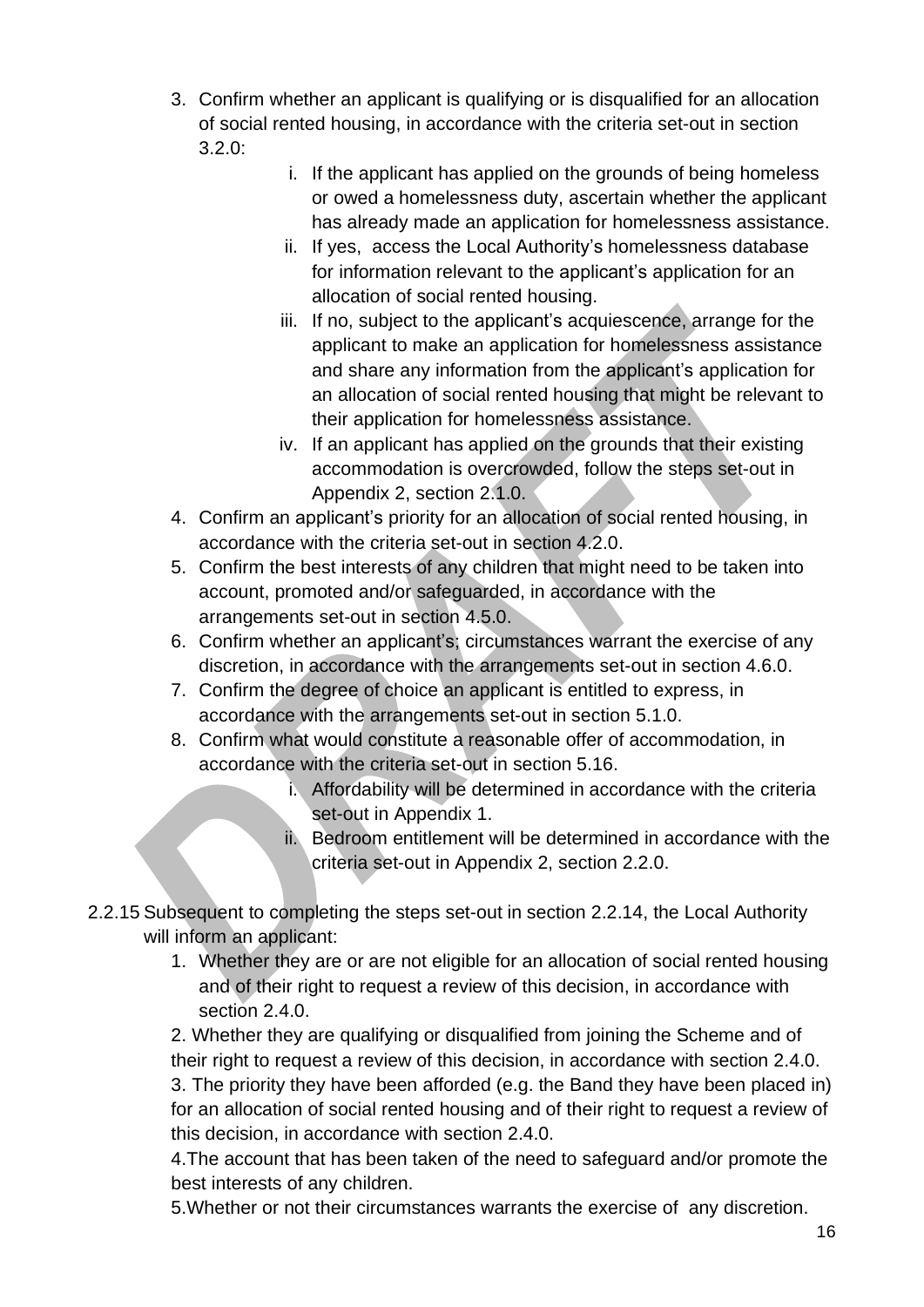6. The degree of choice they will be entitled to express.

7. The extent of their household and the type of social rented housing they will be considered for and of their right to request a review of this decision, in accordance with section 2.4.0

- 2.2.16 The Local Authority will then command the database to allow an applicant to express choice relevant to them and their households needs.
- 2.2.17 The above steps will be repeated whenever the applicant notifies the Local Authority of a change of circumstances and also at the point the Local Authority will make an offer of social rented housing to an applicant.

#### <span id="page-16-0"></span>**2.3.0 Decision-Making**

- 2.3.1 The Local Authority will notify applicants in writing of any decisions about their applications, regardless of whether they are adverse or successful. Where the notification confirms a successful decision, applicants will also be told when realistically they might be made an allocation of social rented housing.
- 2.3.2 Where the notification confirms a decision that an applicant is ineligible for an allocation of social rented housing or disqualified from joining the Scheme, an applicant will be given reasons for the decision based on the relevant facts of the case. Additional arrangements will be made for applicants who might have difficulty understanding the implications of the decision, to be informed orally (e.g. via telephone/videotelephone or in person). Copies of all adverse decisions will be made available for a reasonable period of time for collection by the applicant, or by someone on their behalf, at the main offices of the Local Authority, when an applicant has not does not have an active user account on the Scheme website nor has provided either an email address or postal address.
- 2.3.3 Decisions about applications made by employees of the Local Authority, will be made in accordance with the rules set out in this document. However, all such decisions will be verified via a series of checks by a designated senior officer, who has responsibility for administering housing allocation functions for the Local Authority. Applicants will be asked at the point of making an application, whether they (or anyone who lives with them or might reasonably be expected to live with them) are an employee of the Local Authority. Where a person affirms on their application that they (or a usual household member), is an employee of the Local Authority, they will be notified of the process to deal with any conflicts of interest which will involve a senior officer processing the application and ensuring that it is dealt with impartially without any reference to the relevant employee. The same principle will be applied to relatives of persons who are employed by the Local Authority.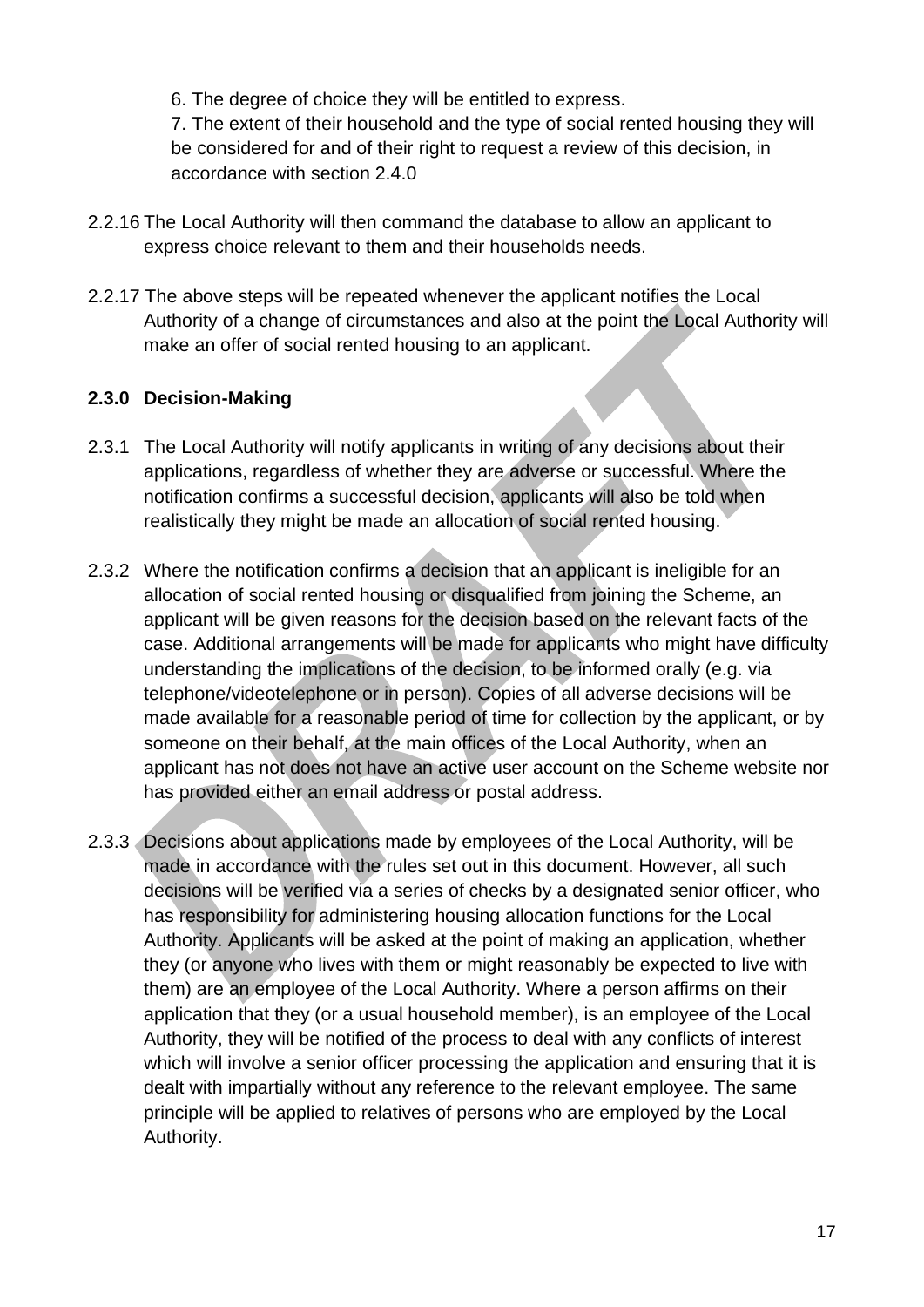### <span id="page-17-0"></span>**2.4.0 Reviews**

- 2.4.1 Applicants will be informed in writing, of their right to request a review, within 21 calendar days of receiving a decision about their housing application, of any of the decisions shown below:
	- 1. That an applicant is not eligible for an allocation of social rented housing, due to being subject to immigration control or being an ineligible person from abroad.
	- 2. That an applicant is not within a class of persons qualifying to join the Scheme.
	- 3. The degree of preference they have been afforded for an allocation of social rented housing, including any changes made (either adverse or positive) to the degree of preference they are entitled to.
	- 4. The facts of their case which are likely to be, or have been, taken account of when deciding whether to making an allocation, or a nomination to a Registered Provider, including their medical condition or other welfare needs.
	- 5. The type of social rented housing for which an applicant will be considered.
	- 6. The extent of an applicant's household.
	- 7. Whether an offer or a nomination constitutes a final offer within the terms of the Scheme.
- 2.4.2 The review will be a re-consideration of all the relevant facts and the legal requirements at the date the review is carried out. Upon receipt of a review request from an applicant, the Local Authority will complete the review within eight weeks (56 days), notifying the applicant of date when they can expect to receive a review decision. This timeframe can be extended by mutual agreement by the Local Authority and the applicant. The review will be carried out by designated senior officer of the Local Authority, Team Leaders and/or Team Managers who was not previously involved in making the original decision.
- 2.4.4 Notification of all review decisions, including reasons for decisions made, will be made in writing via the Scheme website. Whenever necessary, the Local Authority will also communicate with applicants via other means, such as email, telephone/videotelephone, letter/leaflet or in-person, etc, such as when a person is having difficulty using their Scheme user account, this includes where a person with a protected characteristic, needs or asks for an alternative.,
- 2.4.5 Where there is no right to request a review of a decision, or if an applicant is dissatisfied with a decision on review, that decision may be challengeable by way of judicial review. Applicants should seek their own legal advice if they are dissatisfied with any decision made by the authority in relation to an application made under this Scheme. If an applicant is dissatisfied with how their application and any subsequent complaint has been handled by the Local Authority, they will be informed of their right to make a claim of maladministration to the Local Government & Social Care Ombudsman.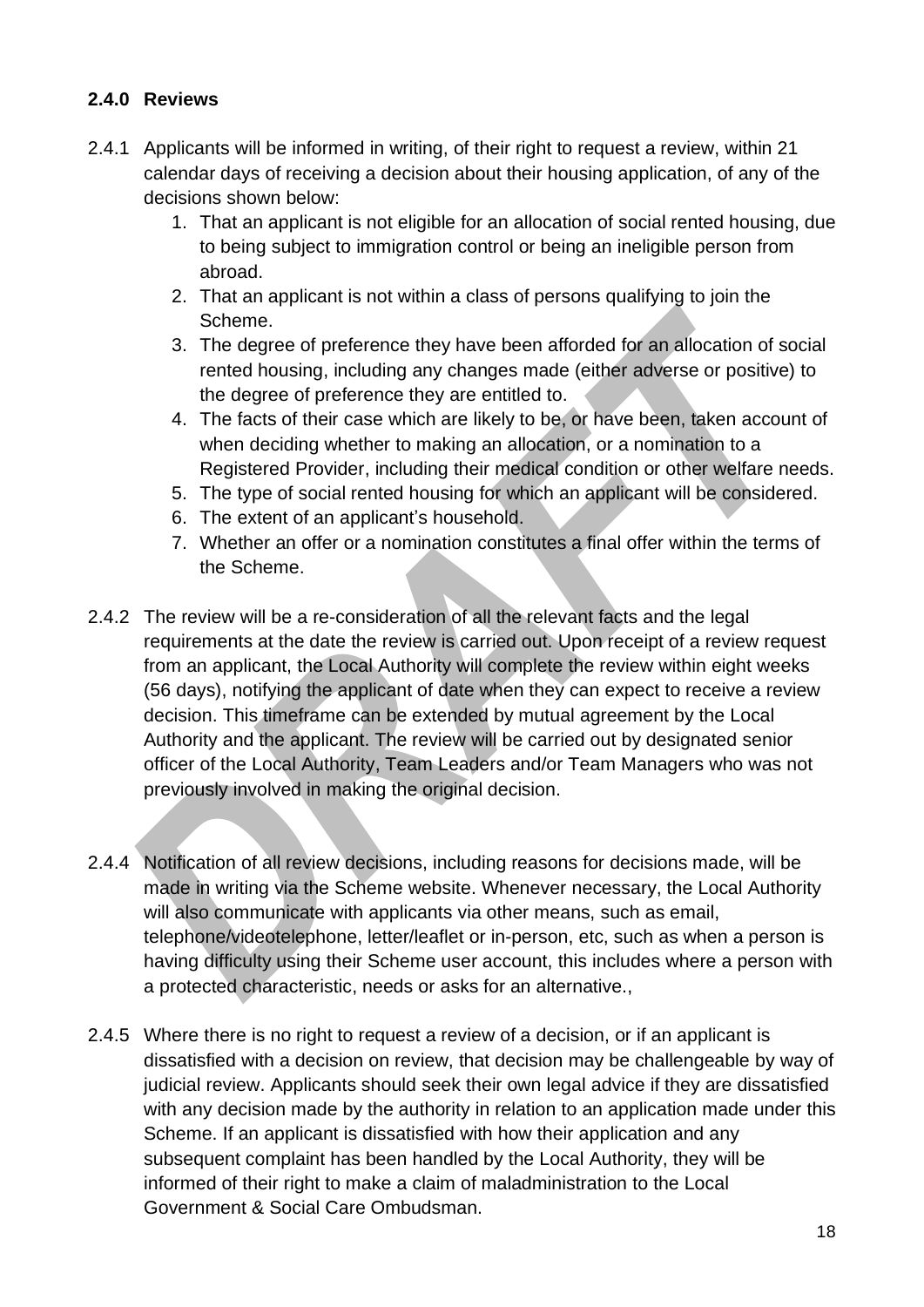# <span id="page-18-0"></span>**3.0 Eligibility and Qualification**

# <span id="page-18-1"></span>**3.1.0 Eligibility**

- 3.1.1 The following classes of persons, subject to the satisfying a habitual residency test (see section 3.1.6), will be eligible to join the Scheme:
	- 1. British citizens (constituting the nations of England, Scotland and Wales).
	- 2. Commonwealth citizens with a right of abode in the UK immediately before 01 January 1983 who have remained commonwealth citizens throughout (excluding non-British citizens from Pakistan and South Africa, but inclusive of citizens from Gambia and Zimbabwe).
	- 3. Irish citizens (constituting the nations of Northern Ireland and Republic of Ireland)
	- 4. EEA Nationals (other than those from Ireland) and their family members, who
		- a. have acquired limited leave to enter and remain in the UK
		- b. were frontier working before 31 December 2020, or
		- c. are lawfully residing in the UK by 31 December 2020, but still have to apply to, or acquire status under the EU Settlement Scheme before the deadline of 30 June 2021, and are covered by the "Grace Period statutory instrument"
	- 5. Persons exempt from immigration control (e.g. diplomats and their family members based in the UK and some military personnel).
	- 6. Persons granted refugee status by the UK Government.
	- 7. Persons granted exceptional or limited leave to enter or remain in the UK with condition that they and any dependents have resource to public funds (e.g. humanitarian or compassionate circumstances).
	- 8. Persons with current leave to enter or remain in the UK with no condition or limitation, and who are habitually resident in the UK, The Channel Islands, the Isle of Man or the Republic or Irelands (defined as the Common Travel Area) (a person whose maintenance and accommodation is being sponsored must be resident in the Common Travel Area for five years since date of entry or date of sponsorship, unless the sponsor has died).
	- 9. Persons who have humanitarian protection granted under the Immigration Rules (e.g. a person whose asylum application has failed, but they face real risk of harm if they returned to their state of origin).
	- 10.Persons who are Afghan citizens with limited leave to enter or remain in the United Kingdom, who are habitually resident in the Common Travel Area.
	- 11.Persons who are habitually resident in the Common Travel Area, who have Calais leave to remain under the Immigration Rules
	- 12.Persons who are habitually resident in the Common Travel Area, who have been granted leave to remain as a stateless person under Immigration Act 1971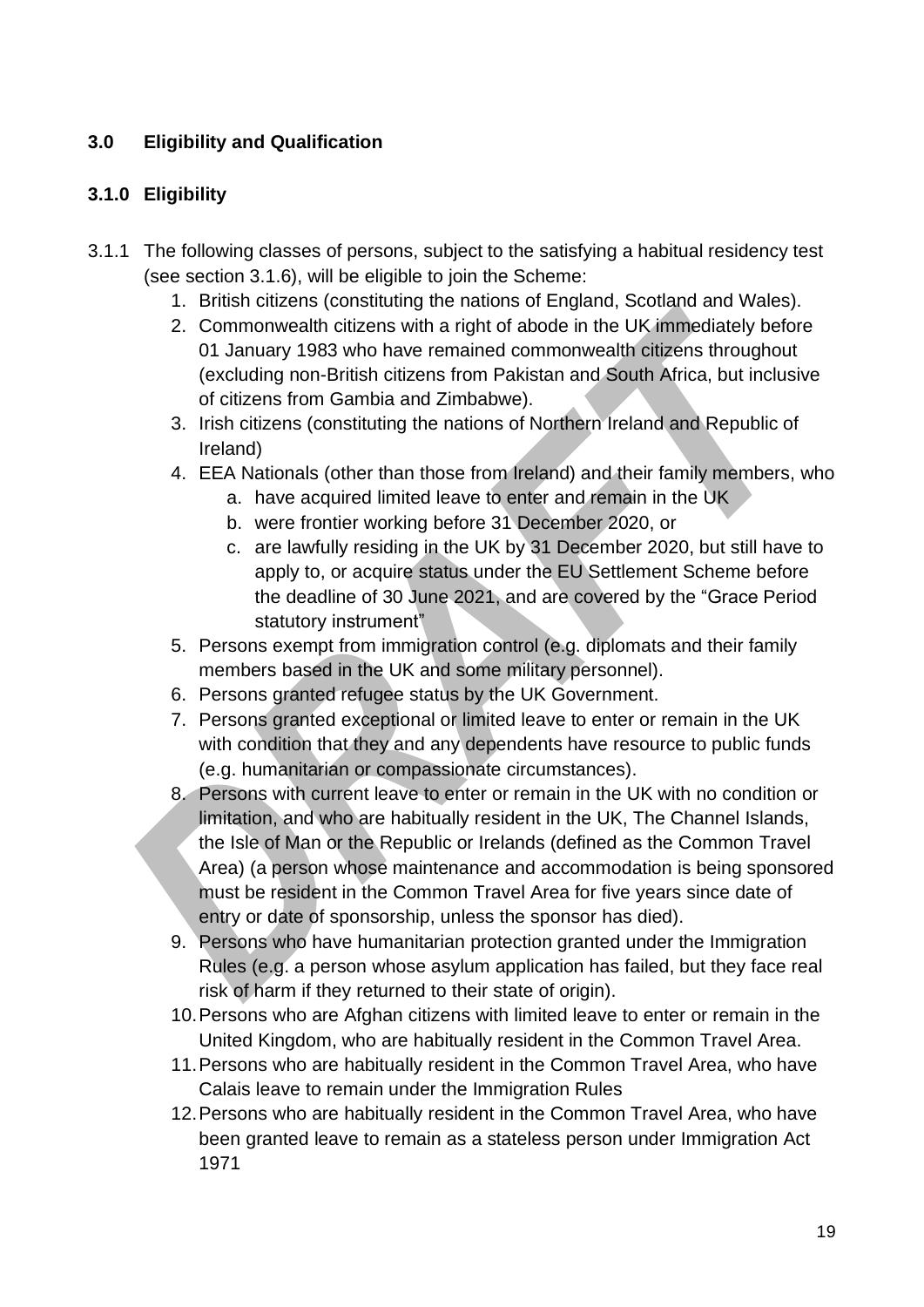- 13.Persons who have limited leave to enter and remain in the UK as the family member of a 'relevant person of Northern Ireland by virtue of the Immigration Rules.
- 3.1.2 EEA Nationals means nationals of any of the EU member states, and national of Iceland, Norway, Liechtenstein and Switzerland.
- 3.1.3 The following classes of person will not be eligible to join the Scheme:
	- 1. Persons not habitually resident in the Common Travel Area (see section 3.1.1 subsection 8 for definition):
	- 2. EEA nationals whose only right to reside in the UK is:
		- a. Derived from their status as a jobseeker (or their status as a family member of a jobseeker
		- b. An initial right of residence for 3 months.
		- c. Derivative right of residence because the person is the primary carer of a British citizen.
		- d. Right to reside as a result of the person's deportation, expulsion or other removal by compulsion of law from another country to the UK (including EEA nationals exercising EU Treaty rights, who were previously settled in the UK prior to deportation).
	- 3. Persons whose only right to reside in the UK is an initial right for no more than 3 months, including those who would become an unreasonable burden on the social assistance system of the UK.
	- 4. Persons who are excluded by section 115 of the Immigration and Asylum Act 1999 to entitlement to universal credit under Part 1 of the Welfare Reform Act 2012 or to housing benefit.
	- 5. Persons who have no recourse to public funds.
- 3.1.4 The granting of a tenancy agreement will be determined by the Local Authority or, in the case of a nomination by a Registered Provider, in accordance with their respective allocations policy and/or tenancy policy. Notwithstanding this, a joint tenancy cannot be granted to two or more people if any one of them is not eligible for an allocation. If one person is eligible, a tenancy may be granted to the eligible person.
- 3.1.5 Eligibility provisions do not apply to applicants who are already secure, introductory, assured shorthold or assured tenants of the Local Authority or a Registered Provider seeking to transfer.
- 3.1.6 Confirmation of immigration status of an applicant from abroad will be obtained, where necessary, from the Home Office by emailing [EvidenceandEnquiry@homeoffice.gsi.gov.uk](mailto:EvidenceandEnquiry@homeoffice.gsi.gov.uk)
- 3.1.7 Even when a person is eligible for an allocation of social rented housing, only persons who are habitually resident in the Common Travel Area will be eligible for an allocation (except persons who are exempt from the requirement to be habitually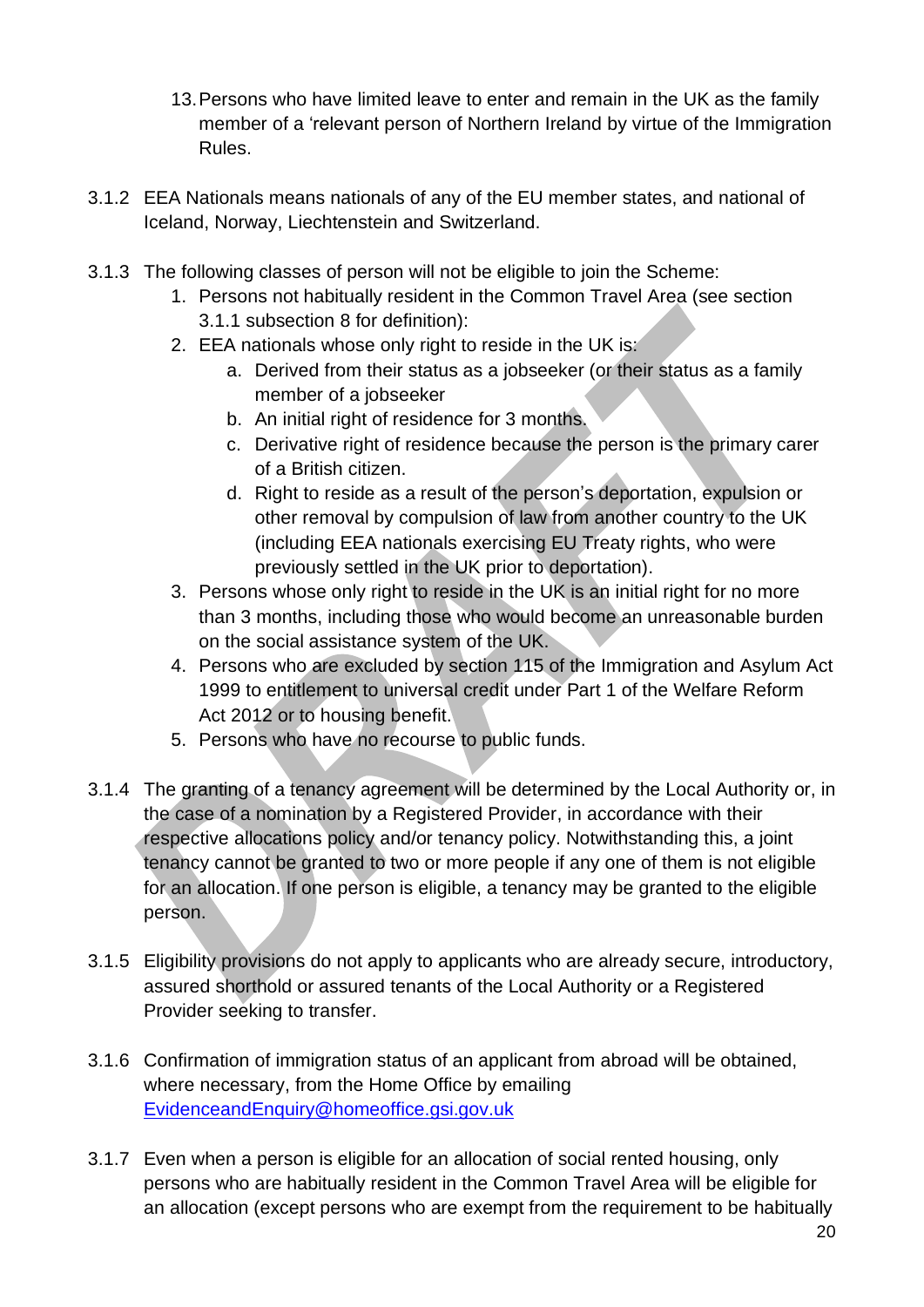resident, as defined in law or statutory guidance). If it is apparent that an applicant came to live in the UK during the previous two years, the following tests will be carried out to confirm if an applicant is habitually resident:

- 1. The degree of permanence in the person's residence in the United Kingdom of Great Britain & Northern Ireland, Republic of Ireland, Isle of Man or the Channel Islands.
- 2. The association between a person and their place of residence.
- 3. Why a person has come to live in the UK
- 4. Whether a person is joining family or friends in the UK
- 5. Whether a person has accumulated a continuous period of residence prior to making their application.
- 6. The length of residence in another country
- 7. Visits abroad for holidays or to visit relatives and other temporary periods of absence will be disregarded.
- 8. A person's future intentions, employment prospects and centre of interest
- 9. Exemptions from the habitual residence test include EEA nationals and their family members who are workers or self-employed, or have certain permanent rights of residence, or have been removed from another country to the UK.
- 3.1.8 Persons who are subject to immigration control or are an ineligible person from abroad, will not be eligible for an allocation of social rented housing.
- 3.1.9 The Local Authority will carry out appropriate checks on an applicant's eligibility to be allocated social rented housing but will ensure these checks are not discriminatory on the basis of race, nationality, ethnic origin, or any other protected characteristic as defined by the Equality Act 2010. The Local Authority will monitor performance in screening housing applications for immigration status to ensure that members of ethnic minorities, who are eligible for an allocation of social rented housing, do not experience unreasonably long delays while their application is being considered. Where there is any uncertainty about an applicant's immigration status, the Local Authority will contact the Home Office. Before doing so, applicants will be advised that such inquiries will be made in order to comply with data protection legislation. Local Authority administrators will be given training about housing allocation law and practice and the duties and responsibilities under the Equality Act 2010. The Local Authority will ensure that language and interpretation support is available for applicants who have difficulty reading or speaking English.
- 3.1.10 The Local Authority is not subject to the duty arising from the Immigration Act 2014, part 3, chapter 1, to carry-out a 'right to rent' check on each letting. The Local Authority will only perform checks on the eligibility of any applicant, as per sections 3.1.1 – 3.1.9 of this document.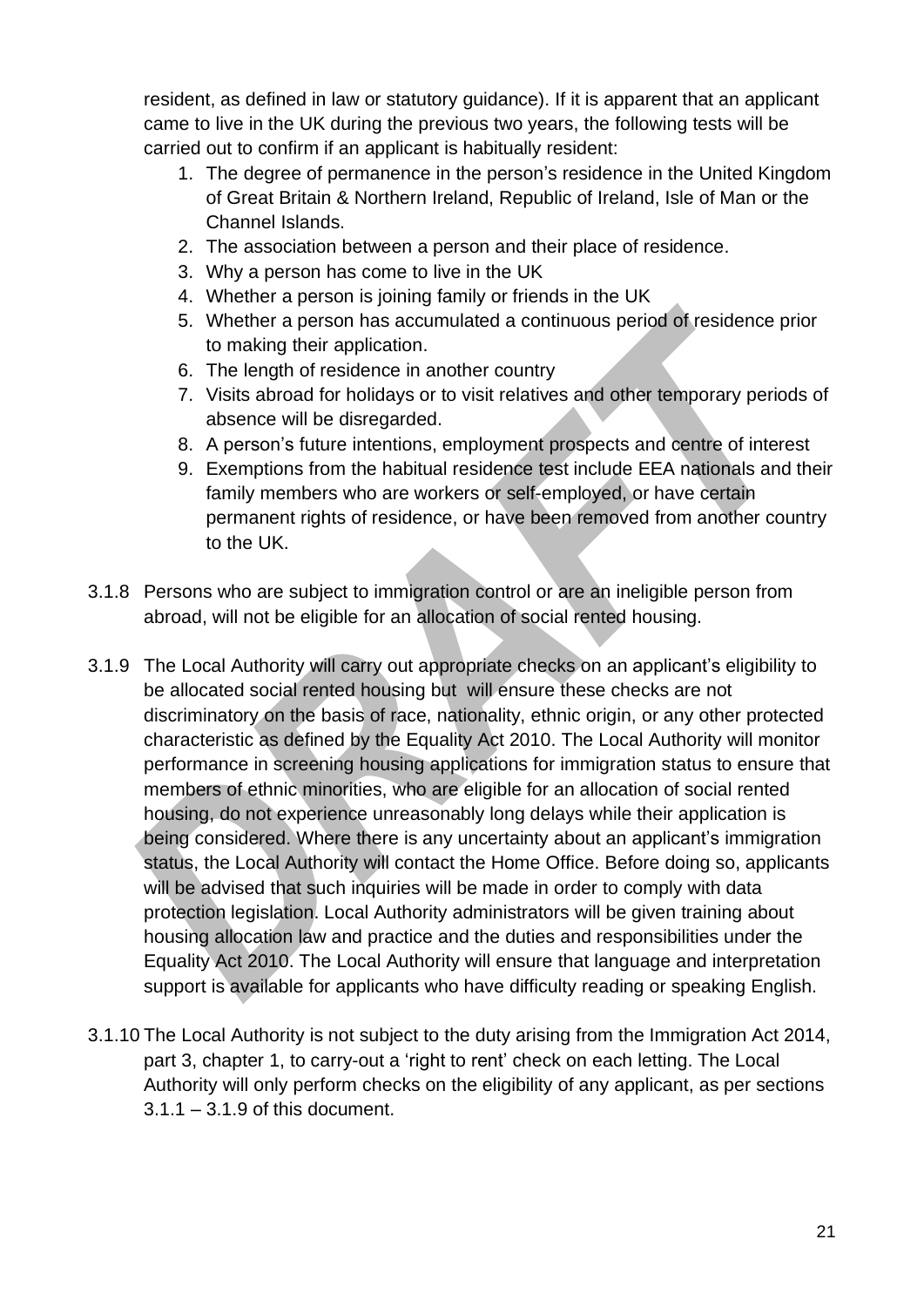# <span id="page-21-0"></span>**3.2.0 Qualification**

- 3.2.1 The following paragraphs, which are equally applicable to both new applicants and Transfer applicants, explain those applicants who will qualify and be disqualified from joining this Scheme.
- 3.2.2 To qualify to join the Scheme, any of the following circumstances must be relevant to an applicant or a member of their household (see section 2.2.2 for how a member of a household will be determined). (see section 4.2.3 – 4.2.4 full definition):
	- 1. Homeless, as defined by the Housing Act 1996, Part 7 (as amended):
		- a. section 175 (regardless of whether an applicant for homelessness assistance has been made) and including those owed the section 189B initial duty, owed to all eligible persons who are homeless.
	- 2. Owed a homelessness duty under Housing Act 1996, Part 7 (as amended):
		- a. section 190 duty, owed to all eligible persons who are intentionally homeless and having a priority need for accommodation,
		- b. section 193 duty owed to all eligible persons who are not intentionally homeless and having a priority need for accommodation,
		- c. section 195 duty owed to all eligible persons who are threatened with homelessness.
	- 3. Occupying insanitary or overcrowded housing or otherwise living in unsatisfactory living conditions:
		- a. Lacking a bathroom or kitchen, inside WC, cold or hot water supplies, electricity, gas or adequate heating
		- b. Severely overcrowded due to lacking three or more bedrooms. For the purposes of determining overcrowding, an assessment will be made against the Schemes Bedroom Standard which allows a separate bedroom each for:
			- 1. A married or cohabiting couple
			- 2. Main applicant aged 16 or more
			- 3. Adult aged 21 years or more
			- 4. Pair of adolescents aged 10-20 years
			- 5. Pair of adolescents aged under 10 years regardless of gender
			- 6. An adolescent aged 10-20 years paired with a child aged under 10 years or the same gender
			- 7. An unpaired adolescent aged 10-20 years
			- 8. An unpaired adolescent aged under 10 years
		- c. Property is disrepair
		- d. Under-occupying social rented housing by three or more bedrooms, as per the criteria set out above in section 4.2.3.5
		- e. Occupying significantly adapted social rented housing whereby the applicant or any usual households' member (or any person reasonably expected to live with the applicant) no longer requires to reside in a property with such adaptations and wish to move.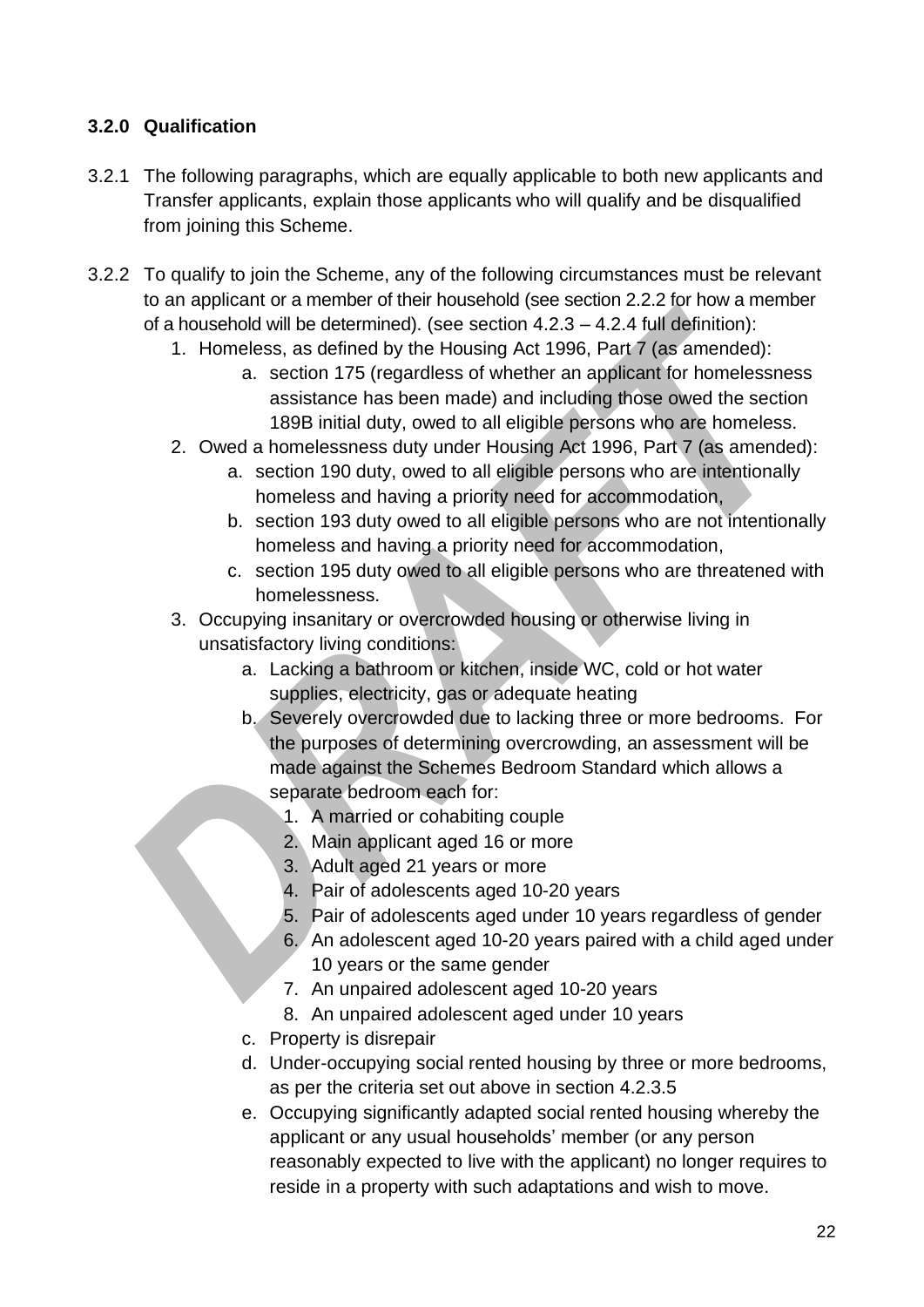- 4. Needing to move on medical or welfare grounds (including grounds relating to a disability):
	- a. A mental illness,
	- b. including former Armed Forces personnel suffering from depression, anxiety, post-traumatic stress disorder, a family member of victims of domestic abuse who are suffering the effects of violence or threats of violence.
	- c. A physical or learning disability of any member of the applicant's household.
	- d. Chronic or progressive medical conditions (e.g. MS, HIV/AIDS).
	- e. Frailty due to old age.
	- f. The need to give or receive care.
	- g. Victims of domestic abuse.
	- h. The need to recover from the effects of violence (including racial attacks) or threats of violence, or physical, emotional or sexual abuse.
	- i. A restricted ability to fend for self.
	- j. Experiencing or at risk of abuse, harm or self-neglect from others or from self.
	- k. Young adults at risk of financial and/or sexual exploitation
	- l. People with behavioural difficulties.
	- m. Need adapted housing and/or extra facilities, bedroom or bathroom.
	- n. Need improved heating.
	- o. Need sheltered housing.
	- p. Need ground floor accommodation.
	- q. Need to be near friends/relatives or medical/social care facilities.
	- r. Need to move following hospitalisation or long-term care.
	- s. Moving on from drug or alcohol recovery programme.
	- t. Moving on from short-term supported housing and hostels, including specialist accommodation for those with mental health issues.
- 5. Needing to move to a particular locality in the local authority area, where failure to meet that need would cause hardship (to themselves or others):
	- a. Victims of racial harassment.
	- b. Victims of hate crime due to their age disability, gender reassignment, marriage or civil partnership, pregnancy or maternity, race, religion or belief, sex, sexual orientation.
	- c. Witnesses of crime, or victims of crime, who would be at risk of intimidation if they remained in their current homes.
	- d. Escaping anti-social behaviour such has harassment, alarm, distress, as result of nuisance or annoyance in relation to the occupation of their premises, or as a result of housing-related nuisance or annoyance, from a person.
	- e. Give or receive care
	- f. Access specialised medical treatment.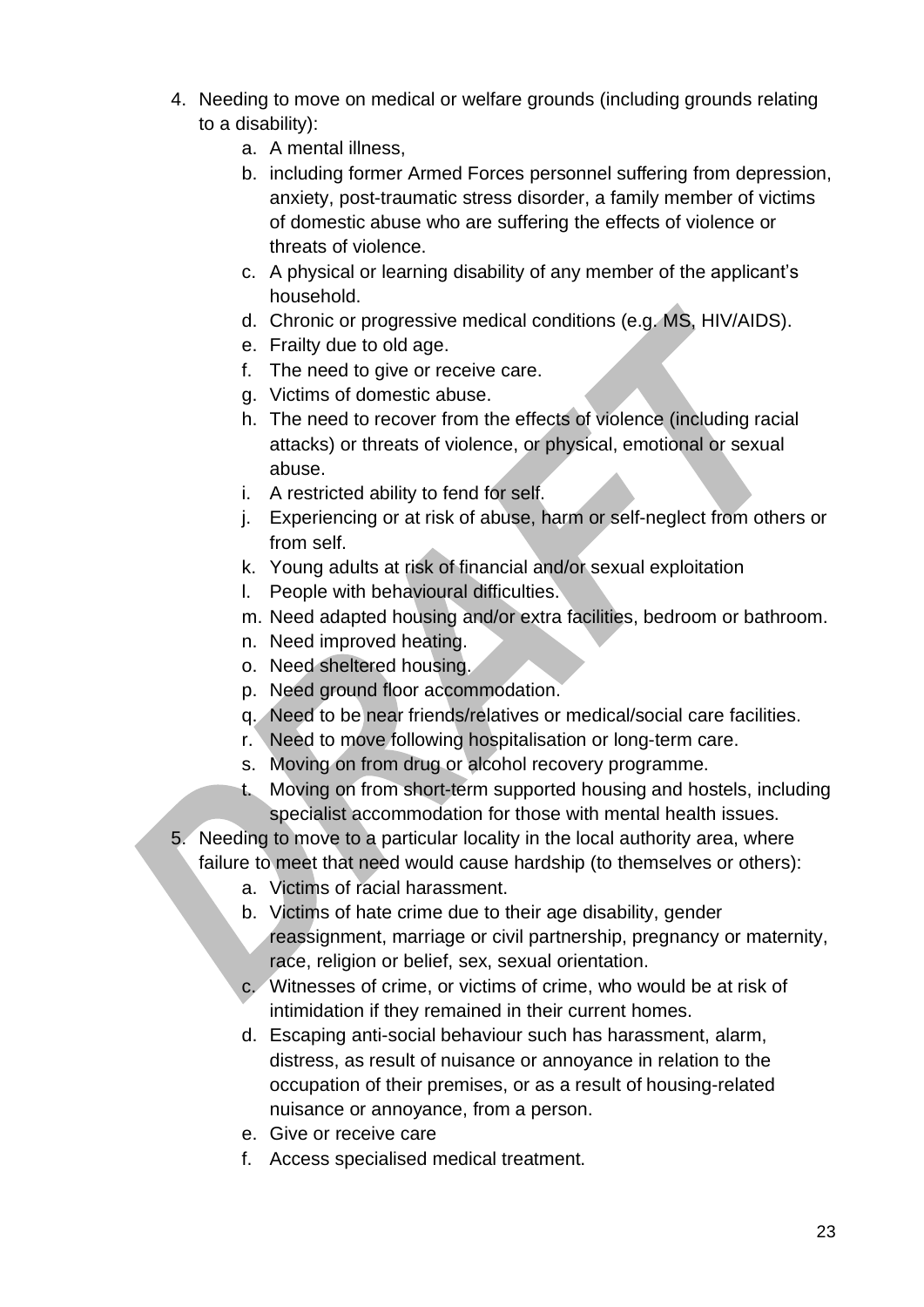- g. Take-up a particular employment, education or training opportunity and in respect of Transfer Applicants, be closer to work (see section 3.2.7.2 for definition)
- h. Due to housing benefit restrictions or other constraints on income from benefits (e.g. benefit sanctions)
- 3.2.3 An applicant that satisfies the above qualifying conditions, will be awarded priority according to the criteria set out in the scheme taking into consideration an applicant's statutory and local housing needs.
- 3.2.4 The following classes of person/s will not normally qualify for an allocation: 3.2.4.1 An applicant that is incapable of holding a tenancy agreement, unless: the person:
	- Is in the care of the Council, or a care leaver
	- Has been defined as a child in need as a result of a s17 Children Act 1989 statutory assessment
	- Is owed a full statutory homeless duty following a s20 Children Act 1989 statutory assessment, or
	- Has an adult or adults who will act as a trustee(s) and hold a legal tenancy until the legal incapacity to hold a tenancy ends.
	- Persons lacking mental capacity as defined in the Mental Capacity Act 2005.
	- 3.2.4.2 Applicants and/or any member of an applicant's family

 who have had a possession order made against them for arrears of rent regardless of tenure.

3.2.4.3 Applicants and/or any member of an applicants family who have significant housing related debt such as outstanding recharges, service charges and current or former rent arrears amounting to 8 weeks (or 2 months) rent or more unless:

> a. There is a payment plan in place to repay the debt owed and it can be demonstrated that regular payments are being made.

b. It can be demonstrated that the debt has been repaid in full or that regular payments are ongoing at the point of offer.

- 3.2.4.4 Applicants and/or any member of the applicant's household with a recoverable housing related debt associated with a tenancy that has now terminated
- 3.2.4.5 Applicants and/or any member of the applicant's household who have been served with a Notice of Seeking Possession for equivalent notice] in relation to behaviour or conduct of tenancy, excluding non-payment of rent, regardless of tenure
- 3.2.4.6 Applicants and/or any member of an applicant's household who have been given an order made in a civil court that is linked to a property or the locality of a property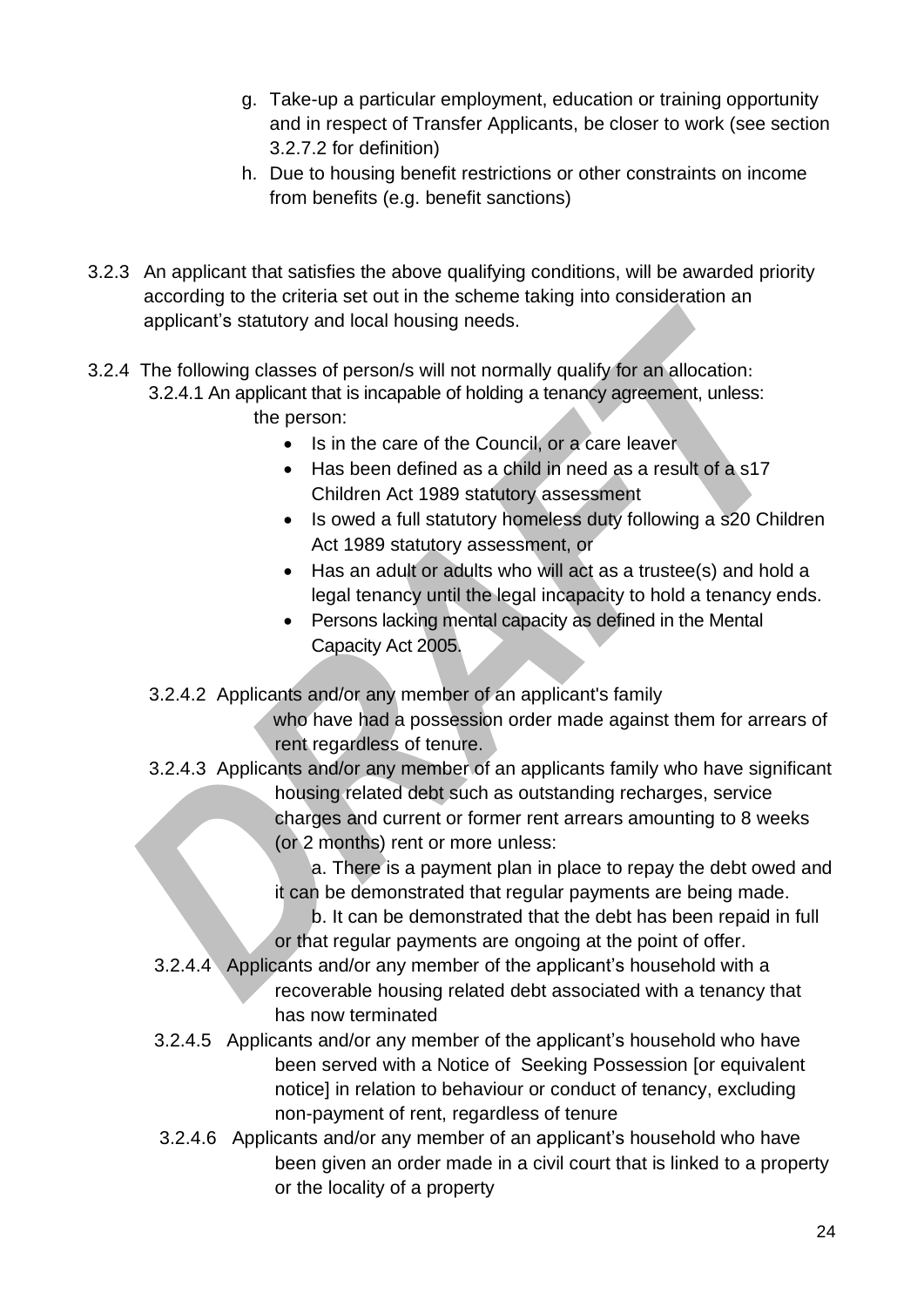- 3.2.4.7 Perpetrators of domestic violence who are subject to a non-molestation order, an injunction order, an occupation order or a restraining order
- 3.2.4.8 Applicants and/or any member of an applicant's household who have been evicted from a tenancy due to a breach of any tenancy condition
- 3.2.4.9 Applicants and/or any member of an applicant's household who have been convicted of using a property for immoral or illegal purposes
- 3.2.4.10 Applicants and/or any member of an applicant's household who have an unspent criminal conviction committed in, or in the locality of a property
- 3.2.4.11 Applicants and/or any member of an applicant's household who have committed an act of fraud, withheld, falsified or misrepresented any information pertaining to access to public funds and/or services
- 3.2.4.12 Applicants and/or any member of an applicant's household who have displayed threatening, violent or otherwise abusive behaviour towards a Council or partner registered provider employee or person employed to undertake work on their behalf.

 3.2.4.13 for using or allowing their property to be used for illegal or immoral purposes.

- 3.2.5 An applicant, or a member of their household, who is not resident in the Local Authority area and does not have a minimum of two years continuous connection to the area, by virtue of any of the following factors (exemptions apply to survivors of domestic abuse and Armed Forces personnel, see sections 3.2.11 and 3.2.12):
	- 1. Residence a connection is established by being normally resident within the Local Authority area, by their own choice for a minimum period of two years. Being normally resident includes permanent housing but also includes anyone who has nowhere to live, occupying interim accommodation provided under the Local Authority's homelessness duties, community care duties, or other duties. Persons who have been detained in the Local Authority (e.g. in prison or hospital), will not be able to establish a local connection as this does not constitute a choice of being resident in the area. Nor will former asylum seekers who were previously accommodated under Immigration and Asylum Act 1999, section 98 (temporary support) or section 4 (hard cases support), or former asylum seekers previously accommodated under the Asylum Seekers (interim Provisions) Regulations). Exemptions to residence conditions will apply to:
		- 1. Homeless households, as defined by the Housing Act 1996, Part 7 and care leavers owed a duty by the Local Authority placed outside the local authority area.
		- 2. Transfer applicants who have not been resident in the Local Authority area for a minimum of 2 years who are under-occupying and wishto downsize to a smaller home.
	- 2. Employment a connection established by employment (including an apprenticeship) will be limited to the usual place of work. Any work that is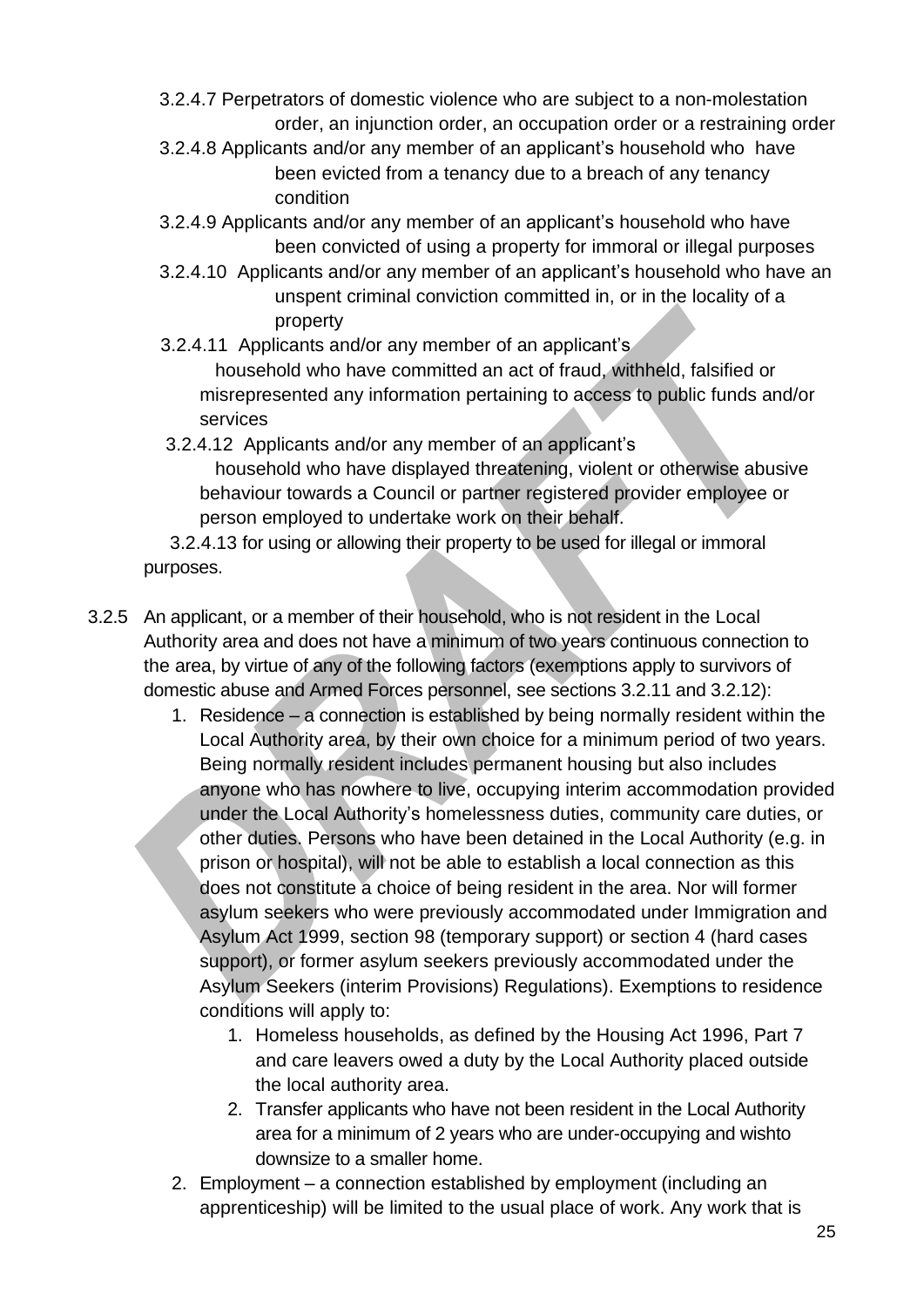short-term (e.g. a contract of employment is less than 12 months), marginal (e.g. less than 16 hours per week and earnings allow for claiming Universal Credit or entitlement to Working Tax Credits), ancillary (e.g. occasional (even regular) work that is undertaken in the Local Authority area, but the main place of work is outside the Local Authority area, or voluntary (e.g. where no payment is received, or payment is made only for expenses) will not be taken account of. An exemption will apply for applicants who need to move to takeup an offer of work. When deciding whether to apply an exemption, the Local Authority will consider evidence (the following list is not exhaustive, and the Local Authority will consider any other appropriate factors and local circumstances)

- 1. The distance and/or time taken to travel between work and home
- 2. The availability and affordability of transport, taking account the level of earnings
- 3. The nature of the work and whether similar opportunities are available closer to home
- 4. Other personal factors, such as medical conditions and childcare, which would be affected if a move could not take place
- 5. The length of the work contract
- 6. Whether failure to move would result in the loss of an opportunity to improve their employment circumstances or prospects, such as taking a better job, a promotion, or an apprenticeship
- 7. In circumstances where a job is being offered, and there is a need to move to take it up, and their intention to take up an offer of employment
- 8. Verification of employment, or an offer of employment, and acceptance of it from the employer, such as:
	- a. a contract of employment
	- b. wages/salary slips or bank statements in cases of zero hours contracts
	- c. proof of receipt of tax and benefit information
	- d. a formal offer letter
- 3. Family associations a connection established by family relationships will be limited to near relatives (e.g. parents/other guardians, siblings, adult children where there is sufficiently close links in the form of frequent contact) and their residence being within the Local Authority for a minimum period of five years. Applicants who can prove they have a continuing caring responsibility for someone who is resident in the Local Authority area, and that this care could not be provided unless they were resident in the Local Authority area, will be exempt from local connection requirements.
- 4. Other special reason persons who need to be near special medical or support services which are only available in the Local Authority area will be exempt from local connection requirements.
- 5. Care leavers persons aged 18-21 or 25 if they are pursuing a programme of education agreed in their pathway plan, who are owed a duty under Children Act 1989, section 23C, by the Local Authority will be deemed to have a local connection to the Local Authority area.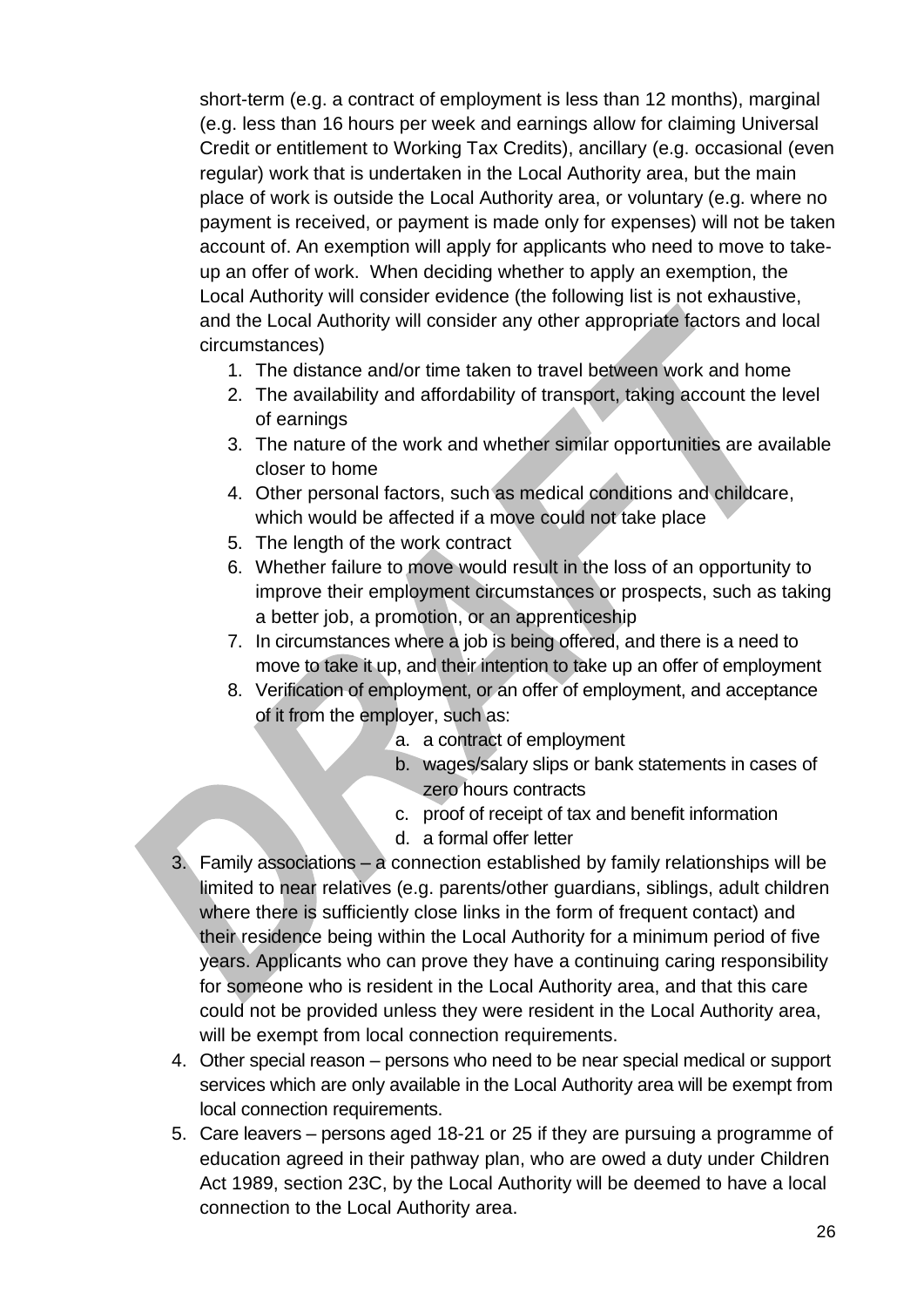- 3.2.6 An applicant, or a member of their household who are homeowners, (disregards apply to applicants who have survived domestic abuse, see sections 3.2.12). Applicants who own property will be able to qualify for an allocation of social rented housing in the following circumstances:
	- 1. Property has been valued as having negative equity (or limited equity in respect of disabled adaptation to be made).
	- 2. Where it is probable that occupying the property will lead to abuse from someone living in the property.
	- 3. Where it is probable that occupying the property will lead to abuse from someone who previously resided with the applicant whether in that property or elsewhere.
	- 4. Where the Local Authority has issued a Prohibition Order under the Housing Act 2004 due to continued occupation of the property may endanger the health of the occupants and there are no reasonable steps that can be taken by an applicant to prevent that danger (e.g. where it is not possible to adapt a property due to the physical arrangements of a dwelling, or the cost of adaptations is prohibitive, or an applicant is in negative equity).
- 3.2.7 Persons (whether the applicant or anyone included within their application live with them) with financial resources consistent with the UK Government's upper limit for savings set out in the common rules of the DWP Benefit and Pension Rates (disregards apply to Armed Forces personnel, see sections 3.2.13).
- 3.2.8 Where there is clear evidence and a conclusion can be properly drawn that applicants or a member of their household have contrived an overcrowding or underoccupation situation or worsened their housing conditions.

Examples of deliberate worsening of circumstances might include:

1. Selling a property that is affordable and suitable for an applicant or a member of their households needs 2. Moving from a secure Assured Tenancy to insecure, overcrowded accommodation with family or friends, where there

is no good reason for this move

3. Where there is evidence that it was reasonable that an applicant or a member of their household could have remained in their original accommodation.

4. Where an applicant is intentionally homeless unless they are owed a duty as defined by the Housing Act 1996, Part 7 and for the period of time for which that duty is owed.

Where an applicant has little or no control over their move to alternative accommodation, this should not be considered as a deliberate worsening of circumstances.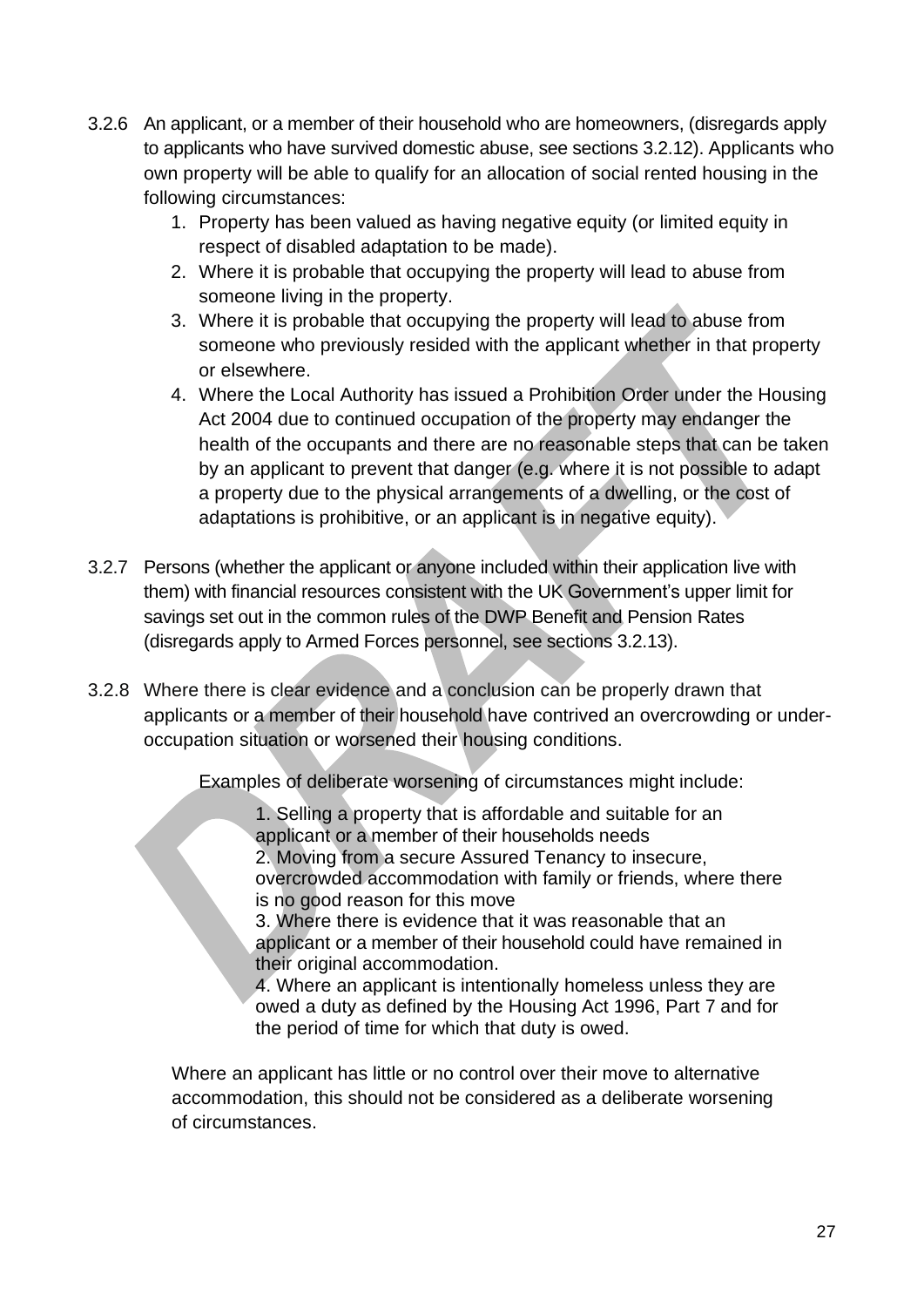- 3.2.9 Persons who are victims of domestic abuse or threats of domestic abuse, or escaping domestic abuse or harm, will be exempt from local connection requirements, as will those who have sought a place of safety in a refuge or other form of temporary accommodation in the Local Authority area. Property ownership conditions will also be disapplied.
- 3.2.10 Any compensation for an injury or disability sustained on active service with the Armed Forces or Reserve Forces, will be disregarded when calculating financial resources. Any mesne profit debts accrued by occupants of service families accommodation will be disregarded, subject to them providing a copy of their notice to vacate or Certificate of cessation of Entitlement to Service Families Accommodation (the Local Authority may contact the Ministry of Defence Loss of Entitlement team by emailing [DIORDAccn-LOETeam@mod.gov.uk](mailto:DIORDAccn-LOETeam@mod.gov.uk) with any queries about the status of such applicants). The following applicants who are members of the Armed Forces community are exempt from local connection
	- 1. Persons who are currently serving in the Regular Armed Forces or were serving in the Regular Armed Forces at any time in the five preceding years of their application, and their spouses.
	- 2. Bereaved spouse or civil partners of persons who are serving in the Regular Armed Forces, where the bereaved spouse or civil partner has recently ceased, or will cease, to be entitled to reside in Ministry of Defence accommodation following the death of their Service spouse or civil partner and the death was wholly or partially attributable to their service.
	- 3. Serving or former members of the Reserve Armed Forces who are suffering from a serious injury, illness or disability which is wholly or partially attributable to their service.
	- 4. Divorced or separated spouses or civil partners of Service personnel, who are required to move out of accommodation provided by the Ministry of Defence.
	- 5. Adult children of service personnel who are no longer able to remain in the family home due to the impact of their family moving from base-to-base.
- 3.2.11 An applicant whose qualification would solely derive from a household member who is not eligible for social housing (see above, para.3.1.3) will not qualify to join the Scheme.

# <span id="page-27-0"></span>**3.3.0 Determining eligibility and qualification**

3.3.1 The Local Authority will check an applicant's eligibility and qualification to join the Scheme when they initially apply, plus (assuming satisfaction of the tests at that stage) again when an allocation of a specific property is made. This will allow the Local Authority's administrators to be aware of any changed circumstances that might have occurred subsequent to the initial application, which might render an applicant not eligible or disqualified for an allocation of social rented housing.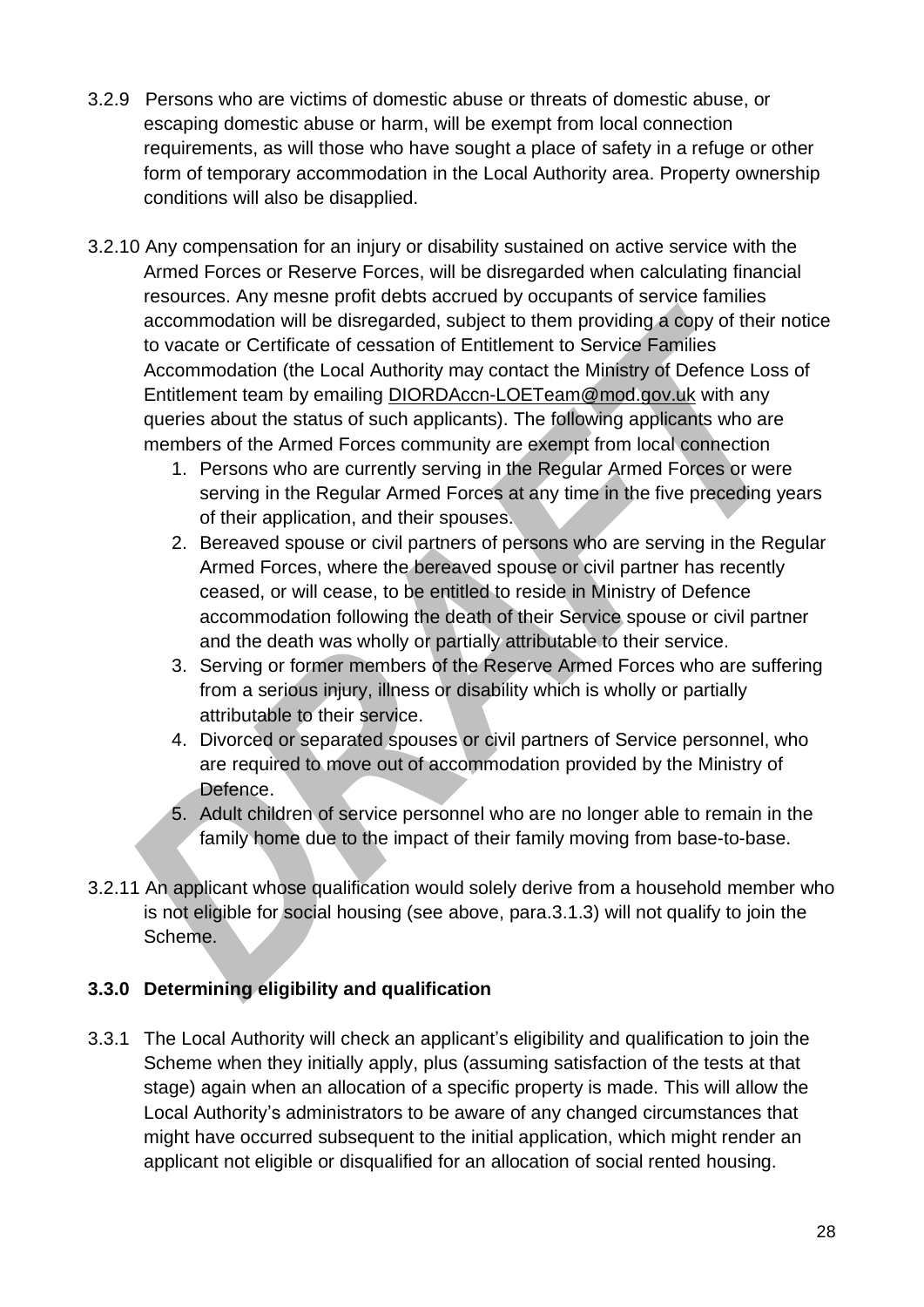Written notification whether an applicant is eligible and/or qualifies will provided at both stages when this assessment is completed.

# <span id="page-28-0"></span>**3.4.0 Notifications of decisions and right to a review**

3.4.1 The Local Authority will provide all applicants found to be not eligible or disqualified with written notification and the grounds for the decision (see 2.3.1 to 2.3.2). Information will also be provided on any rights they have to request an internal review (see 2.4.1 to 2.4.4).

# <span id="page-28-1"></span>**3.5.0 Re-application**

3.5.1 Any person may at any time make a further application to join Birmingham Choice, if they have cause to believe they should no longer be treated as ineligible and/or disqualified, because their circumstances or behaviour has changed. Applicants will be expected to evidence the changes in their circumstances or behaviour. There is no limit on the number or frequency of times a person may re-apply. No person will be excluded from making an application.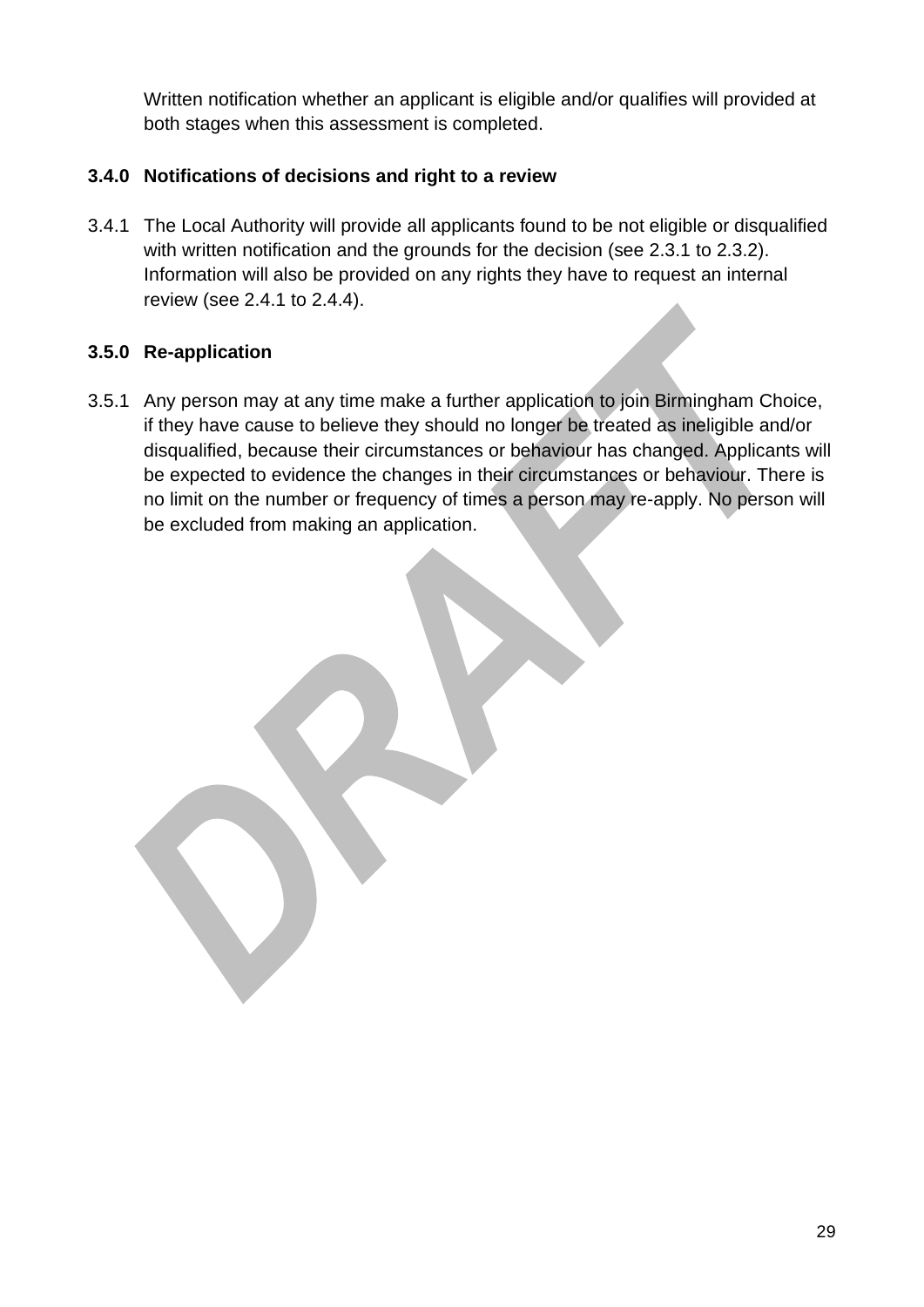#### <span id="page-29-0"></span>**4.0 Allocations**

#### <span id="page-29-1"></span>**4.1.0 Adopting this Scheme**

- 4.1.1 This Scheme has been subject to an equality impact assessment required under equalities legislation, carried-out in accordance with the Local Authority's own equalities policies and procedures. Other local housing authorities, registered providers, public authorities, voluntary organisations and other people and organisations were afforded a reasonable opportunity to comment on this Scheme. Prior to adopting this scheme, views were elicited from former, current and future potential applicants.
- 4.1.2 The Local Authority will review this Scheme at least every two years, however amendments will be made as result of any significant change in legislation, regulations and/or circumstances. Any major change to this Scheme will be subject to further consultation or notification.
- 4.1.3 All applicants who are members of the Scheme under previous rules administered by the Local Authority, will have their applications transferred from being handled under the previous rules to the new rules set out in this document, at the commencement date of [insert date], unless the Local Authority is otherwise instructed by the Applicant.
- 4.1.4 An annual report will be published by the Local Authority about allocations made as result of this Scheme. The report will inform whether the purpose and principles set out in section one of this document are being accomplished. The report will consider matters such as:
	- 1. Who was allocated social rented housing
		- a. characteristic (e.g. age, gender, household formation etc)
		- b. eligibility and ineligibility
		- c. qualification and disqualification
	- 2. What social rented housing was allocated
		- a. number of bedrooms
		- b. property types
		- c. tenure type (e.g. affordable rent, social rent, supported, etc)
	- 3. When was social rented housing allocated
		- a. waiting times by band
	- 4. Where was social rented housing allocated

a. by electoral ward

- 5. With whom was social rented housing allocated
	- a. by Local Authority and registered provider
- 6. Why was social rented housing allocated
	- a. reasonable preference
	- b. victims of domestic abuse
	- c. armed forces veterans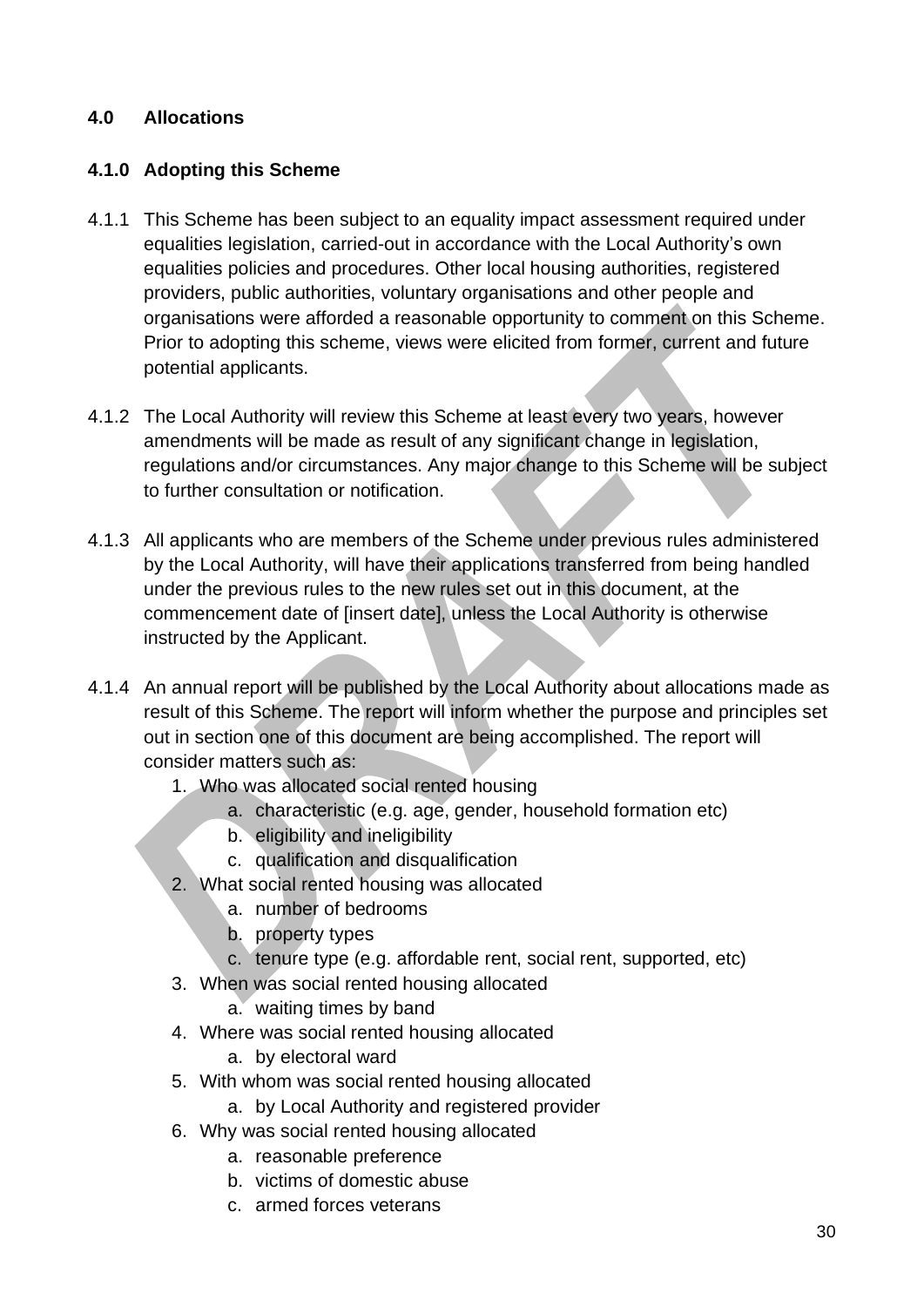- d. community contribution
- e. local connection
- f. right to move criteria
- 7. How was social rented housing allocated
	- a. choice
	- b. direct let
	- c. final offer
	- d. review

#### <span id="page-30-0"></span>**4.2.0 Determining priority for an allocation for housing**

- 4.2.1 Individual applicants will be prioritised for an allocation of social rented housing according to the following criteria:
	- 1. Bands in the order of A to D. Band A has the highest priority and Band D the lowest.
	- 2. Where two or more applicants might have the same priority under 1 above, then they will be prioritised by the date they were accepted into the Band they are in at the time an offer is made, with earlier dates taking priority over later dates.
	- 3. Where two or more applicants still might have the same priority, priority will be given to those who are making a community contribution, as defined in section 4.2.7.
	- 4. Where two or more applicants still might have the same priority, then priority will be given to the applicant who applied to join the housing register, by earliest date and time first.
- 4.2.2. In determining in which band to place an application, the following priorities will apply:
	- 1. Applicants that have been awarded an additional preference by the Local Authority, in addition to statute requiring them be afforded a reasonable preference for an allocation of social rented housing, as defined in section 4.2.3.
	- 2. Applicants that statute stipulates must be afforded a reasonable preference for an allocation of social rented housing, as defined in section 4.2.4.
	- 3. Applicants who have exhausted their right to refuse an allocation of social rented housing, as defined in section 4.2.5.
	- 4.2.3 **Band A** will consist of applicants in the following circumstances:
		- 1. Homeless, as defined by Housing Act 1996, Part 7, and owed both the section 189B initial duty (owed to all eligible persons who are homeless) and the section 188 interim duty to accommodate due to having an apparent priority need
		- 2. Owed a duty under Housing Act 1996, Part 7, due to being not intentionally homeless and have a priority need for accommodation, owed the section 193 duty.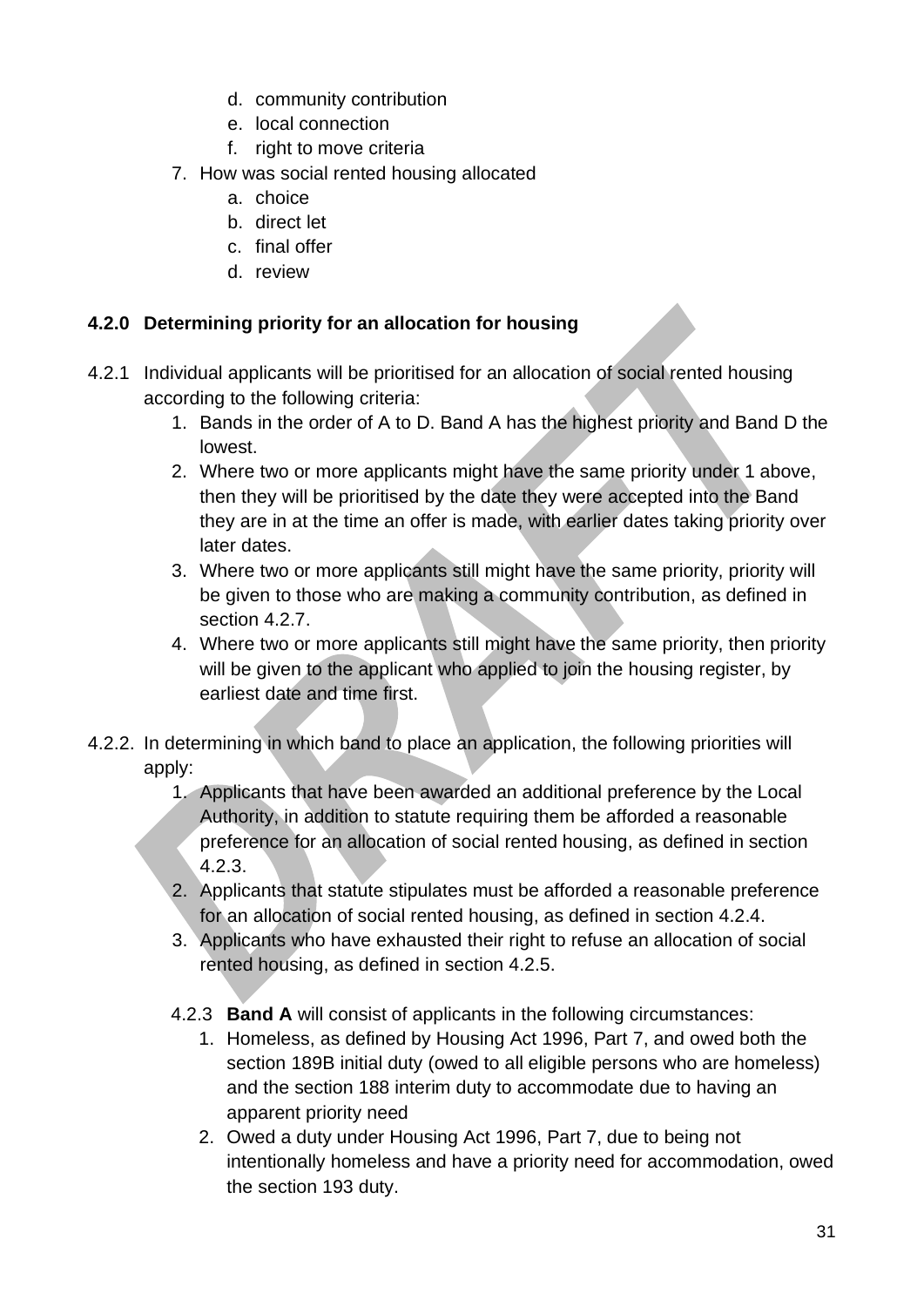- 3. Victims of domestic abuse (defined as any incident or pattern of incidence of controlling, coercive, threatening behaviour, violence or abuse between those aged 16 or over who are, or have been, intimate partners or family members regardless of gender. The abuse can encompass, but is not limited to, psychological, physical, sexual, financial and emotional abuse), including those have been provided temporary protection in a refuge or other form of temporary accommodation, who are homeless or owed any homelessness duty and/or have been identified as high-risk victims of domestic abuse at a local MARAC within the last 3 months.
- 4. Sudden loss of existing home as a result of a natural or civil disaster, such as those who are required to leave their home due to fire safety concerns identified by the West Midlands Fire & Rescue Service.
- 5. Severely overcrowded due to lacking three or more bedrooms. For the purposes of determining overcrowding, an assessment will be made using the Schemes Bedroom Standard for any other type of dwelling, which allows a separate bedroom each for:
	- i. A married or cohabiting couple,
	- ii. Main applicant aged 16 or more
	- iii. Adult aged 21 years or more,
	- iv. Pair of adolescents aged 10-20 years of the same gender,
	- v. Pair of children aged under 10 years regardless of gender,
	- vi. An adolescent aged 10-20 years paired with a child aged under 10 years of the same gender,
	- vii. An unpaired adolescent aged 10-20 years,
	- viii. An unpaired child aged under 10 years.
	- ix. An adult or child who cannot share due to a disability or medical condition, or due to fostering arrangements being facilitated by the Local Authority
	- x. An overnight carer for any usual household member, if the carer isn't a usual household member
- 6. Under-occupying social rented housing by three or more bedrooms, as per the criteria set out above in section 4.2.3.5
- 7. Occupying significantly adapted social rented housing whereby the applicant or any usual households' member (or any person reasonably expected to live with the applicant) no longer requires residing in a property with such adaptations and wish to move.
- 8. Planned discharge from hospital is imminent and there is no accommodation available to them which is reasonable for them to occupy. See section 5.1.6 for definition of reasonable.
- 9. Persons leaving care of the Birmingham's Childrens Trust.
- 10.Persons approved by the Birmingham's Childrens Trust as foster carers or to adopt, who need to move to a larger home in order to look after a child under the care of the Birmingham's Children Trust, including those who require a larger property in order to secure a Special Guardianship order or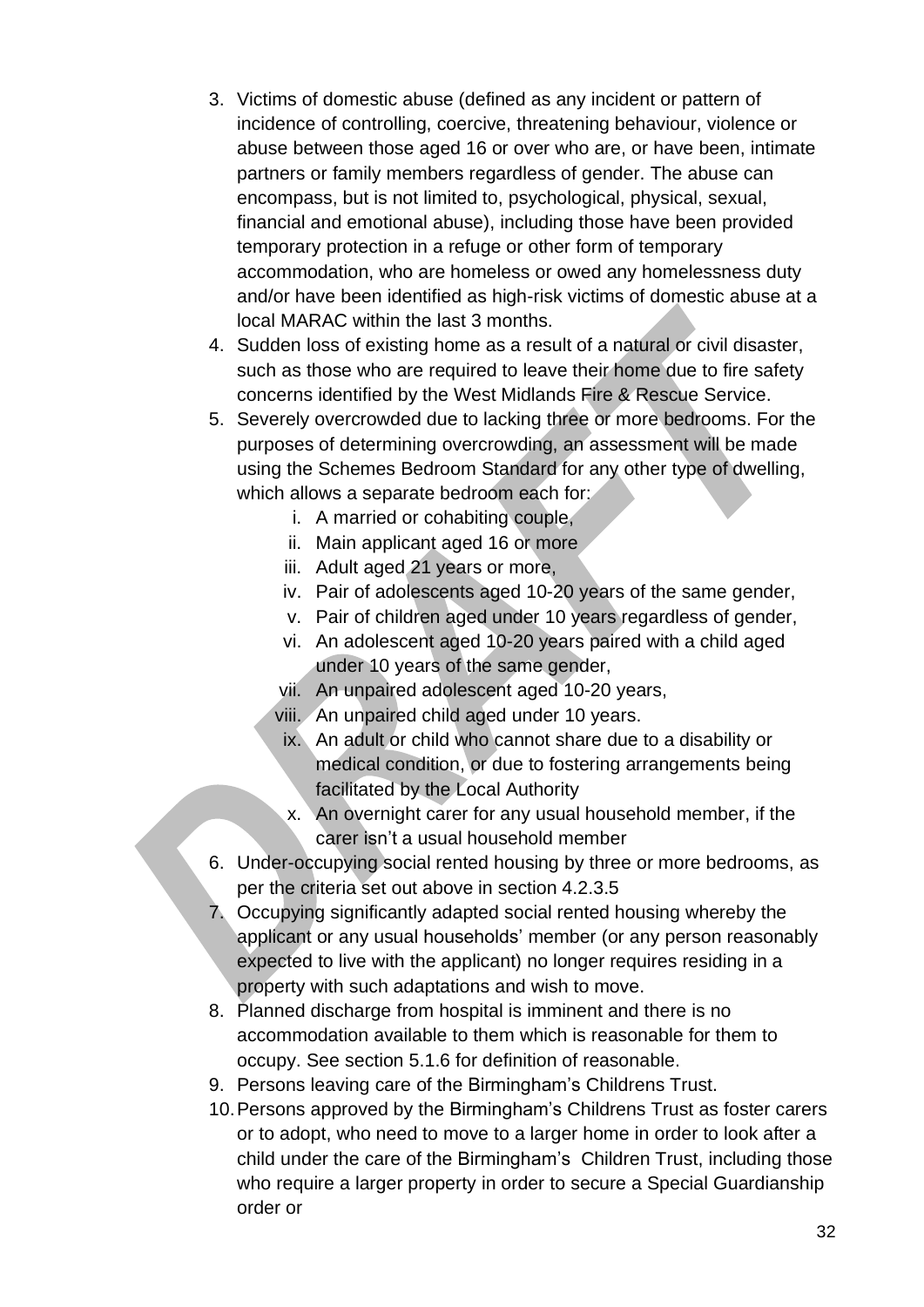- 11.Child Arrangement Order in respect to a looked after child or for a child that is deemed at high risk of becoming looked after otherwise. The award will be given following a referral from the Council's Childrens Trust.
- 12.Members of the Armed and Reserve Forces, with an urgent housing need such as:
	- a. Former members of the Regular Armed Forces
	- b. Serving members of the Regular Armed forces 6 months prior to discharge.
	- c. Serving members of the Armed Forces who need to move because of a serious injury, medical condition or disability (encompassing a mental ill health condition) which is wholly or partially attributable to their service
	- d. Serving or former members of the Reserve Forces who need to move because of a serious injury, medical condition or disability which is wholly or partially attributable to their service
- 13.Bereaved spouses and civil partners of members of the Armed Forces leaving Services Family Accommodation following the death of their spouse or partner, which was wholly or partially attributable to their service.
- 12 Threat to life, extreme violence or extreme harassment

Applicants who are suffering extreme violence or harassment where there is strong police evidence that an urgent move is required to protect the life of an applicant or a member of their household and can demonstrate to the satisfaction of Birmingham City Council that it is not safe for the applicant / household to remain in their home.

13.Victims of racial harassment amounting to violence or threats of violence.

14.Victims of hate crime amounting to violence or threats of violence due to their age disability, gender reassignment, marriage or civil partnership, pregnancy or maternity, race, religion or belief, sex, sexual orientation.

15. Witnesses of crime, or victims of crime, who would be at risk of intimidation amounting to violence or threats of violence if they remained in their current homes.

16. Those who require rehousing due to a clearance, demolition, compulsory purchase order and/or subject to a local authority approved regeneration scheme.

- 4.2.4 **Band B** will consist of applicants entitled to a reasonable preference with an urgent need to move for an allocation of social rented housing. These applicants are defined for the purpose of this Scheme as persons who are:
	- 1. Owed a duty under Housing Act 1996, Part 7, specifically, those who are:
		- a. Threatened with homelessness, owed the (prevention) section 195 duty.
		- b. Intentionally homeless and have a priority need for accommodation, owed the section 190 duty.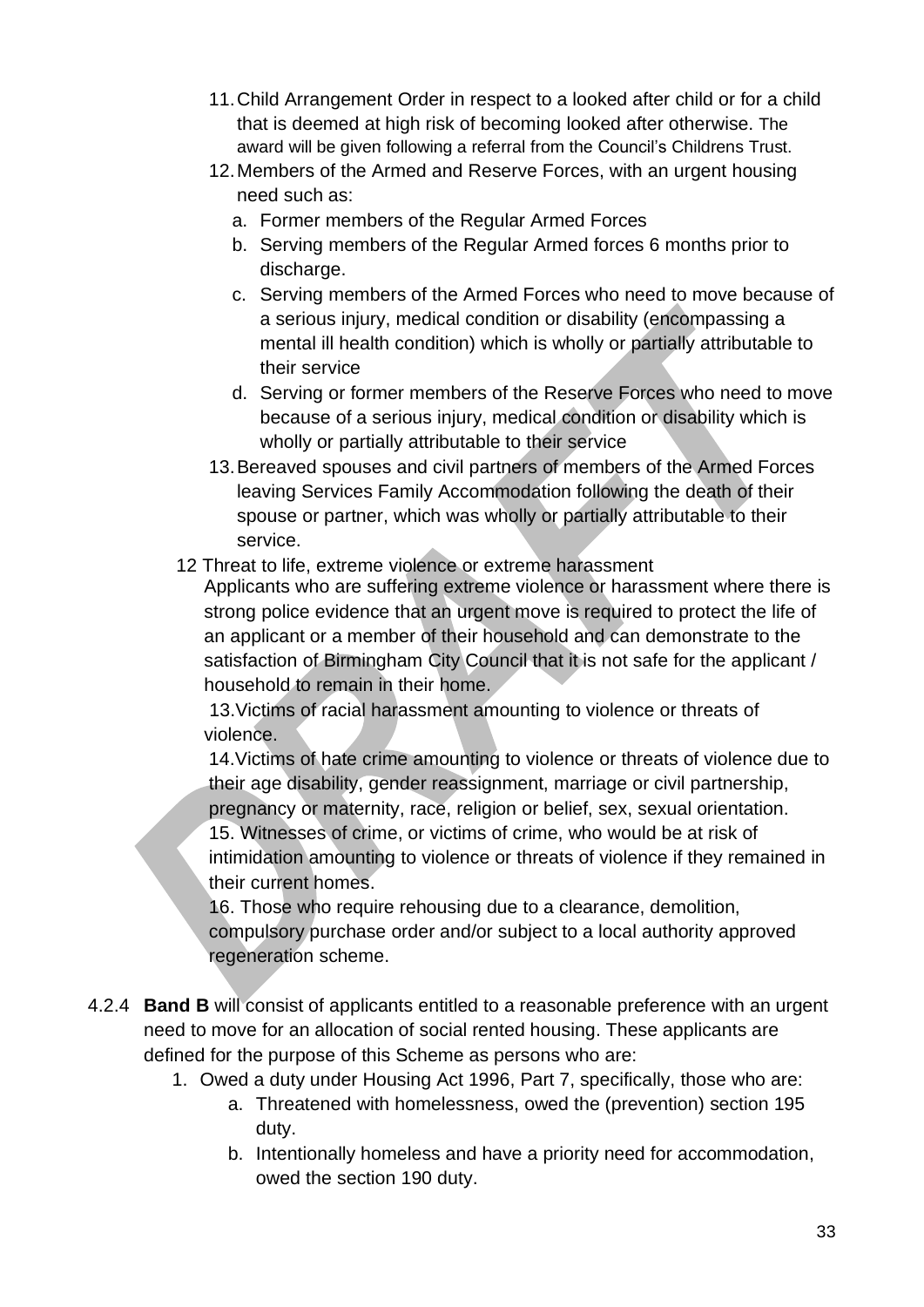- 2. Needing to move on medical or welfare grounds (including grounds relating to a disability), due to detrimental effects caused by present accommodation, either due to the location of the present accommodation and/or due to the physical conditions of that accommodation. A health or social care professional with direct knowledge of the applicant's condition will be contacted by the Local Authority for an opinion of the applicant's health and the impact on their housing needs, when evidence submitted by an applicant requires clarification on a point of accuracy or clarification of the prevailing circumstances of their condition. The Local Authority will consider whether an applicant's needs could be met by providing aids and adaptations to the current home, to enable them to remain in their present accommodation. Once accommodation is allocated to a person with medical or welfare needs, their support and care needs will be assessed jointly by social services, housing support providers, NHS Trusts, and other relevant agencies. The following list is intended to be illustrative and in no way prescribed or definitive:
	- a. A mental illness,
		- i. including former Armed Forces personnel suffering from depression, anxiety, post-traumatic stress disorder, a family member of victims of domestic abuse who are suffering the effects of violence or threats of violence.
	- b. A physical or learning disability of any member of the applicant's household.
	- c. Chronic or progressive medical conditions (e.g. MS, HIV/AIDS).
	- d. Frailty due to old age.
	- e. The need to give or receive care.
	- f. Victims of domestic abuse. See definition in section 4.2.3
	- g. The need to recover from the effects of violence (including racial attacks) or threats of violence, or physical, emotional or sexual abuse.
	- h. A restricted ability to fend for self.
	- i. Experiencing or at risk of abuse, harm or self-neglect from others or from self.
	- j. Young adults at risk of financial and/or sexual exploitation
	- k. People with behavioural difficulties.
	- l. Need adapted housing and/or extra facilities, bedroom or bathroom.
	- m. Need improved heating (on medical and/or social care grounds).
	- n. Need Extra Care or sheltered housing (on medical and/or social care grounds).
	- o. Need ground floor accommodation (on medical and/or social care grounds).
	- p. Need to be near friends/relatives or medical/social care facilities on medical or social care grounds.
	- q. Need to move following hospitalisation or long-term care on medical and/or social care grounds.
	- r. Moving on from drug or alcohol recovery programme.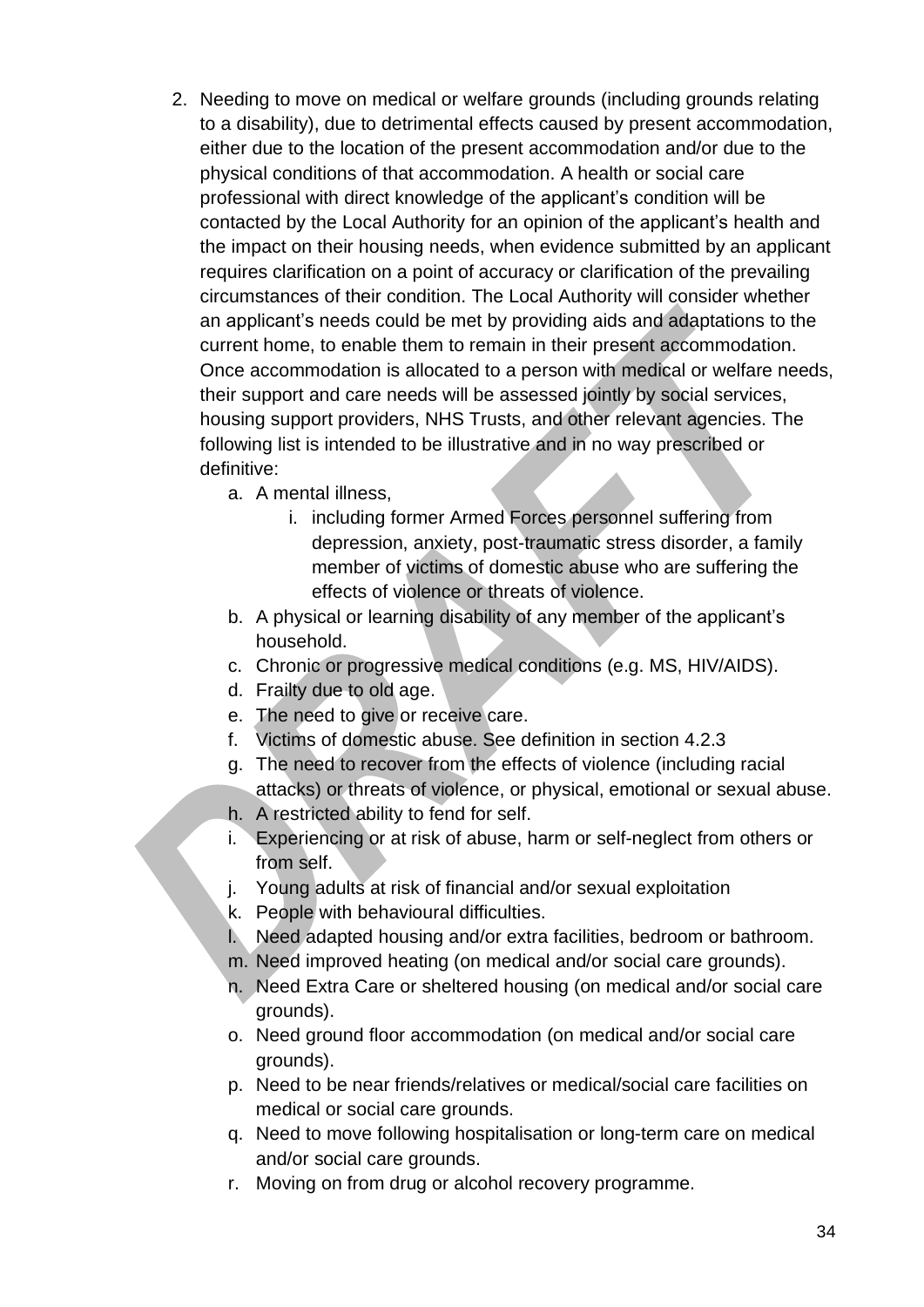- s. Moving on from short-term supported housing and hostels, including specialist accommodation for those with mental health issues.
- 3. Occupying insanitary or overcrowded housing or otherwise living in unsatisfactory housing conditions. The Environmental Protection Act 1990 (in relation to premises which pose a statutory nuisance to the occupant), Part 3, Housing Act 1985, Part 10 (relating to overcrowding) and the Housing Act 2004, Part 1 (relating to hazardous housing) will be taken account of by the Local Authority when determining an applicant's housing conditions. The following list of is intended to be illustrative and in no way prescribed or definitive:
	- a. Lacking a bathroom or kitchen, as verified by an Environmental Health Officer or equivalent.
	- b. Lacking an inside WC, verified by an Environmental Health Officer or equivalent.
	- c. Lacking cold or hot water supplies, electricity, gas, or adequate heating, as verified by an Environmental Health Officer or equivalent.
	- d. Overcrowded due to lacking two bedrooms. See definition in section  $2.4.3.5 - i$ -vii.
	- e. Property in disrepair, as verified by an Environmental Health Officer or equivalent.
	- f. Under-occupying social rented housing by one bedroom, as per the criteria set out above in section 4.2.3.5.
	- g. Moving on from short-term supported housing and hostels, including specialist accommodation for those with mental health issues.
- 4. Needing to move to a particular locality in the district of the authority, where failure to meet this need would cause hardship (to themselves or others). The following list is intended to be illustrative and in no way prescribed or definitive:
	- a. Victims of racial harassment.
	- b. Victims of hate crime due to their age disability, gender reassignment, marriage or civil partnership, pregnancy or maternity, race, religion or belief, sex, sexual orientation.
	- c. Witnesses of crime, or victims of crime, who would be at risk of intimidation if they remained in their current homes.
	- d. Escaping anti-social behaviour such has harassment, alarm, distress, as result of nuisance or annoyance in relation to the occupation of their premises, or as a result of housing-related nuisance or annoyance, from a person.
	- e. Give or receive care
	- f. Access specialised medical treatment.
	- g. Take-up a particular employment, education or training opportunity and in respect of Transfer Applicants, be closer to work (see section 3.2.7.2 for definition)
	- h. Due to housing benefit restrictions or other constraints on income from benefits (e.g. benefit sanctions)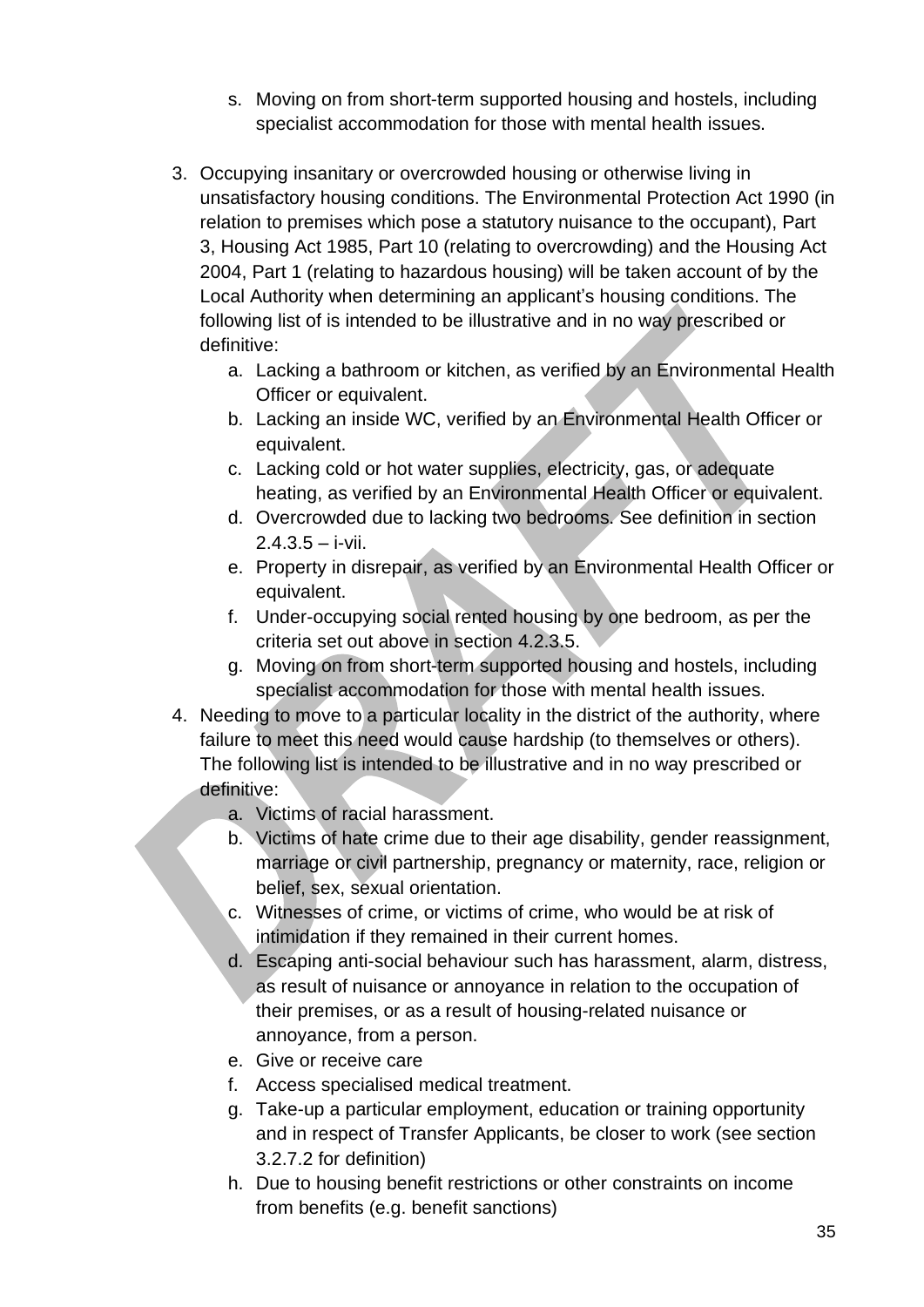- i. Where a child(ren) are part of the application where there is a need to move and the accommodation is a contributory factor to the risk to the child or children. This will occur where the child or children are the subject of a child protection plan and the Child Protection Conference recommends rehousing as being important for the welfare of the child
- 4.2.5 **Band C** will consist of applicants assessed as:
	- a. Homeless, as defined by Housing Act 1996, Part 7, section 175, and owed the section 189B initial duty
	- b. Needing to move where there is low level medical or welfare need (including grounds relating to a disability), due to effects caused by present accommodation, either due to the location of the present accommodation and/or due to the physical conditions of that accommodation. A health or social care professional with direct knowledge of the applicant's condition will be contacted by the Local Authority for an opinion of the applicant's health and the impact on their housing needs, when evidence submitted by an applicant requires clarification on a point of accuracy or clarification of the prevailing circumstances of their condition. The Local Authority will consider whether an applicant's needs could be met by providing aids and adaptations to the current home, to enable them to remain in their present accommodation. Once accommodation is allocated to a person with medical or welfare needs, their support and care needs will be assessed jointly by social services, housing support providers, NHS Trusts, and other relevant agencies.
	- c. Overcrowded due to lacking one bedroom See definition in section  $4.2.3.5 - i$ -viii
	- d. Under-occupying social rented housing by one bedroom as per the criteria set out above in section 4.2.3.5.
	- e. Members of the Armed and Reserve Forces with a housing need as per section 4.2.3.11

f. Applicants aged 55 and over with a local connection but without an identified need that are applying for sheltered or age restricted housing.

- 4.2.6 **Band D** will consist of applicants from Bands A or B, or C who have exhausted their right to refuse an allocation of social rented housing (see section 5.15) or have failed to bid on more than three occasions where a suitable property would be available. Applicants will remain in Band D for a period of 12 months from date of final refusal. After which time, applicants will be required to renew their application and will be reassessed. Failure to renew an application will result in an application being closed and membership of the Scheme being discontinued
- 4.2.7 For the purposes of this Scheme, an applicant or their usual household members will be considered as being involved or participating in a community (i.e. making a community contribution) if they are: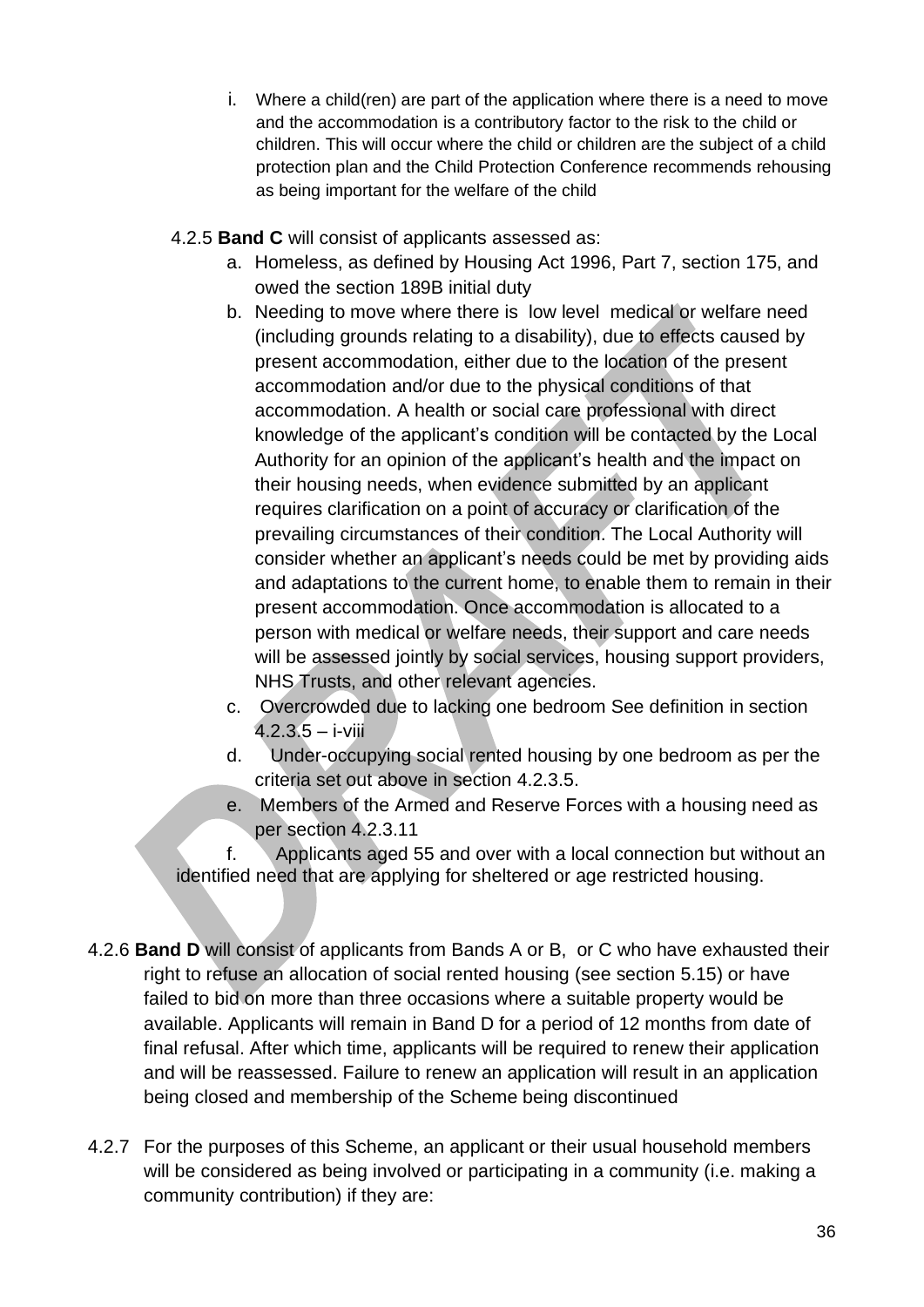- 1. Engaged in paid or unpaid employment for a minimum of 16 hours per week for a minimum of 6 months.
	- a. including serving in the Regular or Reserve Armed Forces
- 2. Engaged in further or higher education, either part-time or full-time, for a minimum of one term.
- 4.2.8 Those applicants who are unable to be involved or participate in their community due to an illness, disability, age, gender or any other characteristic or circumstance which means they are less likely to be able to work, will also be treated with the same favour as those who are actively involved or participating in their community.
- 4.2.9 Applicants whose circumstances change once they have been accepted onto the Scheme must notify the Local Authority of such changes. A failure to do so could result in an applicant becoming disqualified and facing prosecution for fraud. If as a result of a change in circumstances an applicant gains a higher banding preference for re-housing (e.g. they move from Band B up to Band A), their acceptance date will be amended to reflect the date of the change. If as a result of a change in circumstances an applicant is assessed as having the same banding preference (e.g. they remain in Band B), the original acceptance date will remain in force. If as a result of a change in circumstances an applicant is assessed as having less banding preference (e.g. the move from Band A down to Band B), the original acceptance date will remain in force. If an applicant is moved from Band A or B down to Band C, their acceptance date will be amended to reflect the date of the change. If as a result of a change in circumstances an applicant becomes ineligible or disqualified, then they shall cease to be registered on the Scheme.

# <span id="page-36-0"></span>**4.3.0 Local lettings schemes**

- 4.3.1 The Local Authority and Registered Providers can use local lettings schemes to achieve a wide variety of housing management and policy objectives. The following list is intended to be illustrative and in no way prescribed or definitive:
	- 1. Giving priority to applicants with a connection to a particular area.
	- 2. Creating more mixed and/or sustainable communities.
	- 3. Dealing with a concentration of deprivation.
	- 4. Ensuring properties that are particularly suited to being made accessible (e.g. ground floor flats) are prioritised for those with access needs.
	- 5. Relocating essential workers such as teachers, nurses and police officers within a reasonable travelling distance from their work.
	- 6. Supporting people in work/volunteering or who are seeking work or seeking volunteering opportunities.
	- 7. Where a child to adult ratio could be lowered on an estate where there is high child density or, conversely, young single people could integrate into an estate where there is high ratio of older persons.
	- 8. Where there are reasons to limit allocations to those with a particular characteristic such as age, where for example accommodation is only suitable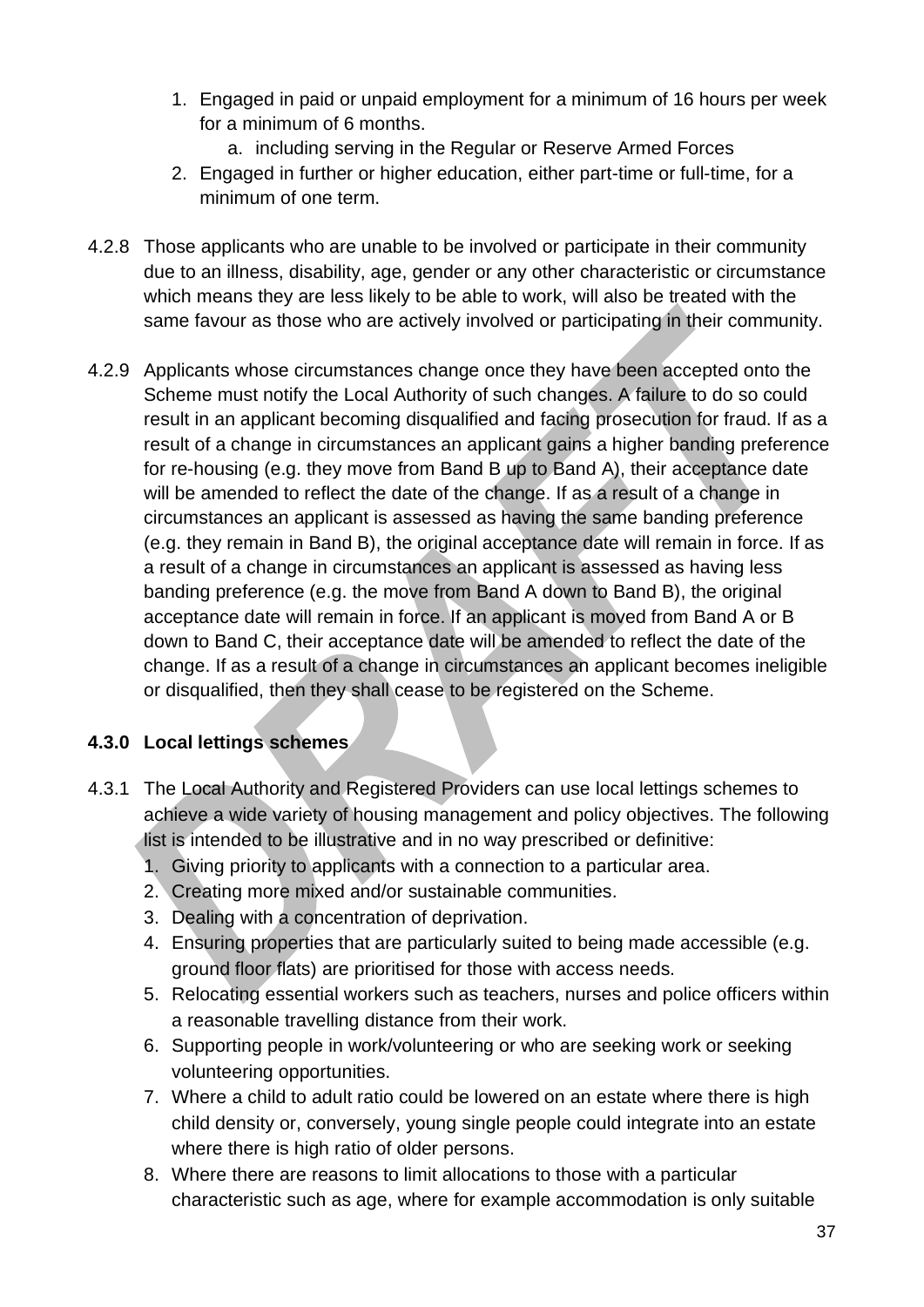for applicants under the age of 25 years, or where sheltered accommodation schemes are only suitable for applicants over a certain age.

- 4.3.2 Upon identification of particular types, clusters or locations of housing for particular types of applicants, a local lettings scheme will be used to deal with letting those homes. Local letting schemes will have clear evidence of need for the approach being taken. Any local lettings scheme will not dominate the Scheme and will overall give a reasonable preference to those in Band A and Band B over applicants in Band C or Band D. Any local lettings scheme adopted will set out the following:
	- 1. A clear definition of the objective(s) to be achieved, backed up by evidence.
	- 2. A method which is likely to achieve the objective(s).
	- 3. An equality impact assessment.
	- 4. How the scheme will be monitored and who will be involved.
	- 5. Mechanisms of reporting and reviewing the scheme.
	- 6. Consultation with relevant stakeholders, for example registered social providers and ward councilors.
	- 7. The circumstances in which the local lettings scheme will be reviewed or will come to an end.
- 4.3.3 Local lettings schemes will be adopted to set aside:
	- 1. A proportion of properties for letting of new build properties for the first time, to be determined in accordance with the Local Authority's Local Plan.
	- 2. A proportion of properties, to be determined annually (from date of adopting this Scheme) by the Local Authority, for serving and former members of the Armed Forces, based on the number of applications made by and allocations made to former members of the Armed Forces during the preceding 12 months.
	- 3. A proportion of properties, to be determined annually (from date of adopting this Scheme) by the Local Authority, for households in types of employment where skills are in short supply.
	- 4. A proportion of properties, to be determined annually (from date of adopting this Scheme) by the Local Authority, for prospective and approved foster carers and adopters (endorsed by the Local Authority), so it can satisfy its duty under Children Act 1989, section 22G to ensure there is sufficient accommodation available to the needs of looked after children, based on intelligence provided by the Local Authority's Children Services.
	- 5. A proportion of properties, to be determined annually (from date of adopting this Scheme) by the Local Authority, a minimum of which is one percent (1%) of all properties allocated, to Transfer Applicants who need to move for work related reasons, based on the number of applications made by and allocations made to Transfer Applicants who need to move for work related reasons, during the preceding 12 months.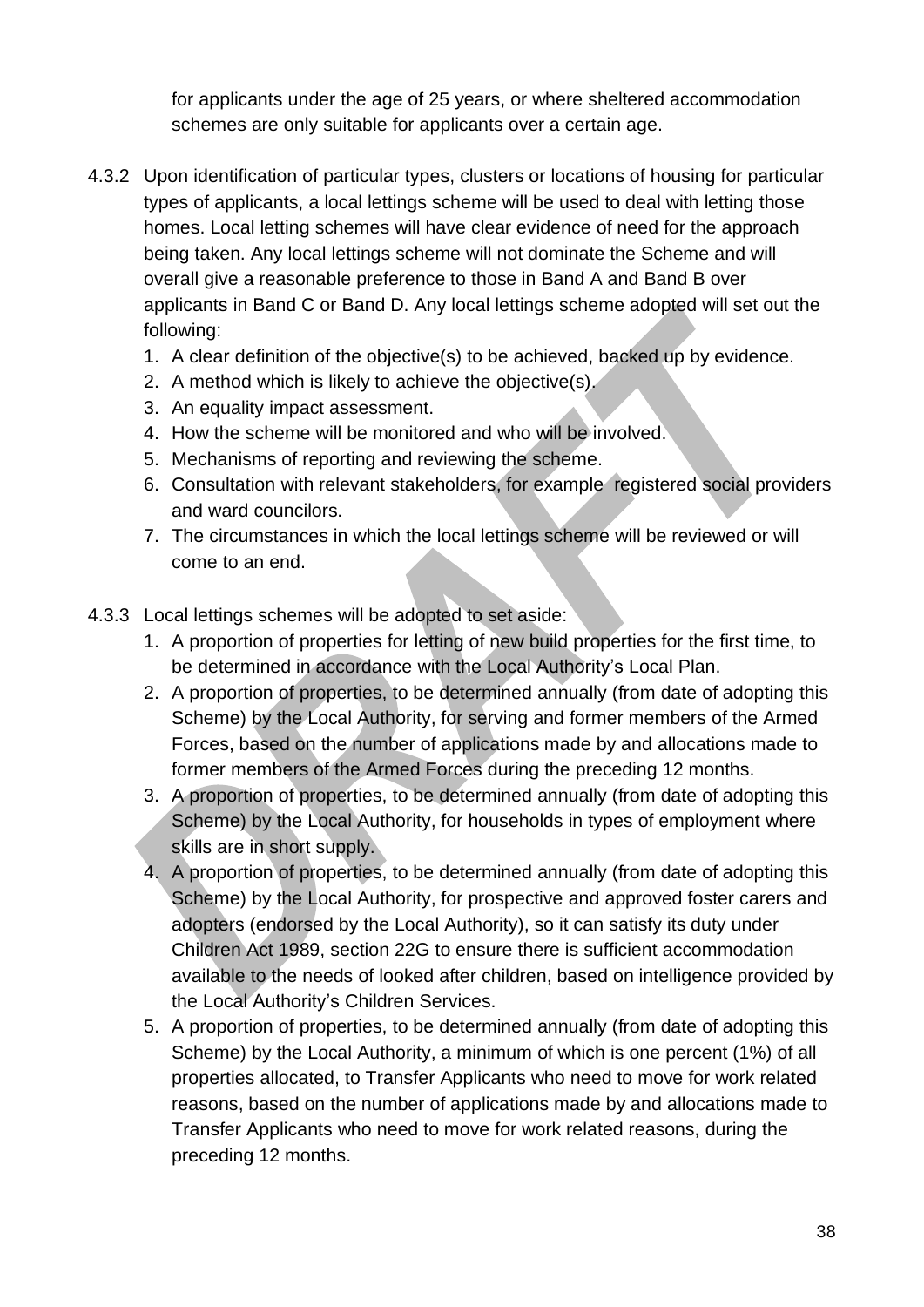4.3.4 A local lettings scheme will be adopted for specific types of specialist supported housing. For the purpose of this Scheme the UK Government's definition of specialist supported housing applies.

#### <span id="page-38-0"></span>**4.4.0 Avoiding discrimination and enhancing equality of opportunity**

- 4.4.1 An equality duty is imposed on the Local Authority by the Equality Act 2010, section 149 (the "Public Sector Equality Duty"). Regard has been had to this public-sector equality duty and to the equality objectives that it sets out when formulating this Scheme and it will inform decision-making on individual cases so far as the law requires . Allocations of social rented housing will be monitored to determine whether equal opportunities obligations are being met, to identify any negative impact on people with protected characteristics. A plan will be adopted to mitigate any negative impacts.
- 4.4.2 This Scheme intends to ensure that at all times non-discriminatory decisions will be made about the allocation of social rented housing. Regard has been had to advice on allocating housing to disabled people published by the Equality and Human Rights Commission, along with other associated research and guides that are available.
- 4.4.3 When formulating this Scheme, an equality impact assessment was undertaken to avoid discrimination and to demonstrate compliance with the public-sector equality duty. Particular attention has been paid to the housing needs of refugees, Gypsies and Travellers, people with disabilities, older people, people with mental health problems, and people who identify as lesbian, gay, bisexual or transgender. Any substantial variation to this Scheme will also be subject to an equality impact assessment. For further information, please see *the Scheme Equality Impact Assessment*.
- 4.4.4 This Scheme has been formulated to ensure compliance with the Human Rights Act 1998, the Equality Act 2010 and the European Convention on Human Rights Article 14 and regard has been had to the advice and guidance published by the Equality and Human Rights Commission for social housing providers on housing discrimination. The administration of the Scheme will be undertaken, in a nondiscriminatory manner so not to treat any person directly or indirectly less favourably than others because of a protected characteristic, with particular attention being paid to people with a disability.
- 4.4.5 The Local Authority will provide regular, accurate and generalised information on how the Scheme is managed, to actively dispel any misconceptions arising about the allocation of social rented housing and immigration, including data on nationality and immigration status, to strengthen public confidence in the Scheme.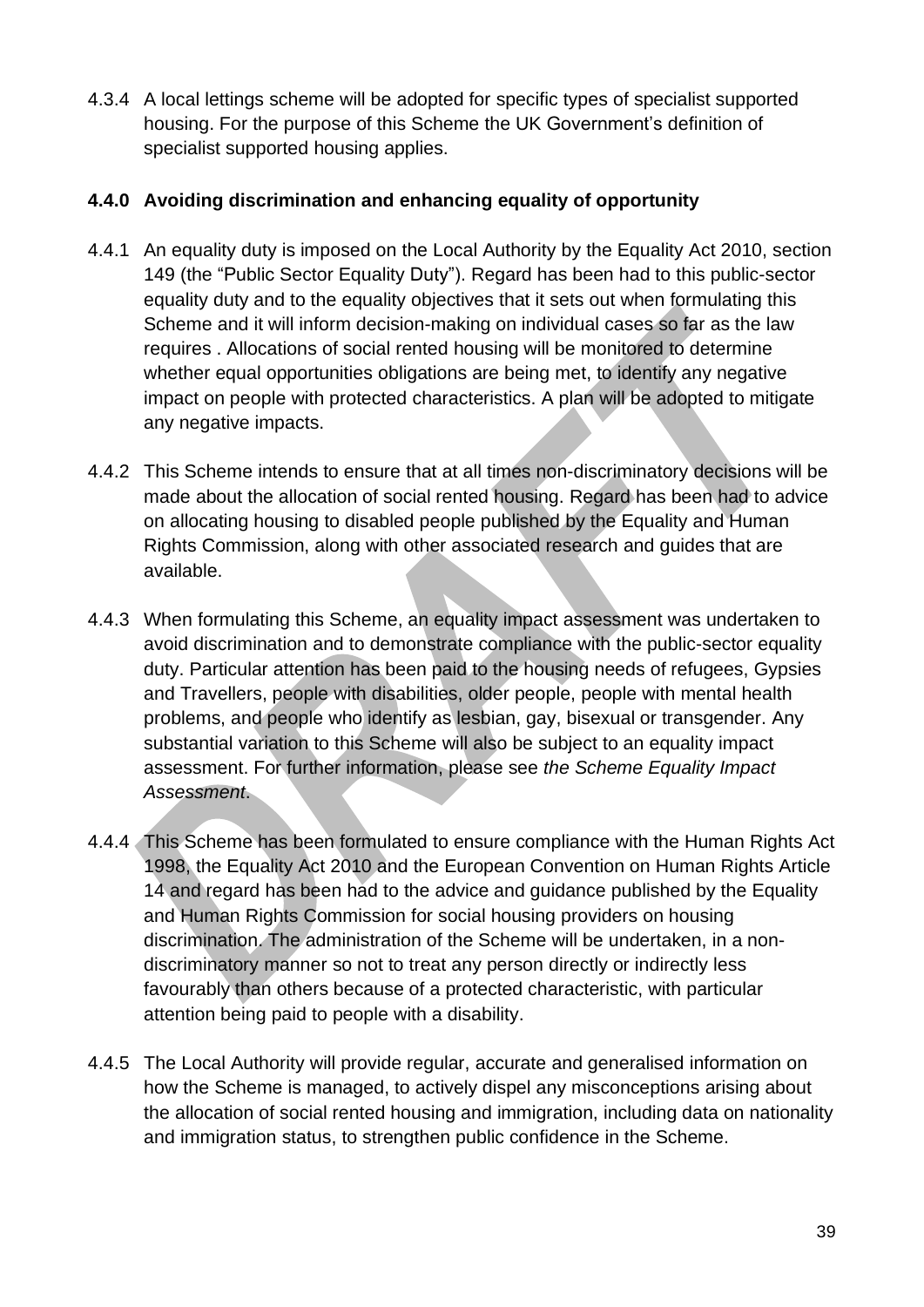#### <span id="page-39-0"></span>**4.5.0 Best interests of children**

- 4.5.1 When formulating this Scheme, the Local Authority has considered and taken full account of the need to safeguard and promote the welfare of children, in accordance with the Children Act 2004, section 11.
- 4.5.2 This Scheme and administration will accord the objectives and actions set out in the Local Authority's joint working protocol agreed between its Housing Services and Children Services.
- 4.5.3 When making decisions about individual applications for an allocation of social rented housing, the best interests of any children involved will be treated as a relevant (but not overriding) consideration. Active involvement from the Local Authority's Children Services will be sought, when making decisions about housing allocations where there is involvement with an applicant or a usual member of their household, from the Local Authority's Childrens Trust. If there is some uncertainty about whether an applicant should qualify specifically due to matters relating to children services' duties, Children Services will be consulted.

#### <span id="page-39-1"></span>**4.6.0 Discretion**

4.6.1 The Local Authority recognises that there may be exceptional circumstances where it becomes necessary to reconsider the qualification criteria in the case of individual applicants who would not normally qualify. In such circumstances it may be necessary to award an applicant a higher band or to increase an applicants priority within a band. This will be limited only to individual cases where there are exceptional circumstances, the examples below are not exhaustive but such circumstances may include :

> 1. Providing protection to people who need to move away from another area, to escape violence, harm, or intimidation.

2. Enabling those who need support to rehabilitate and integrate back into the community

3. Where there is an urgent need for a particular type of property.

- 4.6.2 In some exceptional circumstances the Local Authority may wish to allocate accommodation outside of the established criteria and this is allowed under the Allocations Policy. Such allocations are known as Discretionary Lets. Examples of such Lets below are not exhaustive but may include :
	- 1. Letting an adapted property to a particular applicant whose needs particularly match the adaptations of such property.
	- 2. Letting a property to an applicant in Temporary Accommodation who is Homeless, as defined by Housing Act 1996, Part 7, where the property meets the applicants needs but they have not bid on such property.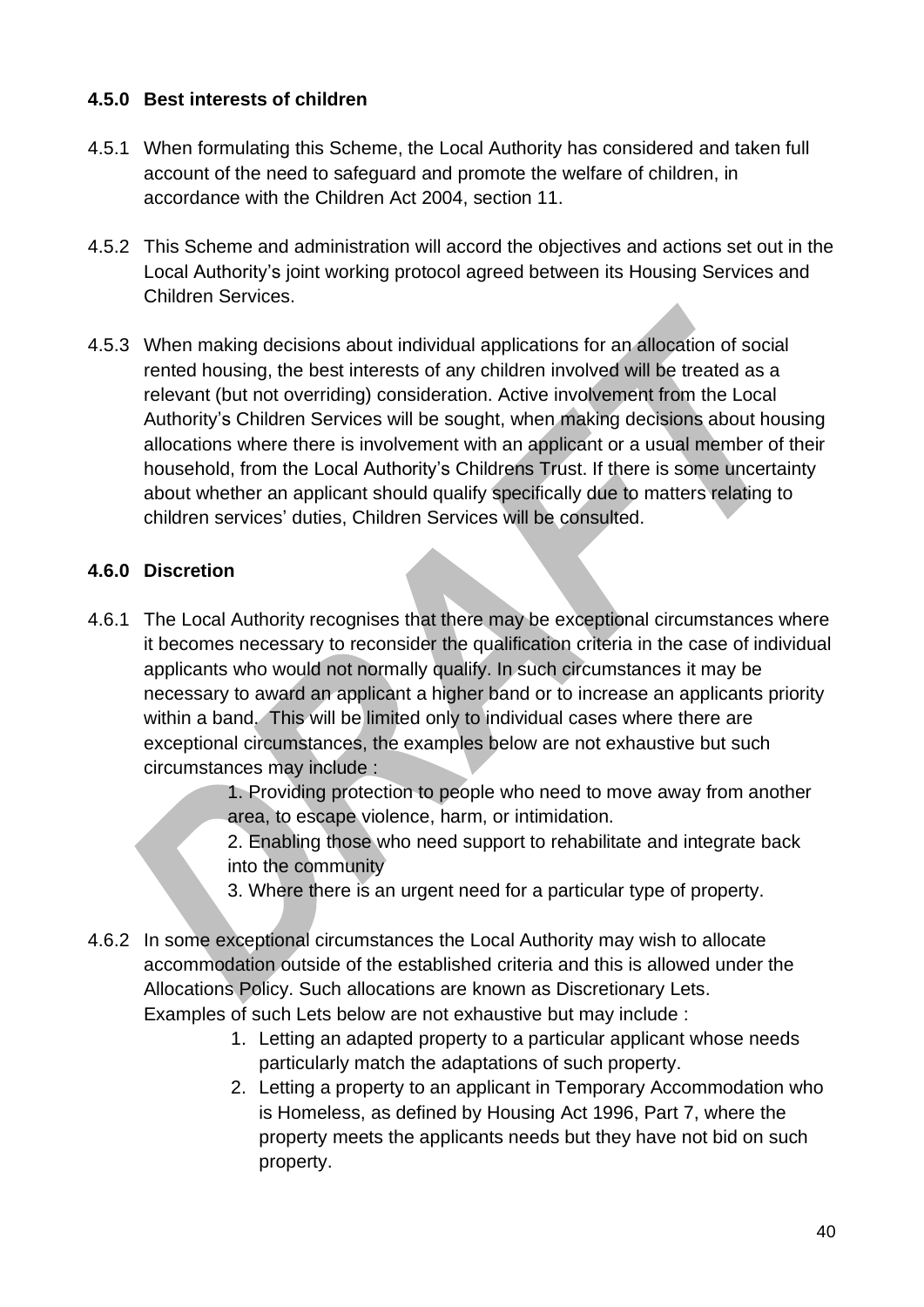- 4.6.3 Discretion about qualification, choice, prioritisation (banding) or being allocated social rented housing will be exercised only by the Team Manager, Applications and Allocations and the Local Authority's Strategic Lead, Applications and Allocations
- 4.6.4 When assessing whether discretion should be applied, the Local Authority will consider:

1.All the circumstances of the applicant, including whether they would usually qualify to join the Scheme, the degree of choice they would be entitled to, the degree of prioritisation they would be entitled to and the type of social housing they might be allocated, if no discretion were applied.

2.What the exceptional circumstances are. They should be unusual or remarkable circumstances which indicate that the applicant's housing needs are more urgent that other applicants.

- 3. What will be the consequences if no discretion is exercised? This will include considering how serious the potential consequences are and how likely each potential consequence is.
- 4.6.5 When deciding, the Local Authority will have regard to:
	- 1. The fact that decisions to exercise discretion will be kept to minimum
	- 2. The need for consistency with previous decisions and whether or not to exercise discretion
	- 3. What would be a fair outcome to ensure that there is no discrimination and
	- 4. The likelihood and severity of the potential consequences of discretion is not exercised.
- 4.6.6 A decision as to whether or not to exercise discretion will be made at the point of receipt of application and again at the point of offer.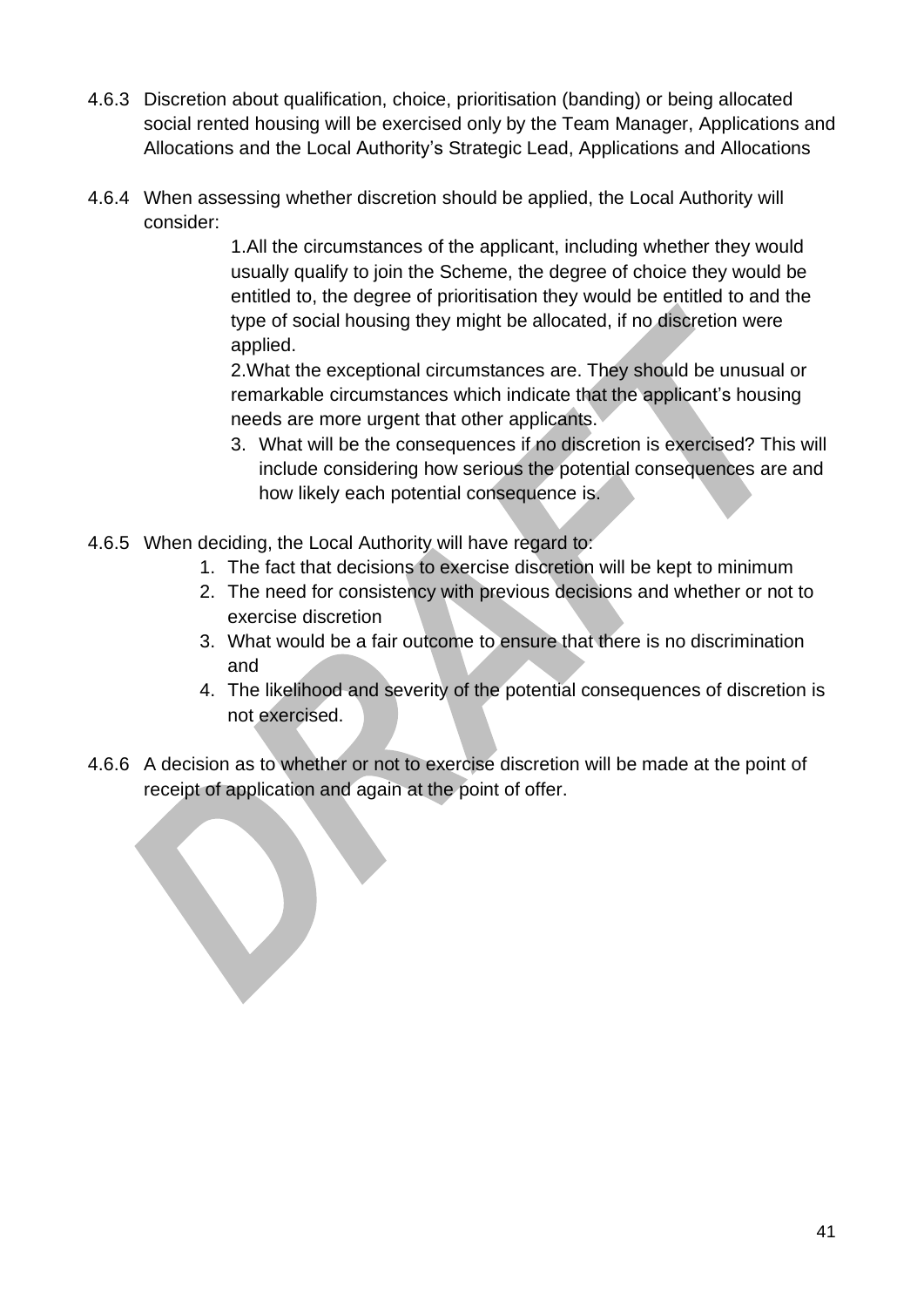# <span id="page-41-0"></span>**5.0 Being Allocated a Property**

# <span id="page-41-1"></span>**5.1.0 Choice**

- 5.1.1 The Local Authority will inform applicants of their right to express a preference (place a bid) about a property which might be allocated.
- 5.1.2 The Local Authority will identify and support any applicants who may have a difficultly in expressing a preference. Applicants will be encouraged to self-identify that they require support to express a preference. The Local Authority will use its own judgement on initial contact with an applicant, based on whether they were able to complete an application to join the Scheme unaided. Applicants who are not expressing a preference will be contacted to determine if this is due to them having difficulties. Particular attention will be paid to ensuring those who are homeless, have a disability or are from a black or minority ethnic community, to provide any support that might be needed to express a preference.
- 5.1.3 Applicants will be able to express a preference of up to two properties that are available to let from the Local Authority and/or a Registered Provider in a bidding cycle. Applicants will be able to express a preference making a 'bid' for a property via the Scheme website. The Local Authority will make a bid on behalf of an applicant who requires support. Applicants will be sent reminders about opportunities to bid via their Scheme user account. The Local Authority will provide information on the likely level of priority or waiting time for any property available to bid on.
- 5.1.4 An applicant's right to express a preference of a property they wish to be allocated, does not extend to any social rented housing that is intended for occupation by persons with a specific characteristic which they do not possess, e.g. properties specifically for persons of specified age where an applicant is under minimum and/or maximum threshold, or properties adapted for people with a physical and/or sensory disability.

5.1.5 All applicants are subject to a limit on the number of properties offered, of which they are entitled to refuse. Auto-bidding will also be implemented for applicants who are owed the section 189B initial duty owed to all eligible persons who are homeless and persons with a priority need who are not homeless intentionally (owed the section 193 duty).

5.1.6 The Local Authority will consider the circumstances of each refusal on a case-bycase basis and confirm with an applicant they are refusing an offer prior to imposing a sanction.

 1. Band A applicants are entitled to one refusal of a reasonable offer of accommodation, except those who are homeless or owed a homelessness duty who will have no entitlement to a refusal of a reasonable offer of accommodation.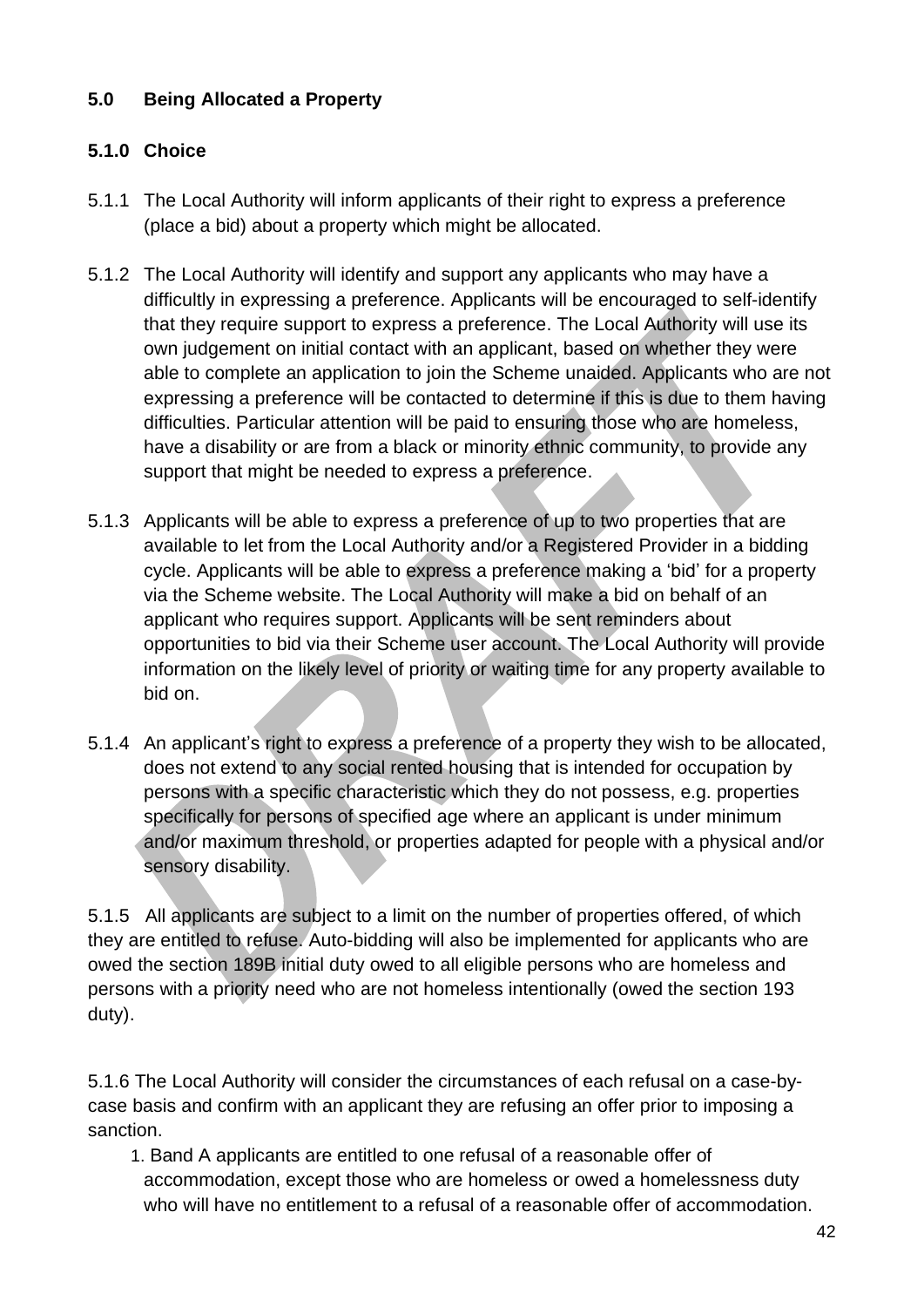2. Band B applicants are entitled to two reasonable refusals, except those who are homeless or owed a homelessness duty who will be entitled to one reasonable refusal

3. Band C applicants are entitled to two refusals of a reasonable offer of accommodation.

4. Band D applicants have no cap on the number of refusals of a reasonable offer of accommodation.

# **5.2 Reasonable Offers**

5.2.1 An offer of accommodation will be considered reasonable if:

- Is of the right size
- Has not been made in error by the Council
- Is accepted by the Council as not presenting a risk to the applicant in offering accommodation in the area the offer was made
- Satisfies the Suitability of Accommodation Order 1996 (when discharging homeless duties) the offer will be regarded by the Council as a suitable offer.
- 5.2.1 Instances when an applicant who requires adaptations who are offered a property, that is subsequently deemed to be unable to be adapted, will not be deemed as a refusal. To reduce the risks associated with the use of compressed gases in Large Panel System (LPS) archetype high-rise residential buildings, as far as reasonably practicable, those prescribed or in receipt of home oxygen therapy (HOT) will not be allocated properties in this premise type. This allocation decision is based upon Industry Guidance and structural risk assessments together with a variety of other measures implemented over time to manage the risk of fire & explosion at these premises; ensuring a safe place to live for all.
- 5.2.2 Applicants will be informed of their right to seek a review of whether an offer of social rented housing they refused was a reasonable offer, or whether the final offer refused was a suitable offer.
- 5.2.3 The Local Authority will publish feedback on the outcome of bids on the Scheme website. Requests for this information to be provided in alternative formats will be considered on an individual basis.
- 5.2.4 The Local Authority will maintain a list of suitable homes for disabled people with access needs, to avoid potentially disadvantaging applicants who might require a home with such features.

# <span id="page-42-0"></span>**6.0 Other General Points**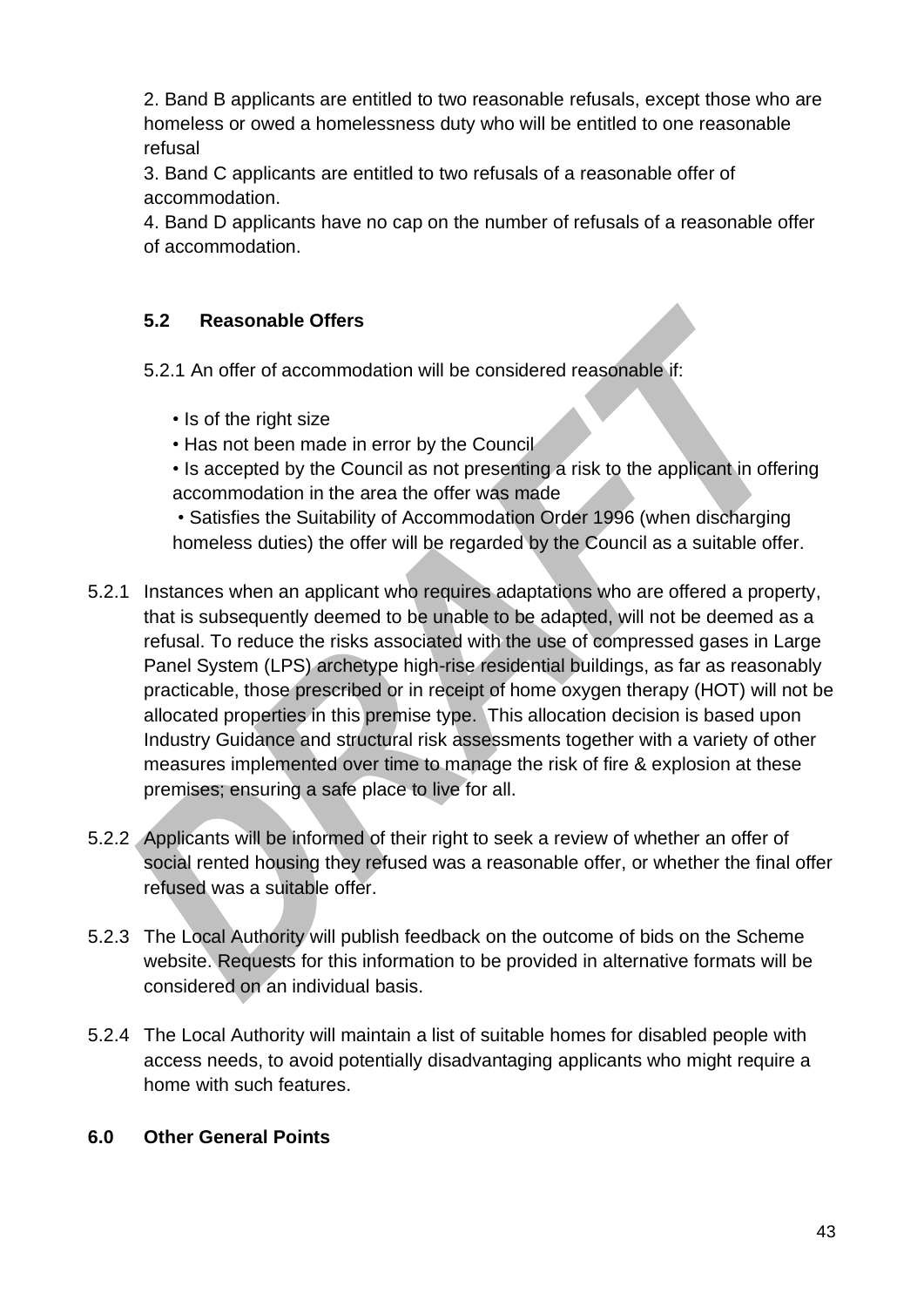- 6.1.0 At the point the Local Authority will make an offer of social rented housing, it will repeat the steps set-out in sections 2.2.14 and 2.2.15.
- 6.1.1 Following an offer for social rented housing by the Local Authority, applicants will be given a reasonable period to properly consider whether to accept it. Typically this will 3 calendar days, however, the personal circumstances of each applicant, including those who are vulnerable, unfamiliar with the property being offered, in hospital, need to arrange a support worker to be present at the viewing, are working, or have childcare commitments, will be considered based in specific circumstances of an applicant. The actual letting will be handled by the Local Authority Lettings Service or a Registered Provider, who will complete the letting following the offer and acceptance of a tenancy agreement by the applicant.
- 6.1.2 Upon refusal of a final offer or nomination, applicants will be reduced in preference for a period of 12 months, resulting in a demotion from either Band A, B or C down to Band D.
- 6.1.3 Applicants will not generally be offered an allocation that would result in them under-occupying the dwelling (against the schemes bedroom standard), being overcrowded (against the schemes bedroom standard) or being unable to afford rental or service charges at the date an allocation or nomination is made. As a general rule, allocations will be made so that a property is fully occupied.
- 6.1.4 Applicants who receive support from a carer who does not live with them and who is required to stay overnight, will have their need for a spare room taken account of whenever possible.
- 6.1.5 Properties on the ground floor, with an accessible bathroom or an additional bathroom or toilet will generally be offered to applicants who have an assessed need for such a dwelling, over an applicant who has no need for such accommodation.
- 6.1.6 Any particular needs of elderly applicants will be taken account, including evidence provided by an applicant, and of a health or social care professional with direct knowledge of the applicant's condition will be contacted by the Local Authority for an opinion of the applicant's health, for clarification on a point of accuracy of the prevailing circumstances of their condition and the impact on their housing needs, when the authority considers it appropriate to do so.
- 6.1.7 The needs of applicants who been approved by the Local Authority to adopt or foster and require a larger property will be taken account of. The extent and circumstances of an applicant's household will be taken account of, as to whether they would be eligible or qualify in their own right or not.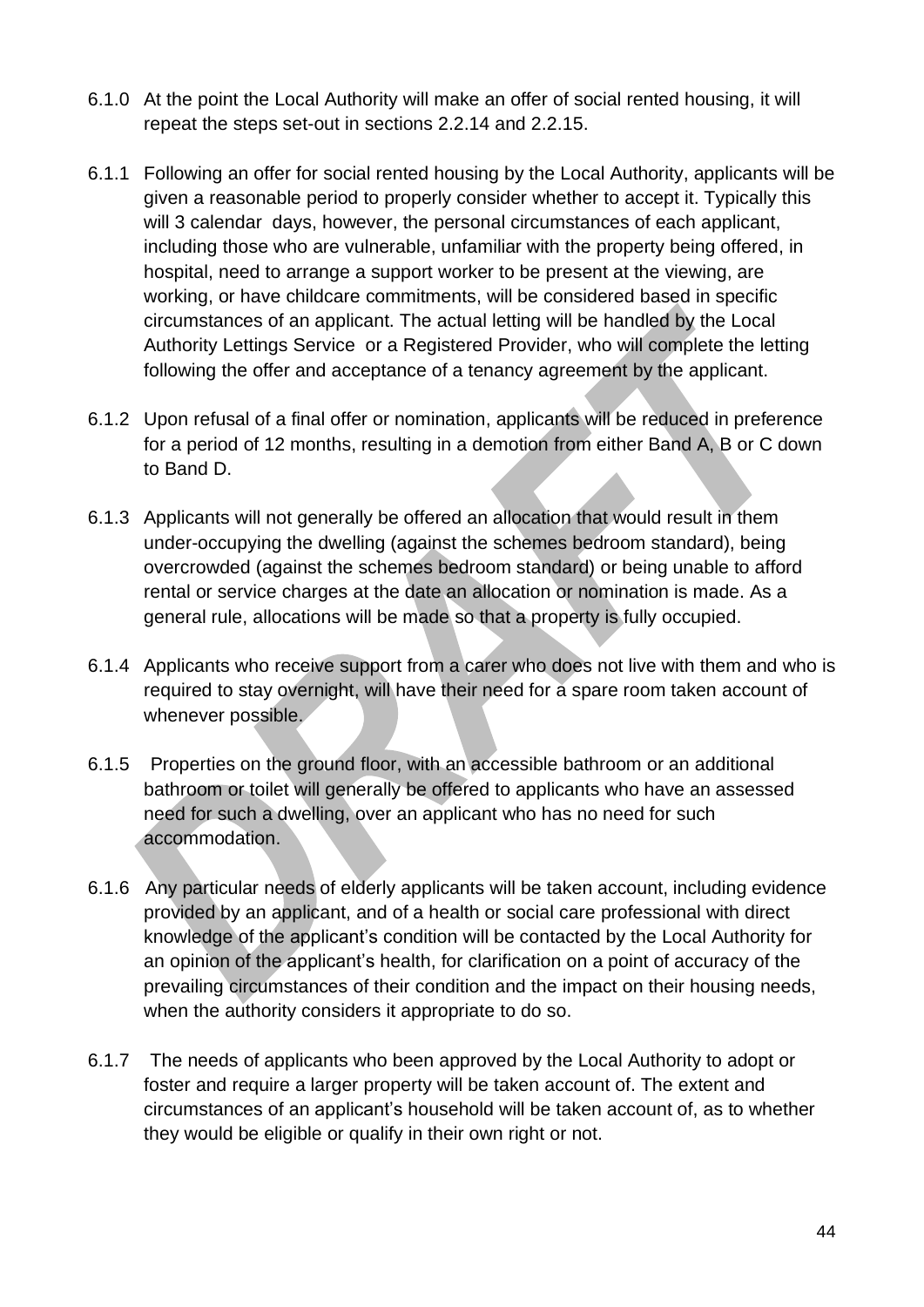- 6.1.8 Bedrooms will be allocated to each (this includes students and members of the armed forces or reserve forces if they are away and intend to return home) (see appendix 2 for further details):
	- 1. A couples who are married, have a civil partnership or who are cohabiting.
	- 2. The applicant and/or adult aged 21 years or more.
	- 3. A pair of adolescents aged 11-20 years of the same gender.
	- 4. A pair of children aged 01-10 years regardless of gender.
	- 5. An adolescent aged 11-20 years paired with a child aged 01 10 years of the same gender,
	- 6. A single adolescent aged 11-20 years,
	- 7. A single child aged 01- 10 years
	- 8. An adult or child who cannot share due to a disability or medical condition, or due to fostering arrangements being facilitated by the Local Authority
	- 9. An overnight carer for any usual household member, if the carer isn't a usual household member. A health or social care professional with direct knowledge of the applicant's condition will be contacted by the Local Authority for an opinion of the applicant's health and the impact on their housing needs, when the authority considers it appropriate to do so.
	- 10.Approved foster carer who is between placements, but only for up to 52 weeks from the end of the last placement
	- 11.A new approved foster carer for up to 52 weeks of approval if no child has been placed with the applicant's household during that time.
	- 12.An adult or child where it would be detrimental to their mental health if they should share a room.

# **6.2.0 The type of properties**

To enable the best use of the Council and partner registered provider stock, properties will generally be allocated or nominated to those applicants who need that size and type of property.

6.2.1 Bedsits/studio apartments will be offered to single people and childless couples.

6.2.2 Flats, maisonettes, bungalows and houses will be offered to applicants who need that size of property.

6.2.3 Sheltered housing and extra care accommodation will be allocated to older people.

6.2.4 Properties with adaptations will initially be allocated to persons with a physical or sensory disability. If no applicants are identified for a property with adaptations, bids will be invited from applicants who do not require but will accept the property with the adaptations.

6.2.5 Properties which may be suitable for adaptations will be indicated on the property advert and the applicants requiring adapted properties are able to bid. At the point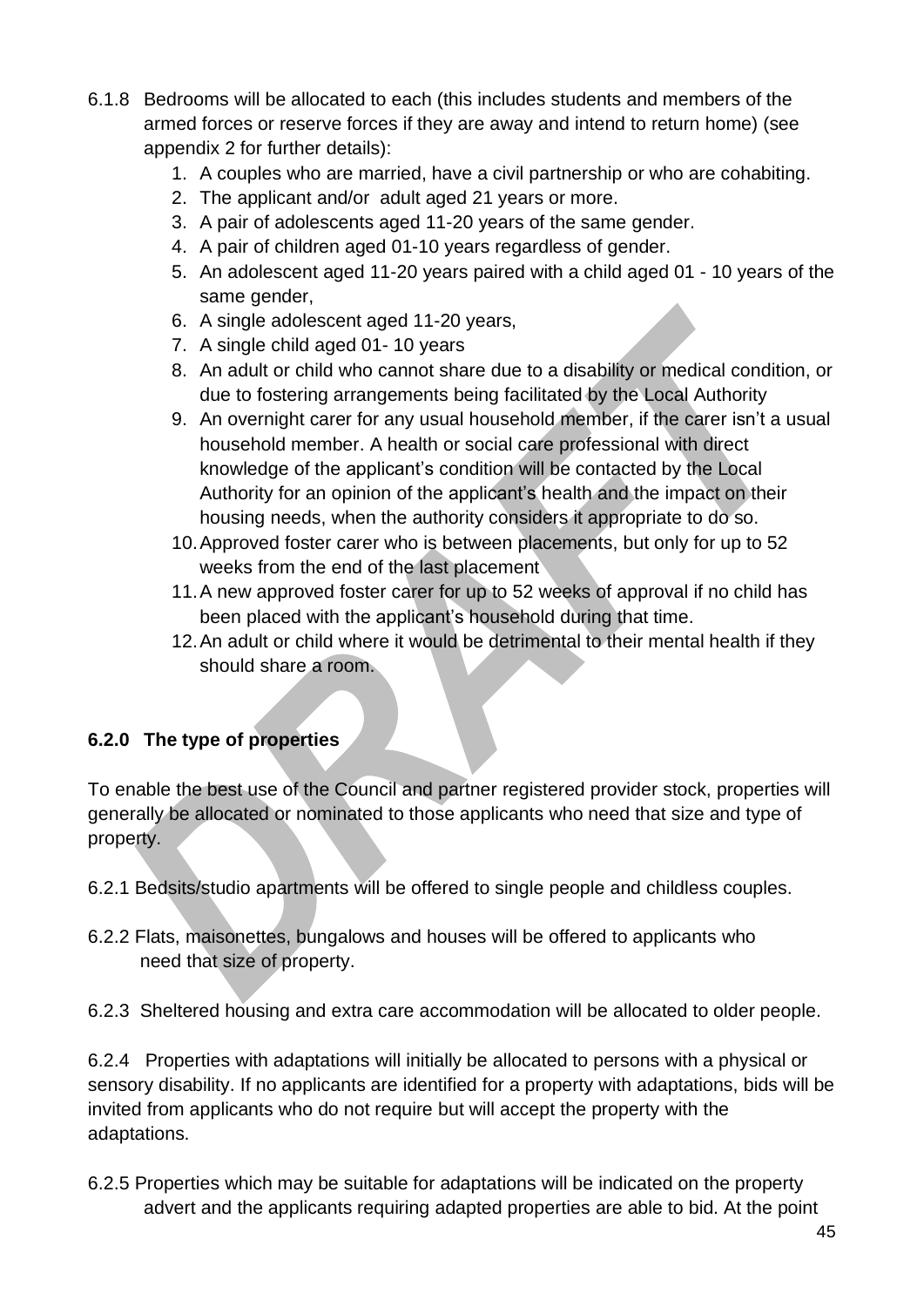the Local Authority will make an offer of social rented housing, it will repeat the steps set-out in sections 2.2.14 and 2.2.15. If the property is subsequently identified as unsuitable for an applicant, see 5.2.1.

6.2.6 Birmingham housing tenants releasing a property with three or more bedrooms may choose a property with one bedroom more than they need.

6.2.7 If a property is advertised through the Council's Choice Based Lettings cycle at least once and has not been allocated by any form of allocation method, the Council reserves the right to determine the most appropriate method of re-advertisement.

6.2.8 For low demand properties, providing an applicant is both eligible and qualifies in terms of acceptable behavior, the Council reserves the right to advertise and/or allocate outside of the normal rules of the scheme.

#### **Please refer to appendix 2.**

- 6.3.0 Applicants will not be made an offer of a property in a locality (e.g. electoral district in which he or she has previously been the perpetrator or victim of anti-social behaviour, hate crime, violence or domestic abuse, or where the perpetrator or victim now currently lives.
- 6.3.1 The letting of a property, including whether a joint tenancy will be granted, is beyond the scope of this scheme. The Local Authority have separate rules and policies that dictate how lettings will be agreed, as do Registered Providers.
- 6.3.2 This Scheme has been drawn up with regard to the Local Authority's Tenancy Strategy referred to above in paragraph 1.3.7. Tenancies will be offered by the Local Authority and Registered Providers in accordance with their own Tenancy Policy, which will have been formulated having had regard to the Tenancy Strategy.
- 6.3.3 Applicants will be informed by the Local Authority or the relevant Registered Provider, at the point of an allocation, if the property will be furnished or unfurnished.
- 6.3.4 Applicants will be provided with an opportunity to view the property prior to accepting or rejecting the dwelling being offered. Applicants can expect properties to be fit for occupation at the date of the letting, or that any repairing obligations imposed on a Registered Provider, will be met within a reasonable time of commencement of the tenancy.
- 6.3.5 Transfer Applicants will be made an offer that ensures they do not inadvertently lose accrued rights and will be tenancy of equivalent form to that which they are transferring from. Arrears of rent outstanding on a previous tenancy may be transferred to the new one when both properties are held by the Local Authority or the same Registered Provider, subject to agreement with their Landlord as to how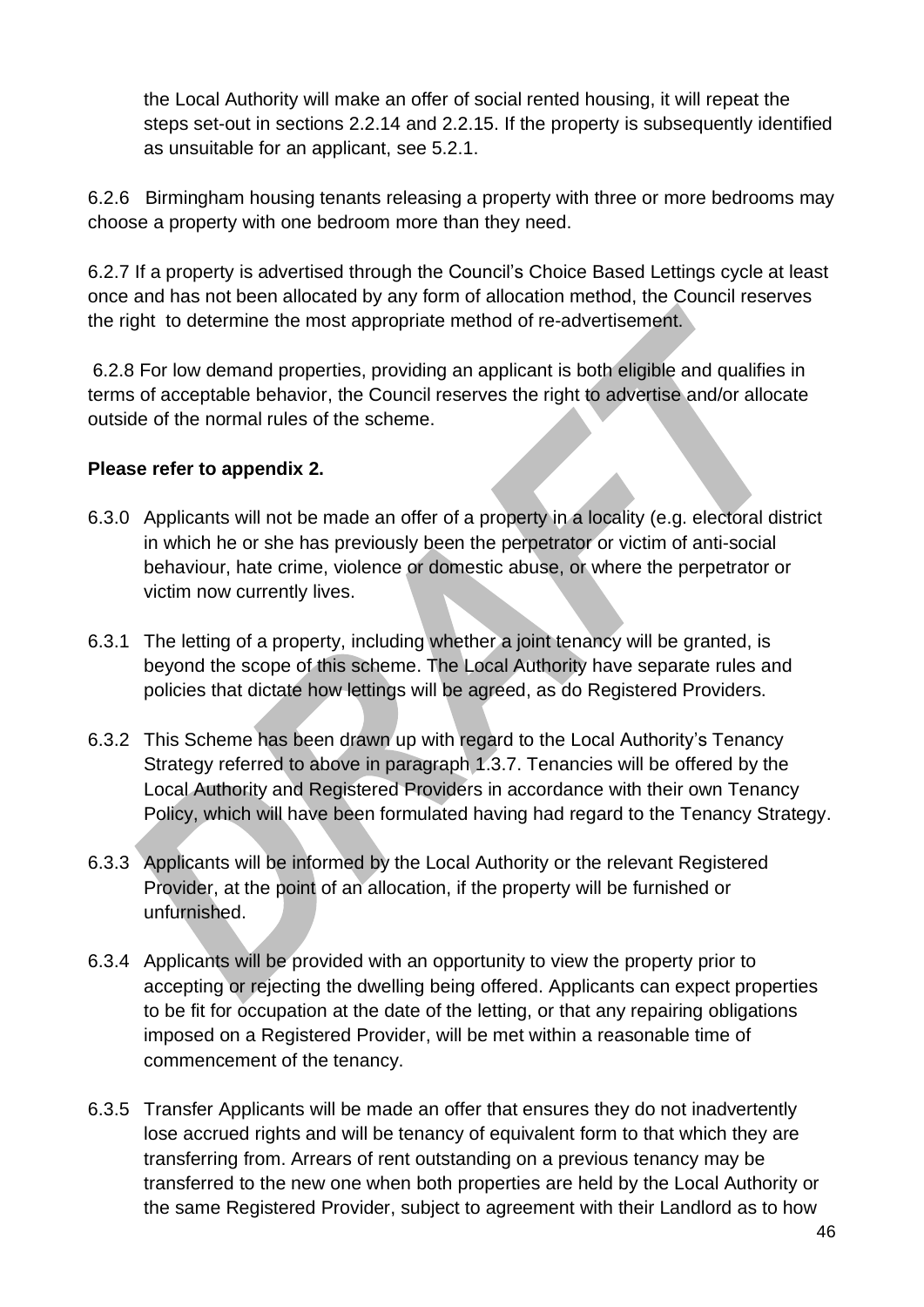those arrears will be cleared (compliance with the arrears agreement will be a term of the new occupancy agreement).

6.3.6 The Local Authority and Registered Providers position on pets in social rented housing will be set out clearly in property advertisements and tenancy agreements.

47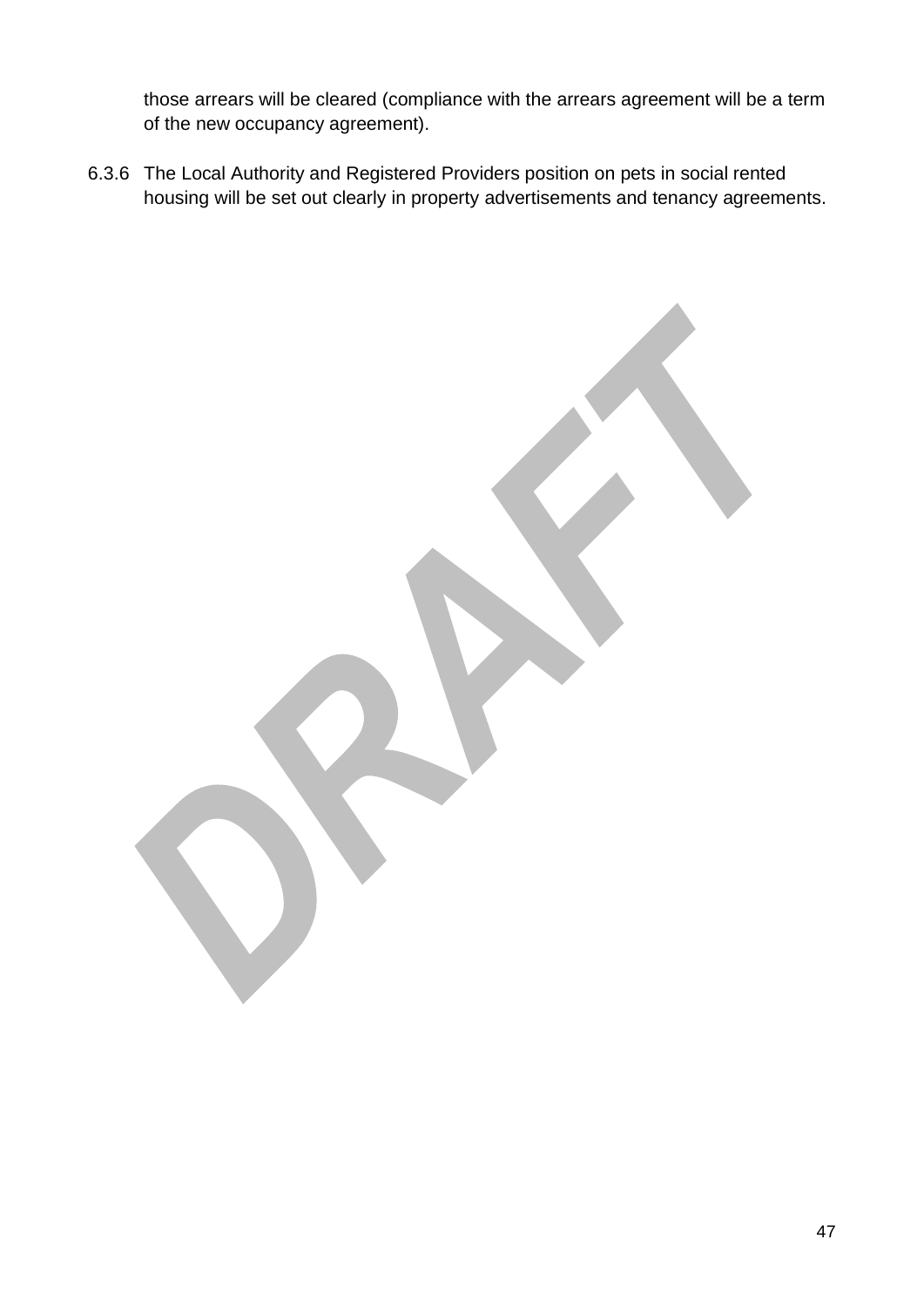#### <span id="page-47-0"></span>**7.0 Other Arrangements**

#### <span id="page-47-1"></span>**7.1.0 Direct applications to Registered Providers**

- 7.1.1 Registered Providers have a duty to maintain rules and policies concerning the allocation of social rented housing. The contents of such rules and policies should reflect the law and also regulations found in the Tenancy Standard, published by the Regulator of Social Housing. Information about housing allocation rules and policies of Registered Providers are available directly from these organisations. Copies are also available from the Local Authority and can be found on the Scheme website.
- 7.1.2 People who make an application to the Local Authority for social rented housing, are in no way restricted from also making separate additional applications directly to any Registered Provider, where their own housing allocation rules and policies allow this.

#### <span id="page-47-2"></span>**7.2.0 Nominations**

- 7.2.1 Nominations agreements have been adopted between the Local Authority and Registered Providers that own and/or manage social rented housing in the Local Authority area. All such agreements prescribe the portion of lettings that any registered provider will make available to the Local Authority. The agreements also have a criterion for how Registered Providers can accept or reject a nomination, plus describe how any disagreements about nominations will be resolved.
- 7.2.2 The Local Authority and any Registered Provider that have entered into a nomination arrangement, have agreed an information sharing protocol that accords with the General Data Protection Regulation and Data Protection Act 2018. The Local Authority will require written consent from an applicant to share their information with a Registered Provider.
- 7.2.3 A system has been adopted to monitor the effectiveness of the nominations agreements, to allow the Local Authority to satisfy itself that it is fulfilling its legal obligations to allocate social rented housing. An annual report on nominations agreements will be presented to elected councillors of the Local Authority and will be shared with Registered Providers who have entered into a nomination agreement with the Local Authority.

# <span id="page-47-3"></span>**7.3.0 Transfers**

7.3.1 Registered Providers have published rules governing cases where their tenants wish to move from one dwelling to another. Copies of such rules are available directly from these organisations.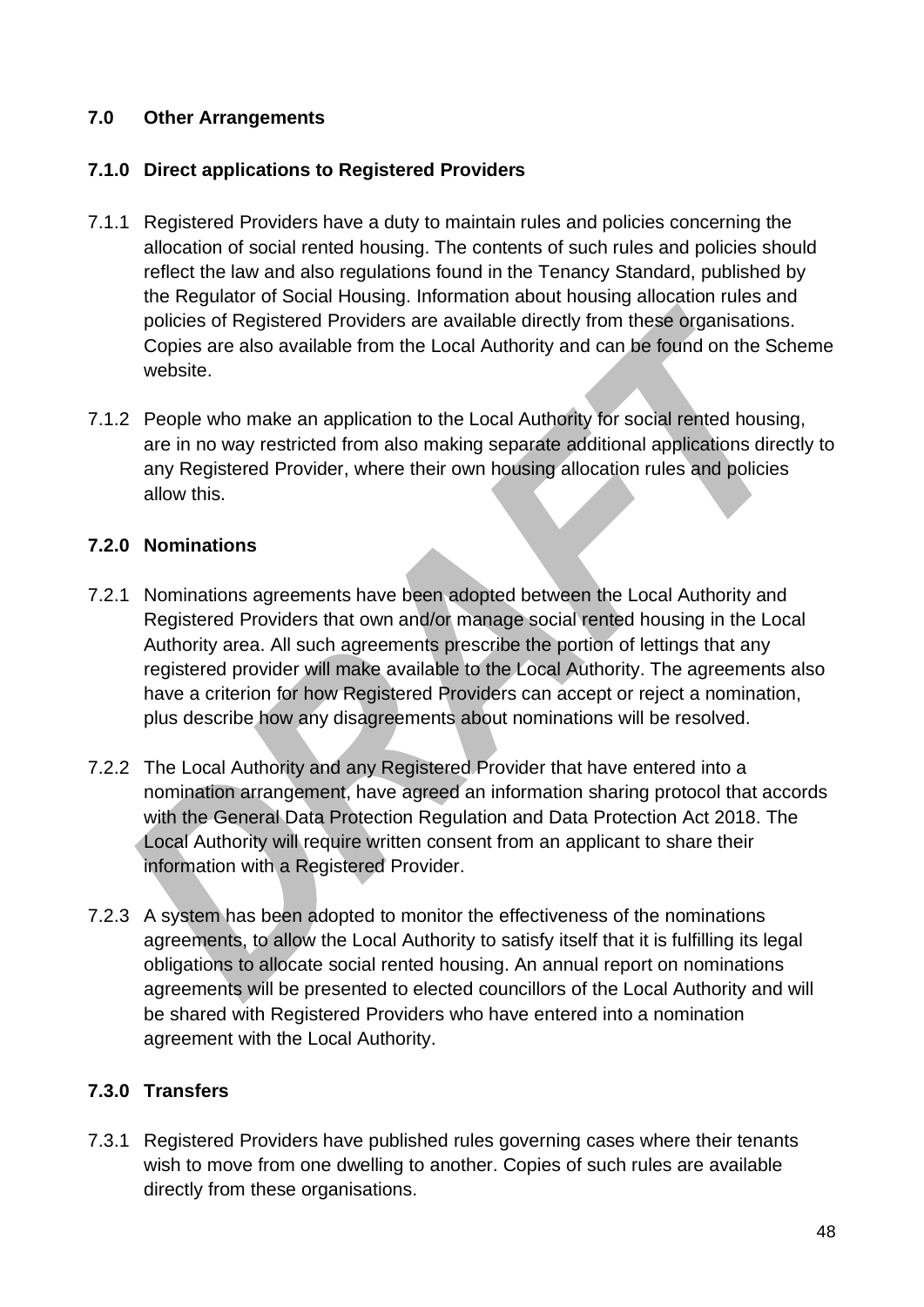# <span id="page-48-0"></span>**7.4.0 Contracting-out**

7.4.1 Any arrangements by which the Local Authority has contracted-out the administration of housing allocation functions to a Registered Provider are subject to separate contractual terms which fall outside the scope of this document.

#### <span id="page-48-1"></span>**7.5.0 Complaints, appeals and legal challenges**

- 7.5.1 Applicants will be informed by the Local Authority of their rights to make a complaint about a Registered Provider's decision to reject a nomination for an allocation of social rented housing. The methods by which complaints can be made are set out in the housing allocation rules and policies published by each Registered Provider. Applicants that have a dispute about the housing allocation rules and policies of a Registered Provider, will be informed of their right to make a complaint directly to the organisation, and when still dissatisfied after their complaint has been investigated, to the Housing Ombudsman. Applicants will also be informed of their right to seek judicial review on any point of law of a Registered Provider's decision to reject a nomination of social rented housing.
- 7.5.2 Additionally, applicants who consider that there has been unlawful discrimination or infringement of human rights will be informed by the Local Authority of their right to seek assistance from the Equality and Human Rights Commission.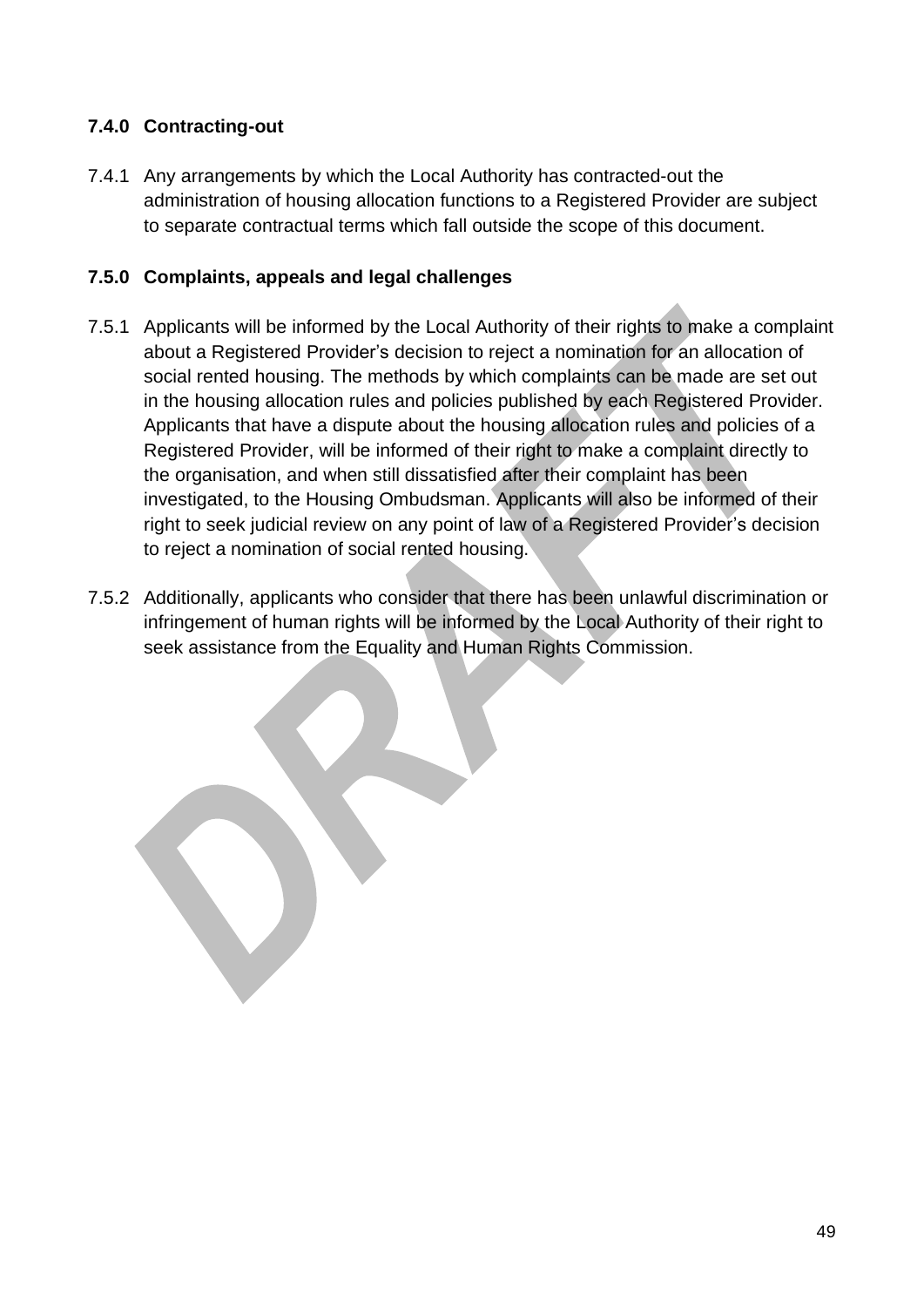#### <span id="page-49-0"></span>**Appendix 1 – Determining an applicants' ability to afford an allocation of social rented housing**

### **1.1.0 General principles**

- 1.1.1 An applicant for an allocation of social rented housing will be disqualified from joining the Scheme if they have outstanding rent arrears or other property related liabilities above a specified cap.
- 1.1. 2 Property related liabilities shall be limited to outstanding rent arrears, service charge arrears and recharges for property related damage. Any liabilities that are statute barred, were not accrued by the applicant, or were accrued as result of financial abuse should be wholly disregarded.
- 1.1.3 The following criterion will be used when determining whether to disqualify an applicant with outstanding property related liabilities:
	- An applicant's liabilities exceed more than  $1/12<sup>th</sup>$  the annual repayment amount, and
	- they have failed to make three consecutive payments
- 1.1.4 Notwithstanding the above, any allocation of social rented housing is contingent on an applicant being able to pay any charges levied for occupying a dwelling.
- 1.1.5 Any amount a prospective tenant is charged for occupying a dwelling, must demonstrated to be affordable for them.
- 1.1.6 What a prospective tenant can afford to pay will vary according to the type of dwelling and their personal circumstances.
- 1.1.7 Following a property being allocated, the Local Authority will wish to consider affordability as part of their processes for allocating a property.
- 1.1.8 When determining affordability, a Local Authority shall consider whether an applicant can afford the housing costs of the property they have been allocated, without being deprived of basic essentials.
- 1.1.9 All income should be taken account of when determining an applicants' reasonable living expenses, other than rent, having regard to any children who might reside with them (the Local Authority and Registered Providers have a duty to promote and safeguard the welfare of children under Children Act 1989, which is relevant in the matter of determining affordability).
- 1.1.10 If an applicant is unable able to pay any or all of the housing costs, the Local Authority or a Registered Provider might arrange for another source of funding (e.g. Discretionary Housing Payment) to pay some or all of the housing costs. In cases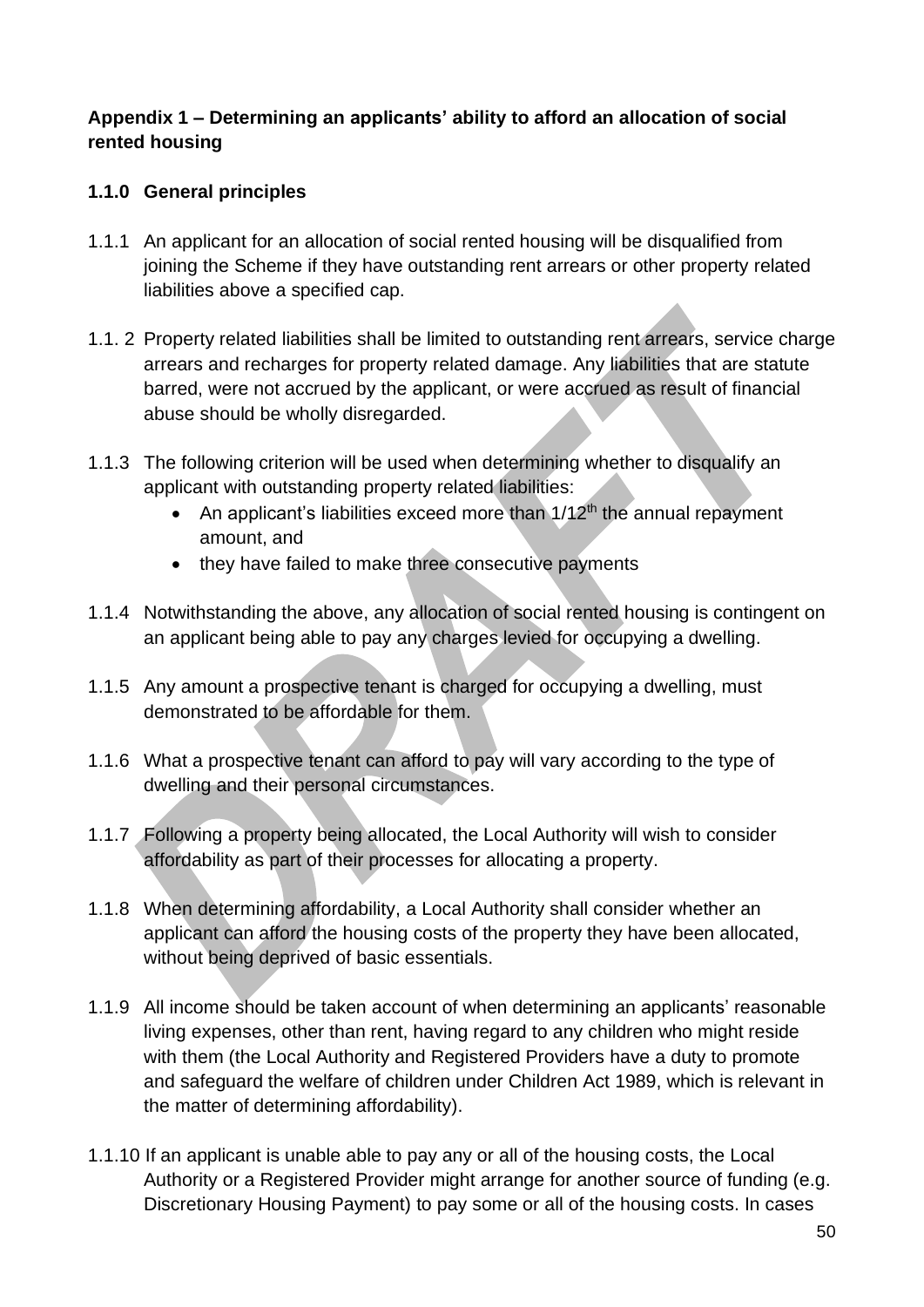involving a child, this might be from the Local Authority's children services under Children Act 1989 under section 17. After housing costs, a tenant should be left with sufficient income to pay all other reasonable costs.

1.11 A applicant shall have the right to request a review of an affordability assessment, this should extend to the right to a review of any charges levied for occupying a dwelling. Should an applicant remain dissatisfied, they shall be informed of their right to make a complaint to the relevant ombudsman and/or pursue judicial review.

# **1.2.0 Formula for determining whether charges for a dwelling is affordable**

- 1.2.1 Evidence for an applicant their:
	- a. Total income from all sources, including earnings, fees, other payments, savings, welfare benefits they are in receipt of or would be entitled to claim
	- b. Total debts, including priority and non-priority debts
- 1.2.2 Ignore any:
	- a. Tenancy related debts that are statute barred
	- b. Not accrued by the applicant
	- c. Accrued as a result of financial abuse
- 1.2.3 Once the above factors have been ignored, take note the total amount of outstanding

income.

- 1.2.4 To determine whether an applicant can afford the housing costs of the property that has been allocated to them:
	- c. Take not of their total income (see above 2.1a)
	- d. Deduct from the total income received, housing costs (including rental charge and any service charge);
	- e. Deduct from the total income received, other reasonable living expenses, equal to Universal Credit standard allowances, for items such as,
		- i. food,
		- ii. clothing,
		- iii. heating,
		- iv. transport,
		- v. other essentials, specific to the circumstances of the prospective tenant (and any other person that lives with them, or might be reasonably expected to live with them);
	- f. Deduct from the total income received, relevant expenditure to nurture and keep safe any child that lives in the household;
	- g. Deduct from the total income received any priority debts, such as,
		- i. court fines,
		- ii. council tax,
		- iii. TV license.
		- iv. Child maintenance,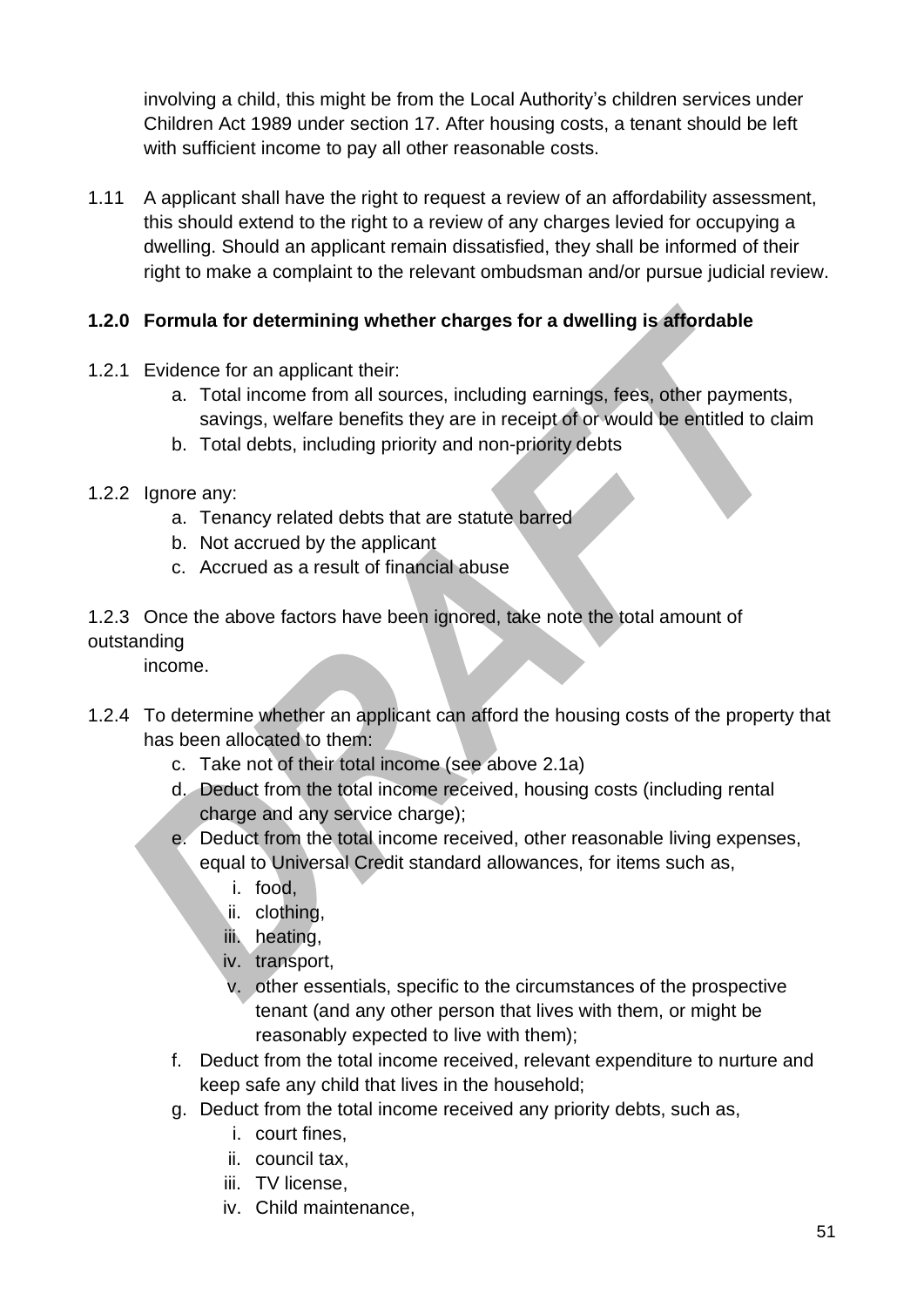- v. gas and electricity bills,
- vi. Income Tax, National Insurance and VAT,
- vii. Mortgage and any loans secured against a home owned by the Applicant (and any other person that lives with them, or might be reasonably expected to live with them),
- viii. Hire purchase agreements if what has been purchased is essential;
- 1.2.5 From the remaining amount of income, a calculation can be made as to whether prospective tenant can afford the housing costs of the property that has been allocated to them.
- 1.2.6 Where two or more people will hold a tenancy jointly, income and debts from all prospective tenants should be taken account of.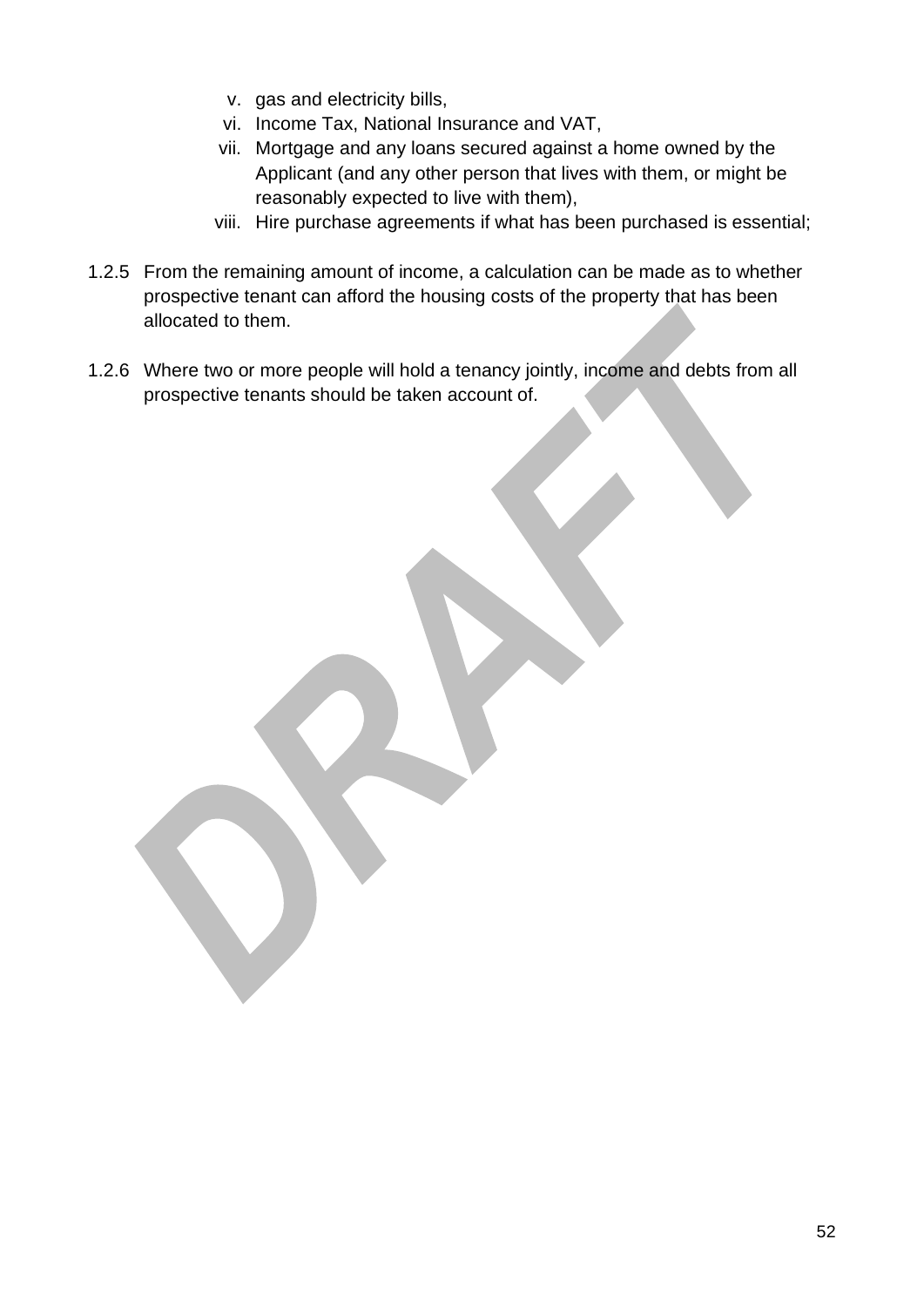<span id="page-52-0"></span>**Appendix 2 – Determining an applicants' entitlement to bedrooms, for assessing overcrowding, under-occupancy and for an allocation of accommodation**

# **2.1.0 Determining bedroom entitlement to assess overcrowding or underoccupancy**

- 2.1.1 For the purposes of determining overcrowding, an assessment will be made against the Scheme's Bedroom Standard which allows a separate bedroom each for:
	- i. A married or cohabiting couple,
	- ii. The applicant and/or adults aged 21 years or more,
	- iii. Pair of adolescents aged 10-20 years of the same gender,
	- iv. Pair of children aged under 10 years regardless of gender,
	- v. An adolescent aged 10-20 years paired with a child aged under 10 years of the same gender,
	- vi. An unpaired adolescent aged 10-20 years,
	- vii. An unpaired child aged under 10 years.
	- viii. An adult or child who cannot share due to a disability or medical condition, or due to fostering arrangements being facilitated by the Local Authority
	- ix. An overnight carer for any usual household member, if the carer isn't a usual household member
	- x. An adult or child where it would be detrimental to their mental health if they should share a room.
- 2.1.2 Once an applicant's bedroom needs are known, the Local Authority will confirm whether an applicant's existing accommodation is overcrowded or under-occupied. The Local Authority will confirm the size and type of the existing accommodation and the usual members of the applicant's household. This might include the Local Authority (or an agent on its behalf) carrying out an inspection of an applicant's current accommodation or seeking evidence from their current landlord or other relevant parties.
- 2.1.3 Whilst determining whether an applicant is overcrowded or under-occupied, the Local Authority will consider whether any other services could assist an applicant in resolving their overcrowding or under-occupation and will advise the applicant accordingly.
- 2.1.4 The Local Authority will notify applicants as to whether they are overcrowded or under-occupying. Applicants that are overcrowded or under-occupied by three or more bedrooms will be place in Band A. Applicants that are overcrowded or underoccupied by two bedrooms will be placed in Band B. Applicants overcrowded or under-occupied by one bedroom will be placed in band C. Applicants that are not overcrowded or under-occupied will not qualify to join the Scheme, unless there are any other grounds relevant to their applicant (see section 3.2.2).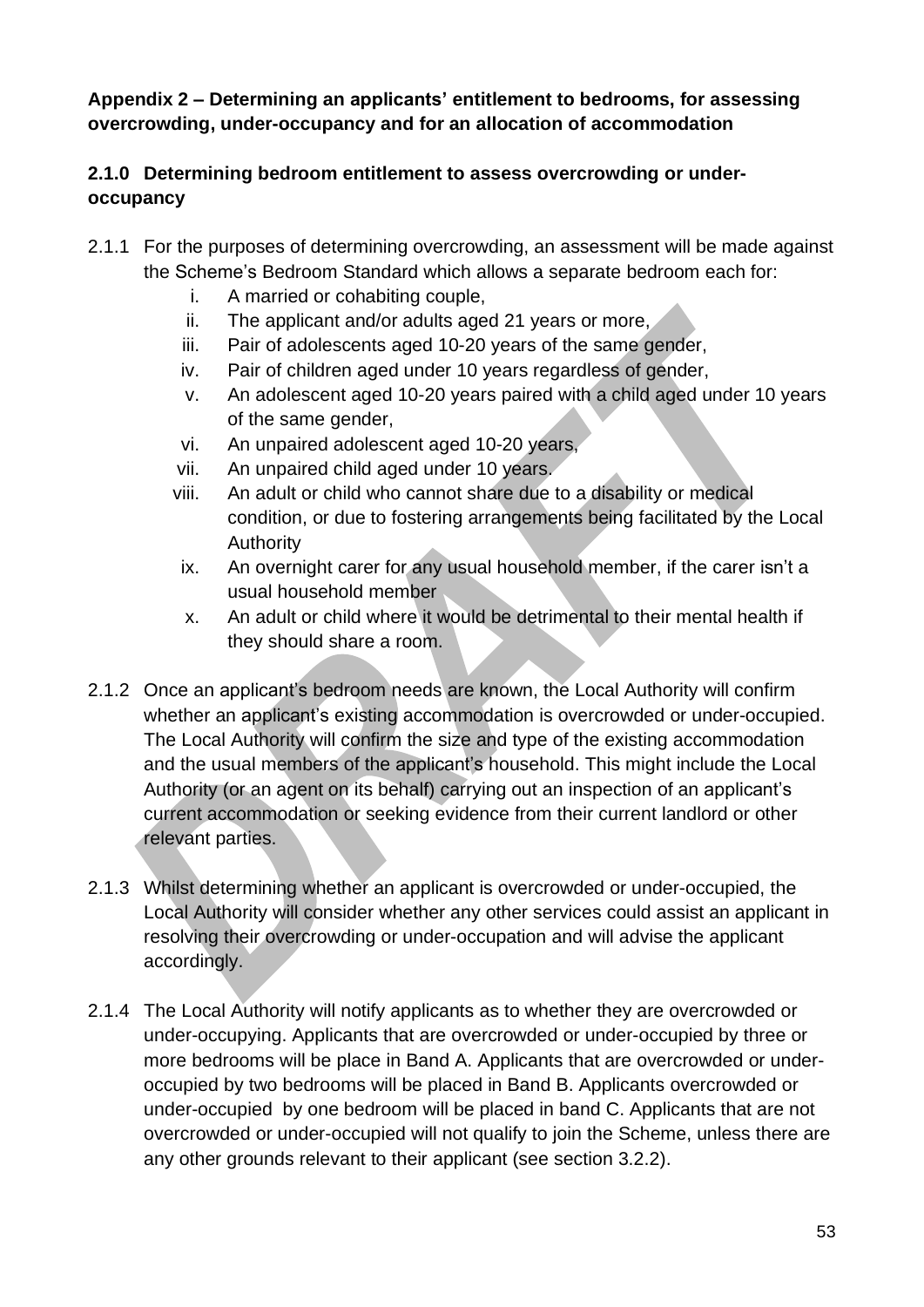2.1.5 Applicants who have contrived an overcrowding or under-occupation situation, will not qualify to join the scheme.

### **2.2.0 Determining bedroom entitlement for an allocation of accommodation**

- 2.2.1 Applicants will each be entitled to separate bedrooms for the following household members (this includes students and members of the armed forces or reserve forces and any other person who is temporarily away and intend to return home):
	- 1. A couples who are married, have a civil partnership or who are cohabiting.
	- 2. The applicant and/or an adult or child aged 21 years or more.
	- 3. A pair of adolescents aged 11-20 years of the same gender.
	- 4. A pair of children aged 01 10 years regardless of gender.
	- 5. An adolescent aged 11-20 years paired with a child aged 01 10 years of the same gender,
	- 6. An unpaired adolescent aged 11-20 years,
	- 7. An unpaired child aged 01 10 years.
	- 8. An adult or child who cannot share due to a disability or medical condition, or due to fostering arrangements being facilitated by the Local Authority.
	- 9. An overnight carer for any usual household member, if the carer isn't a usual household member.
	- 10.Approved foster carer who is between placements, but only for up to 52 weeks from the end of the last placement.
	- 11.A new approved adopter or foster carer for up to 52 weeks of approval if no child has been placed with the applicant's household during that time.
	- 12.An adult or child where it would be detrimental to their mental health if they should share a room.

#### **2.2.1 Properties will be allocated to the following household types:**

- 1. Bedsit
	- a. A couples who are married, have a civil partnership or who are cohabiting, or an adult or child aged 21 years or more
- 2. One-bedroom properties
	- a. A couples who are married, have a civil partnership or who are cohabiting, or an adult or child aged 16 years or more
- 3. Two-bedroom properties
	- a. A couple who are married, have a civil partnership or who are cohabiting, or an adult aged 16 years or more, with any one of the following:
		- i. An adult or child aged 16 years or more
		- ii. A pair of adolescents aged 11-20 years of the same gender
		- iii. A pair of children aged 01 10 years regardless of gender
		- iv. An adolescent aged 11-20 years paired with a child aged 01 10 years of the same gender
		- v. An unpaired adolescent aged 11-20 years
		- vi. An unpaired child aged 01 10 years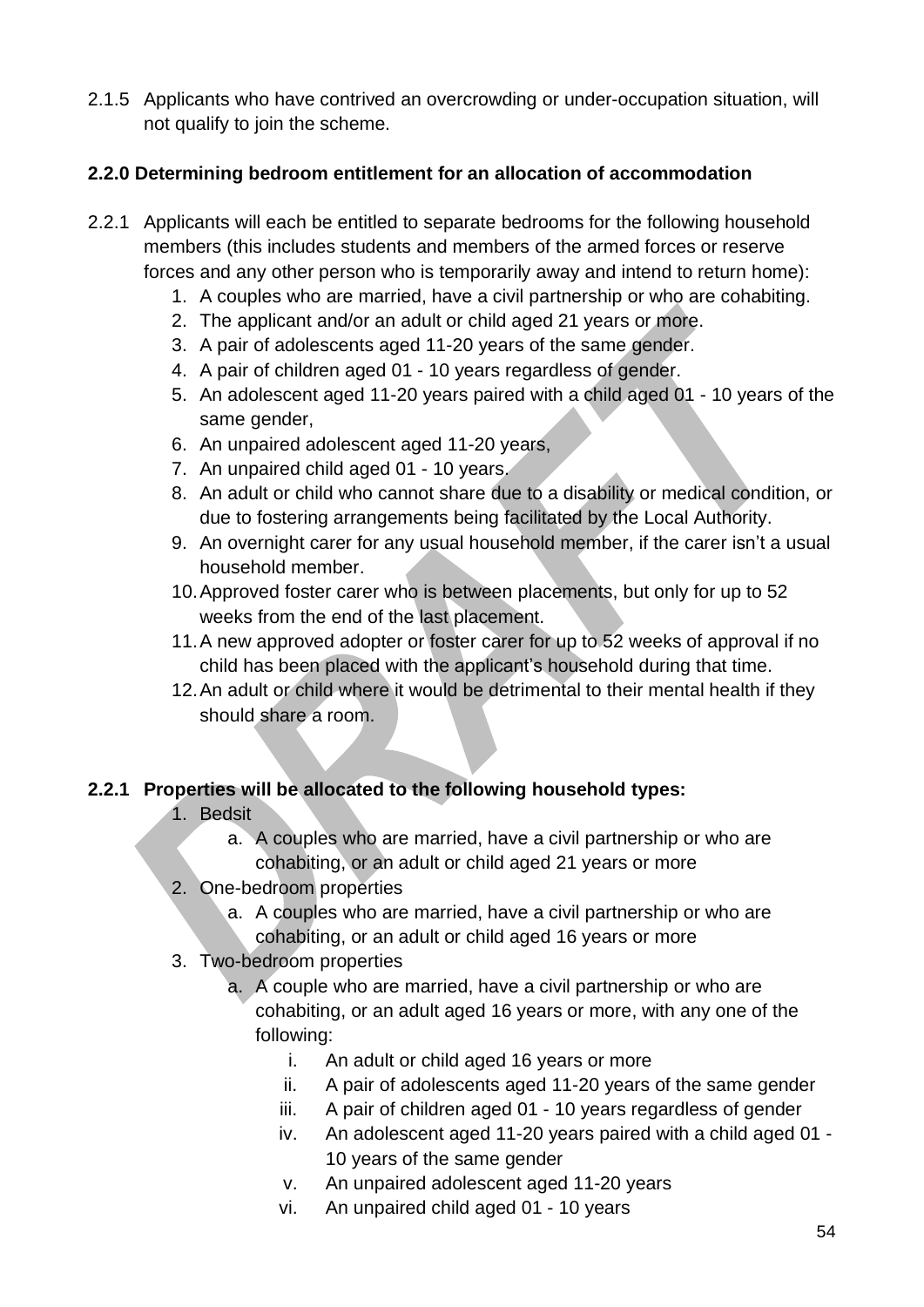- vii. An overnight carer for any usual household member, if the carer isn't a usual household member
- viii. Adoption or foster placement
- ix. An adult or child where it would be detrimental to their mental health if they should share a room.
- 4. Three-bedroom properties
	- a. A couple who are married, have a civil partnership or who are cohabiting, or an adult or child aged 21 years or more, with any two of the following (multiples of the same bedroom entitlements or different bedroom entitlements are permitted):
		- i. An adult or child aged 21 years or more
		- ii. A pair of adolescents aged 11-16 years of the same gender
		- iii. A pair of children aged 01 10 years regardless of gender
		- iv. An adolescent aged 11-20 years paired with a child aged 01 10 years of the same gender
		- v. An unpaired adolescent aged 11-20 years
		- vi. An unpaired child aged 01 10 years
		- vii. An overnight carer for any usual household member, if the carer isn't a usual household member
		- viii. Adoption or foster placement
		- ix. An adult or child where it would be detrimental to their mental health if they should share a room.
- 5. Four-bedroom properties
	- a. A couple who are married, have a civil partnership or who are cohabiting, or an adult aged 21 years or more, with any three of the following (multiples of the same bedroom entitlements or different bedroom entitlements are permitted):
		- i. An adult or child aged 21 years or more
		- ii. A pair of adolescents aged 11-16 years of the same gender
		- iii. A pair of children aged 01 10 years regardless of gender
		- iv. An adolescent aged 11-20 years paired with a child aged 01 10 years of the same gender
		- v. An unpaired adolescent aged 11-20 years
		- vi. An unpaired child aged 01 10 years
		- vii. An overnight carer for any usual household member, if the carer isn't a usual household member
		- viii. Adoption or foster placement
		- ix. An adult or child where it would be detrimental to their mental health if they should share a room.
- 6. Five-bedroom properties
	- a. A couple who are married, have a civil partnership or who are cohabiting, or an adult aged 16 years or more, with any four of the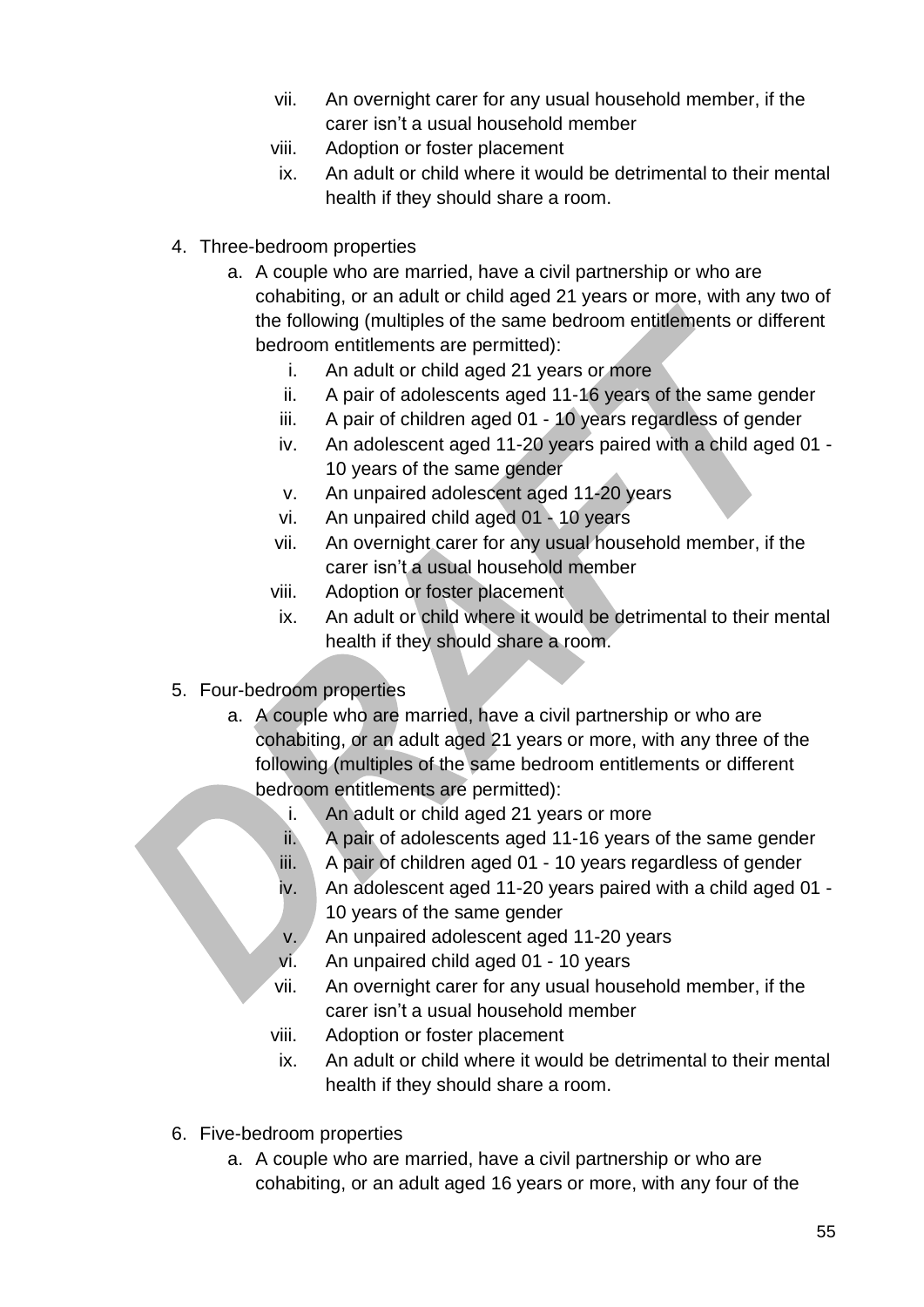following (multiples of the same bedroom entitlements or different bedroom entitlements are permitted):

- i. An adult or child aged 21 years or more
- ii. A pair of adolescents aged 11-20 years of the same gender
- iii. A pair of children aged 01 10 years regardless of gender
- iv. An adolescent aged 11-20years paired with a child aged 1 10 years of the same gender
- v. An unpaired adolescent aged 11-20 years
- vi. An unpaired child aged 01 10 years
- vii. An overnight carer for any usual household member, if the carer isn't a usual household
- viii. Foster placement
- ix. An adult or child where it would be detrimental to their mental health if they should share a room.
- 7. Six-bedroom (or more) properties
	- a. A couple who are married, have a civil partnership or who are cohabiting, or an adult aged 21 years or more, with any five (or more) of the following (multiples of the same bedroom entitlements or different bedroom entitlements are permitted):
		- i. An adult or child aged 21 years or more
		- ii. A pair of adolescents aged 11-20 years of the same gender
		- iii. A pair of children aged 01 10 years regardless of gender
		- iv. An adolescent aged 11-20 years paired with a child aged 01 10 years of the same gender
		- v. An unpaired adolescent aged 11-20 years
		- vi. An unpaired child aged 01 10 years
		- vii. An overnight carer for any usual household member, if the carer isn't a usual household
		- viii. Foster placement
		- ix. An adult or child where it would be detrimental to their mental health if they should share a room.
- 2.2.3 Applicants who are statutorily overcrowded at the point of application and remain so at the point of an offer of accommodation being made, that include adults who would be eligible and qualify for an allocation of social rented housing in their own right, will be offered allocation of multiple properties, one for the applicant and their usual household members and another(s) for any eligible and qualifying adult(s) that would have otherwise have been a household member.
- 2.2.4 Applicants who are statutorily overcrowded at the point of application and remain so at the point of an offer of accommodation being made may be permitted to bid for Birmingham City Council properties with one fewer bedrooms than their assessed bedroom need. If the offer does not result in statutory overcrowding.